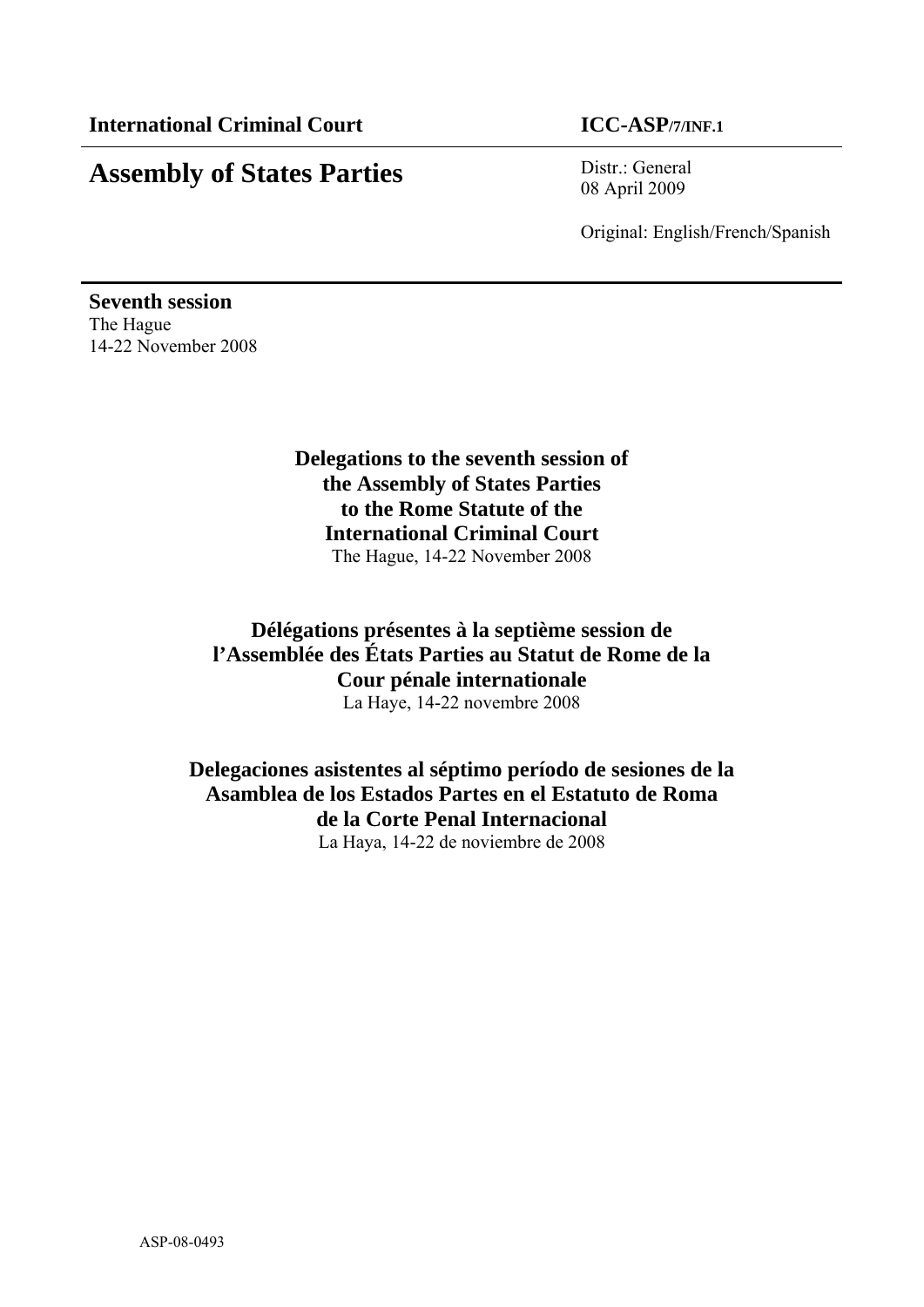# **Contents/ Table des matières/ Índice**

|  |                |                                                                                                                                              | Page |
|--|----------------|----------------------------------------------------------------------------------------------------------------------------------------------|------|
|  | $\mathbf{I}$ . | States Parties to the Rome Statute of the International Criminal Court/<br>États Parties au Statut de Rome de la Cour pénale internationale/ | 3    |
|  |                | Estados Partes en el Estatuto de Roma de la Corte Penal Internacional                                                                        |      |
|  | П.             | Observer States/                                                                                                                             | 39   |
|  |                | États observateurs/                                                                                                                          |      |
|  |                | Estados observadores                                                                                                                         |      |
|  | III.           | States invited to be present during the work of the Assembly/                                                                                | 50   |
|  |                | Les États invités à se faire représenter aux travaux de l'Assemblée/                                                                         |      |
|  |                | Los Estados invitados a que asistieran a los trabajos de la Asamblea                                                                         |      |
|  | IV.            | Entities, intergovernmental organizations and other entities/                                                                                | 52   |
|  |                | Entités, organisations intergouvernementales et autres entités/                                                                              |      |
|  |                | Entidades, organizaciones intergubernamentales y otras entidades                                                                             |      |
|  | V.             | Non-governmental organizations/                                                                                                              | 54   |
|  |                | Organisations non gouvernementales/                                                                                                          |      |
|  |                | Organizaciones no gubernamentales                                                                                                            |      |
|  |                |                                                                                                                                              |      |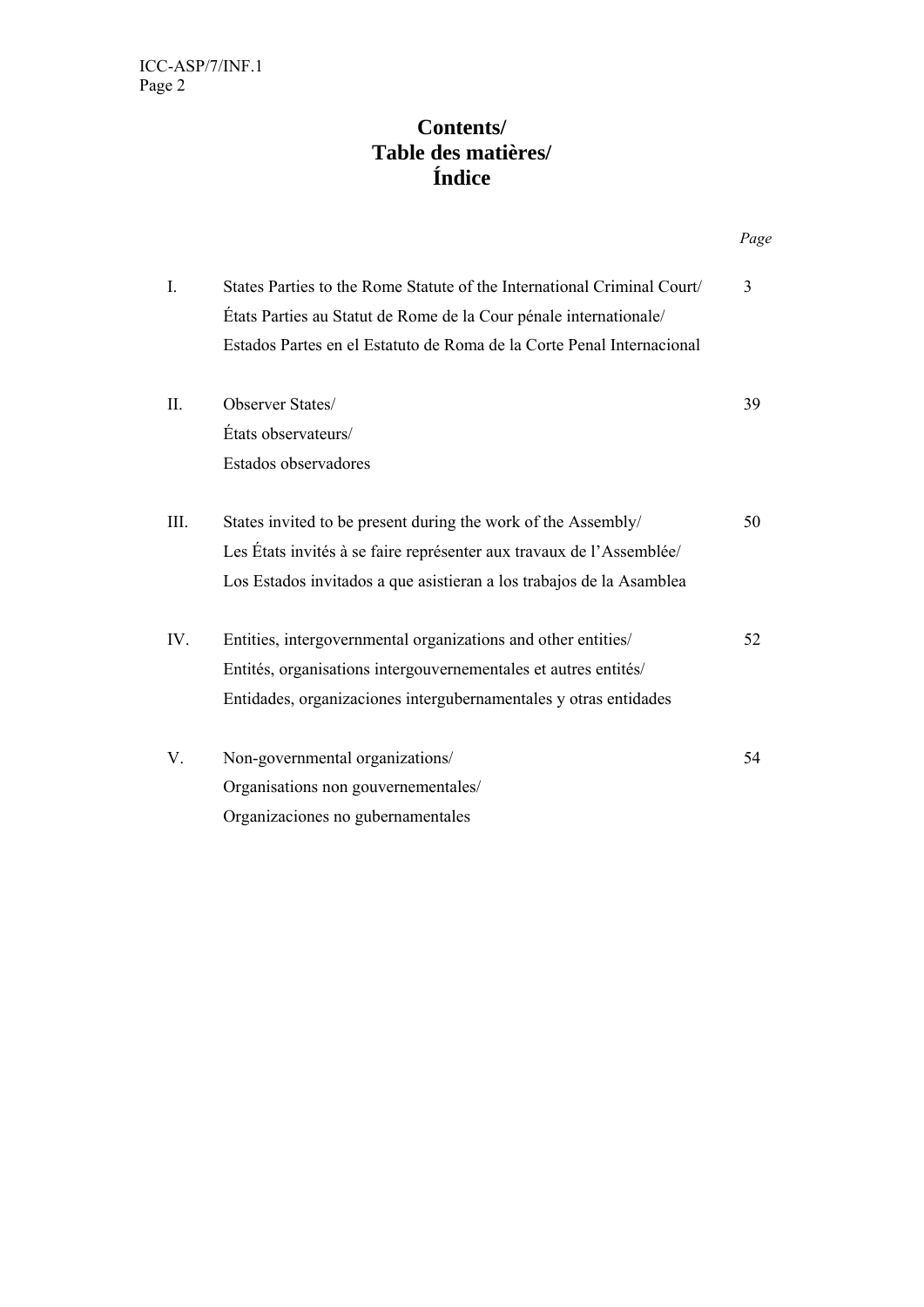# **I. States Parties to the Rome Statute of the International Criminal Court/ États Parties au Statut de Rome de la Cour pénale internationale/ Estados Partes en el Estatuto de Roma de la Corte Penal Internacional**

# **AFGHANISTAN**

Representative H.E. Mr. Sultan Mohammad Bonyad *Consul-General, Consulate-General, The Hague* 

Alternate Mr. Ghulam Rabani Nezrabi *Second Secretary, Consulate-General, The Hague* 

# **ALBANIA**

Representative H.E. Mr. Roland Bimo *Ambassador, Embassy, The Hague* 

Alternates Mr. Genc Pecani *Minister, Embassy, The Hague* 

Mrs. Inida Methoxha *Legal Expert, Department of Legal Affairs and International Law, Ministry of Foreign Affairs* 

# **ANDORRA**

Représentante S.E. Mme Imma Tor Faus *Ambassadrice, Ambassade, Bruxelles* 

Supléante Mme Gemma Cano *Première secrétaire, Ambassade, Bruxelles* 

# **ANTIGUA AND BARBUDA**

### **ARGENTINA**

Representante S.E. Sr. Santos Goñi Marenco *Embajador, Embajada, La Haya*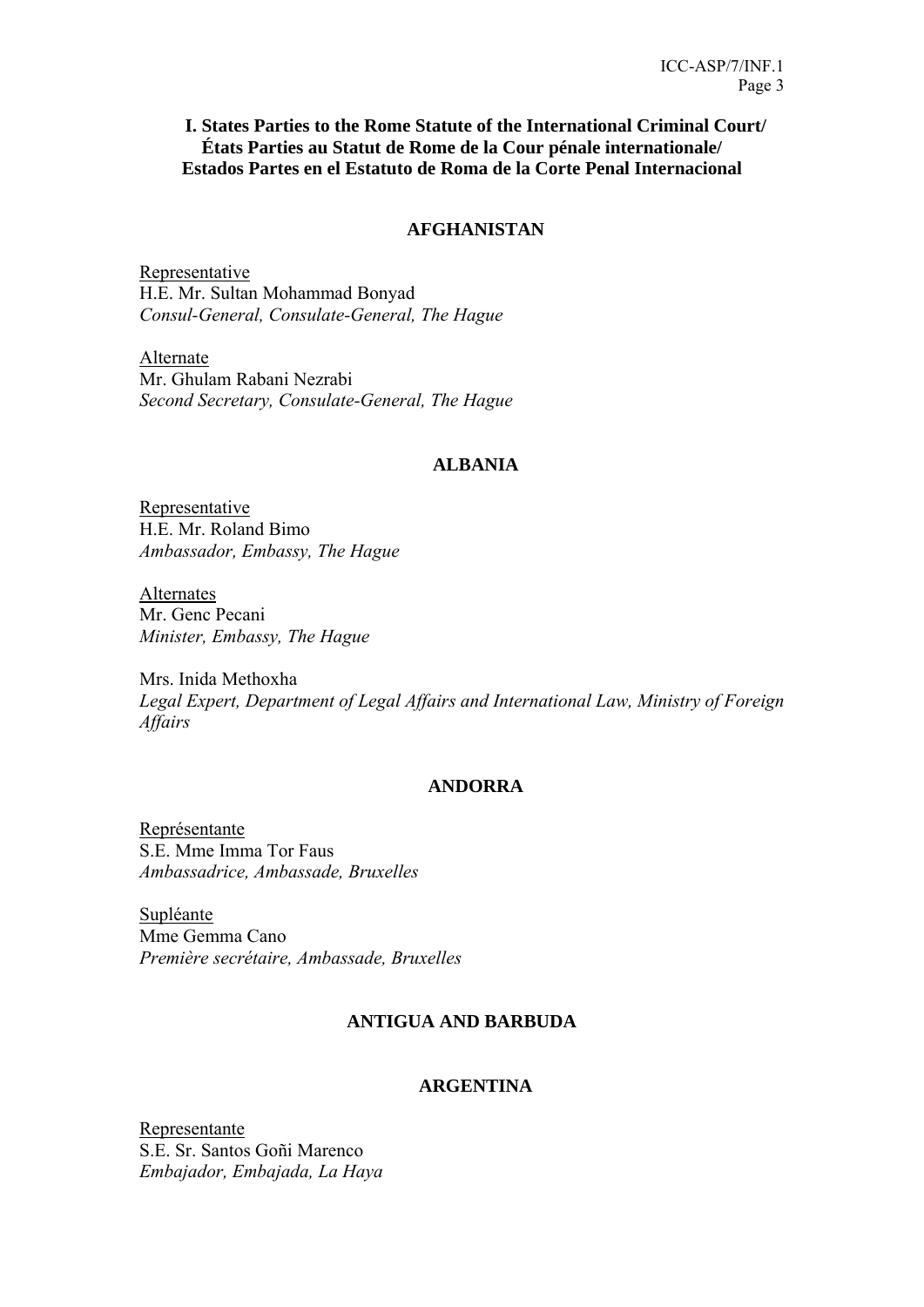Consejeros Sr. Carlos Ortíz *Ministro, Embajada, La Haya* 

Sr. Raúl Comelli *Secretario, Embajada, La Haya* 

Sr. Martín Mainero *Secretario, Ministerio de Relaciones Exteriores* 

### **AUSTRALIA**

Representative H.E. Ms. Lydia Elisabeth Morton *Ambassador, Embassy, The Hague* 

Alternates Mr. Philip James Kimpton *Executive Officer, International Law Section, Department of Foreign Affairs and Trade* 

Ms. Marie-Charlotte Helen McKenna *Second Secretary, Embassy, The Hague* 

Mr. Andrew John Rose *Counsellor, Permanent Mission to the United Nations* 

Advisers Ms. Victoria Bickford *Public Servant* 

Mr. Thomas Paul Muggleton *Defence Legal Officer* 

Mr. James Kieran Potter *Government Lawyer* 

Ms. Patricia Margaret Schlüter *Policy Officer* 

# **AUSTRIA**

Representative H.E. Mr. Wolfgang M. Paul *Ambassador, Embassy, The Hague*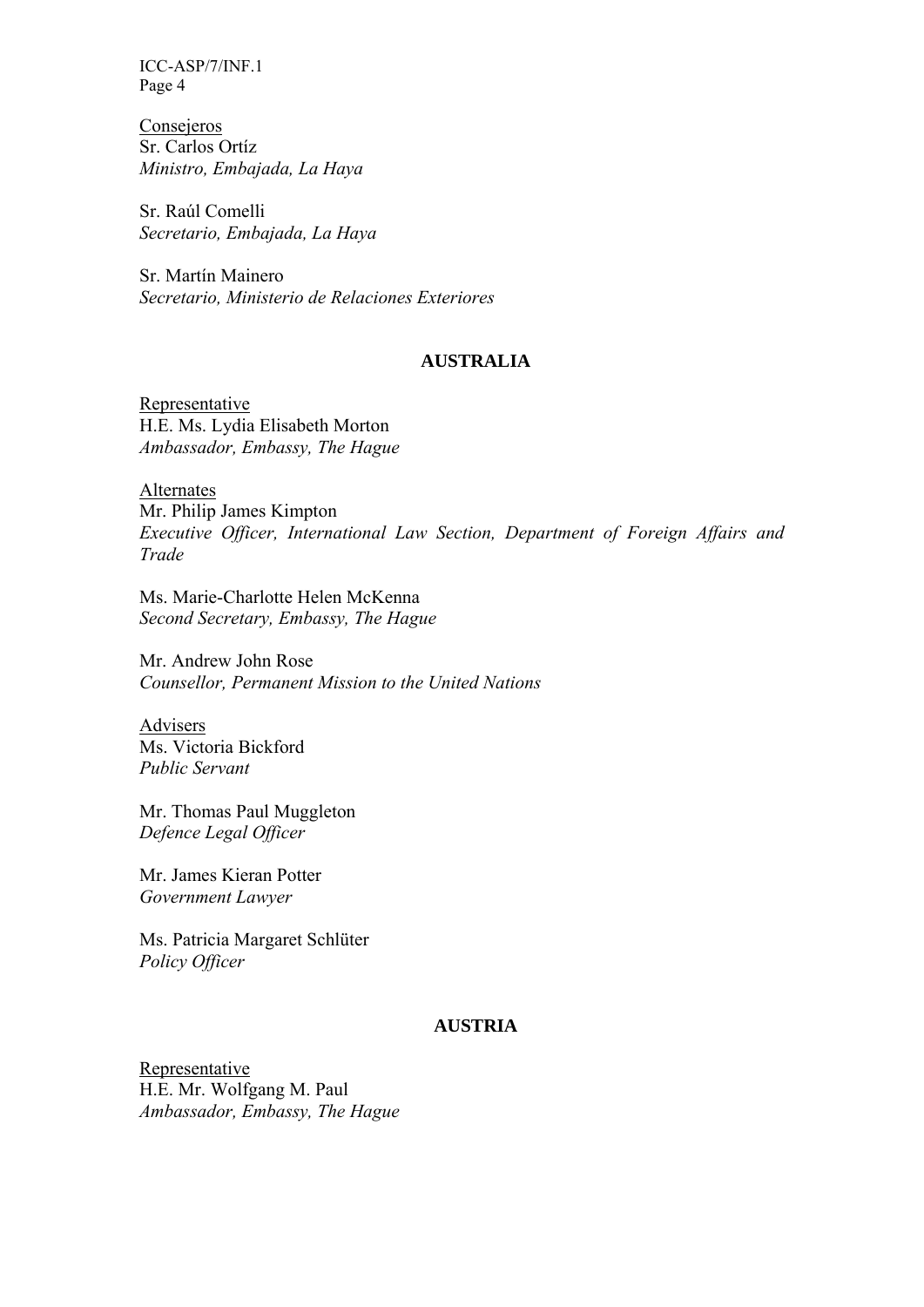Alternate Mr. Thomas Michael Baier *Director, Multilateral International Law Issues, Federal Ministry for European and International Affairs* 

Adviser H.E. Mr. Erwin Kubesch *Ambassador, Embassy, Copenhagen*

Ms. Irene Gartner *Chief Prosecutor, Ministry of Justice* 

Mr. Gregor Schusterschitz *Legal Counsellor, Permanent Representation to the European Union* 

Mr. Werner Sentfer *Minister Counsellor, Embassy, The Hague* 

# **BARBADOS**

Representative S.E. Mr. Christopher Hackett *Ambassador, Permanent Representative to the United Nations* 

Advisers Mr. Charles Clifton Leacock Q.C. *Director, Department of Public Prosecutions* 

Mrs. Gayle Francis-Vaughan *Deputy Permanent Representative to the United Nations* 

Mr. Mohammed Degia *First Secretary, Permanent Mission to the United Nations* 

Ms. Aiwekhoe Iyahen *Foreign Service Officer, Ministry of Foreign Affairs and Foreign Trade* 

# **BELGIUM**

Représentant S.E. M. Yves Haesendonck *Ambassadeur, Représentant Permanent auprès de la Cour pénale internationale* 

**Suppléants** M. Gérard Dive *Conseiller, Service public fédéral Justice, Coordinateur de la Belgian Task Force*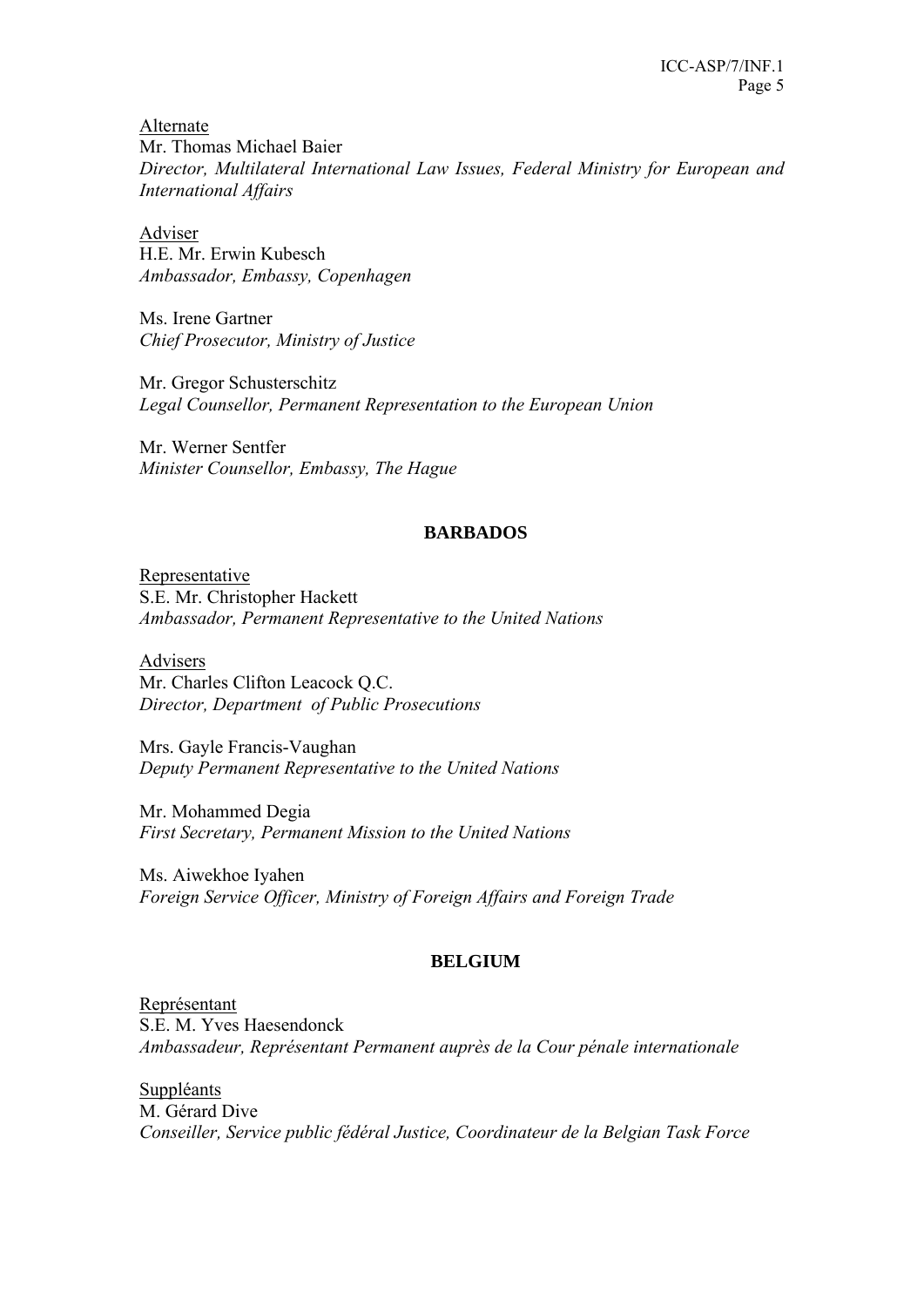Mme Valérie Delcroix *Attaché, Service public fédéral Affaires étrangères, Commerce extérieur et Coopération au Développement* 

Mme Fanny Fontaine *Attaché, Service public fédéral Justice* 

Conseillers Mme Isabelle Bardijn *Attaché, Mission permanente auprès des Nations Unies* 

M. Geoffrey E.B. Eekhout *Attaché, Représentation permanente auprès des Institutions internationales, La Haye* 

Mme Céline Pouppez de Kettenis *Stagiaire, Représentation permanente auprès des Institutions internationales, La Haye* 

#### **BELIZE**

#### **BENIN**

Représentant M. Saturnin Tonoukouin *Deuxième conseiller, Ambassade, Bruxelles* 

### **BOLIVIA**

Representante Sr. Wilfredo Chávez Serrano *Viceministro de Justicia y Derechos Humanos* 

Consejeros S.E. Sr. Roberto Calzadilla Sarmiento *Embajador, Embajada, La Haya* 

Sra. Rimac Zubieta *Primera Secretaria, Embajada, La Haya* 

Sr. Erick Andrés García *Primer Secretario, Embajada, La Haya*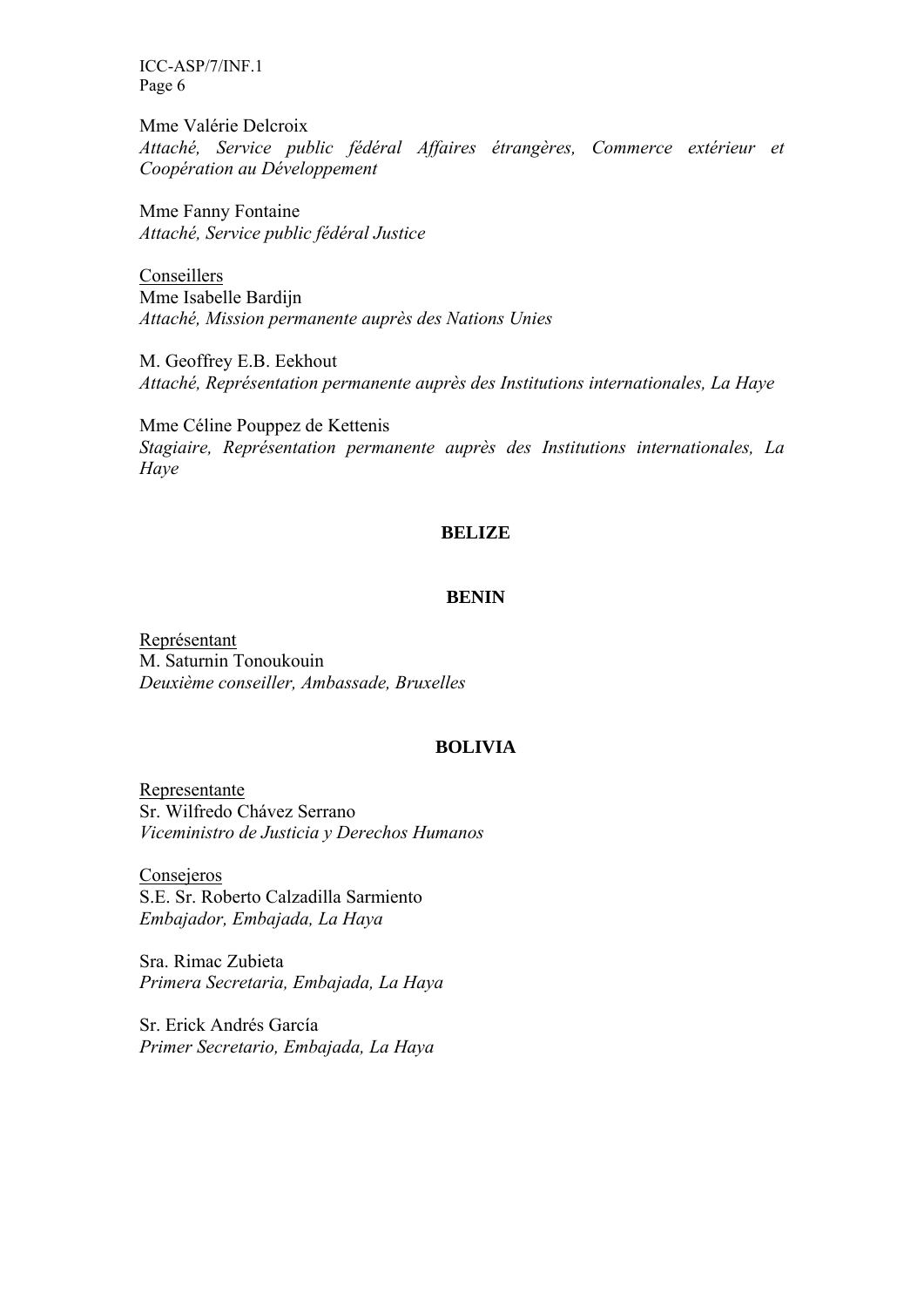#### **BOSNIA AND HERZEGOVINA**

Representative H.E. Ms. Miranda Sidran-Kamišalić *Ambassador, Embassy, The Hague* 

Alternate Ms. Valentina Marinčić *Counsellor, Embassy, The Hague* 

Adviser Ms. Rajka Beribaka *First Secretary, Embassy, The Hague* 

#### **BOTSWANA**

Representative H.E. Hon. Mr. Dikgakgamatso R. Seretse *Minister of Justice, Defence and Security* 

Alternates H.E. Mrs. Claurinah Tshenolo Modise *Ambassador, Embassy, Brussels* 

Mr. Patrick Nzanani Gunda *Chief State Counsel, Office of the President* 

Advisers Ms. Sanji M. Monageng *Judge, High Court of Swaziland* 

Mr. Phenyo Dingalo *State Council* 

Mr. Thekiso Clive Matenge *Private Secretary to the Minister* 

Ms. Masego E. Tlhoiwe *First Secretary, International Criminal Court Desk Officer, Embassy, Brussels* 

Ms. Tebatso F. Baleseng *First Secretary, Permanent Mission to the United Nations* 

Mrs. Sandra Seretse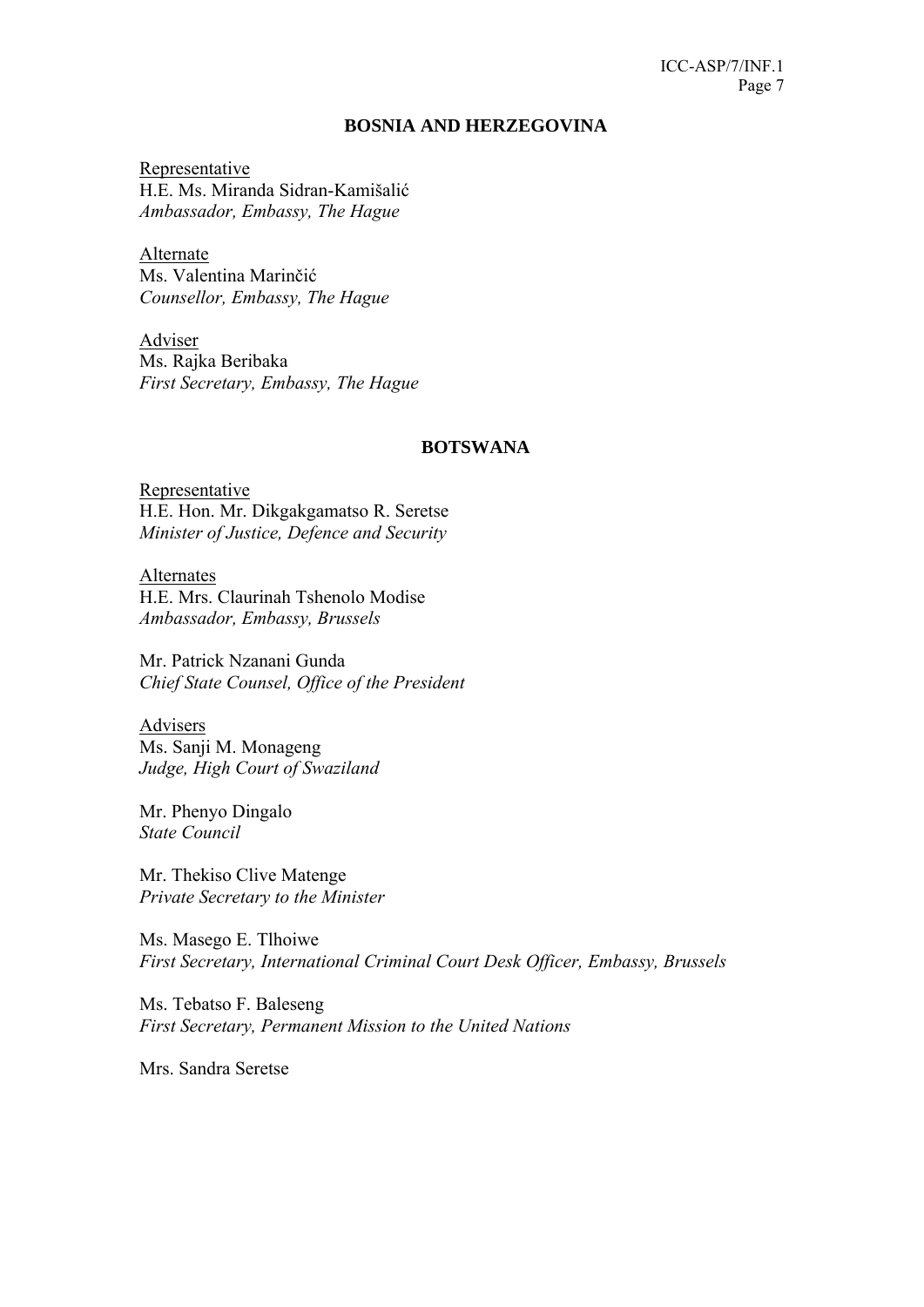#### **BRAZIL**

Representative H.E. Mr. José Artur Denot Medeiros *Ambassador, Embassy, The Hague* 

Alternate Mr. Marcelo de Oliveira Ramalho *First Secretary, Embassy, The Hague* 

Adviser Mr. Marcelo Böhlke *Second Secretary, Permanent Mission to the United Nations* 

### **BULGARIA**

Representative H.E. Mr. Zlatin Trapkov *Ambassador, Embassy, The Hague* 

Alternates Mr. Nedialtcho Dantchev *Counsellor, Embassy, The Hague* 

Mrs. Krassimira Beshkova *Head of Division, International Law Department, Ministry of Foreign Affairs* 

# **BURKINA FASO**

Représentant S.E. M. Kadré Désiré Ouedraogo *Ambassadeur, Ambassade, Bruxelles* 

Conseillers M. Ibrahim Toure *Ministre Conseiller, Ambassade, Bruxelles* 

M. Ibsen Kone *Deuxième conseiller, Mission permanente auprès des Nations Unies* 

M. Karim Ouépia Idogo *Conseiller, Ministère des Affaires étrangères et de la Coopération régionale* 

Mme Florentine Kima *Conseiller technique du Ministre de la justice, Garde des Sceaux*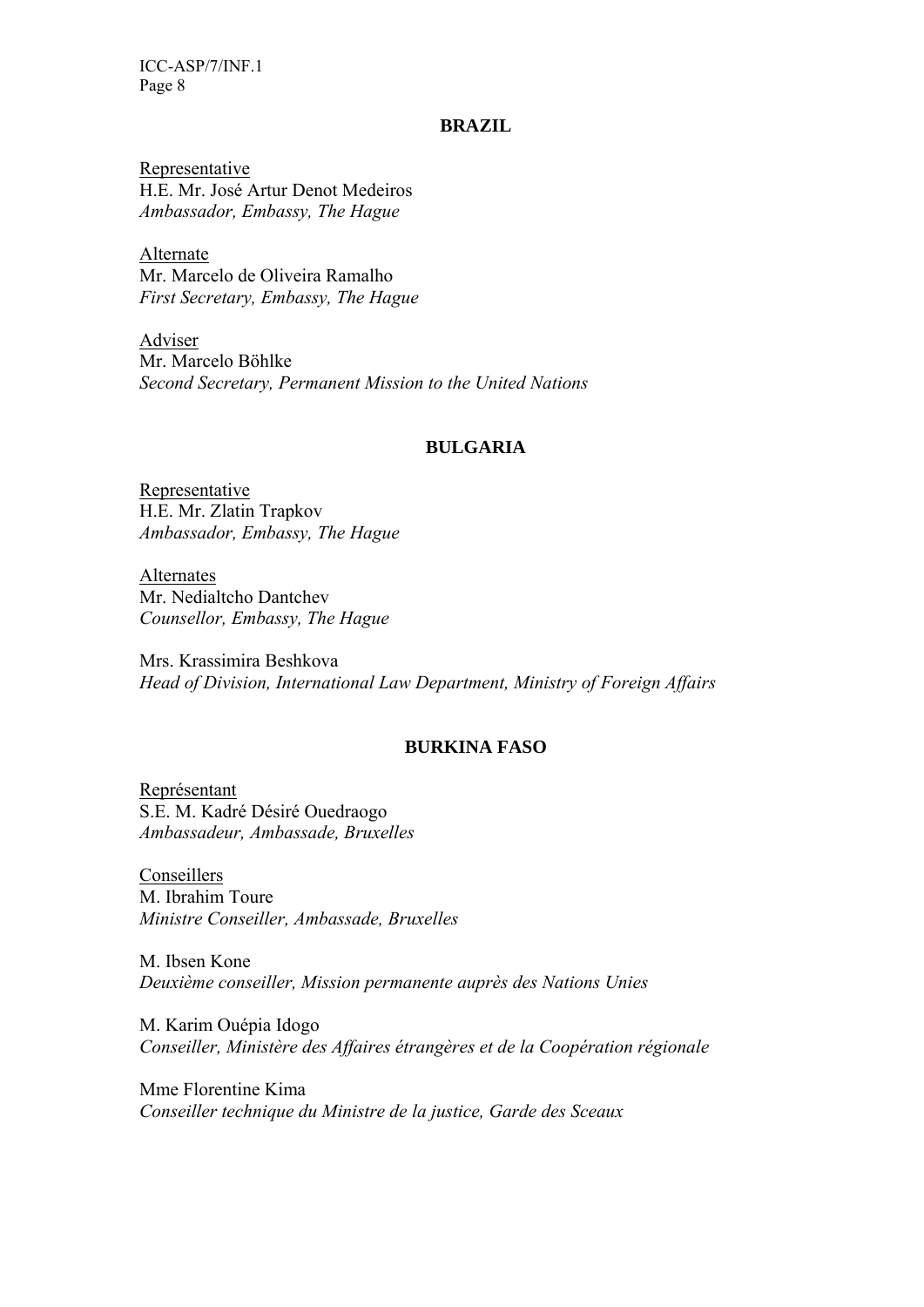#### **BURUNDI**

Représentant M. Benjamin Manirakiza *Directeur a.i., Département des Affaires Juridiques, Ministère des Relations Extérieures* 

Conseiller M. Thomas Barankitse *Attaché juridique, Ambassade, Bruxelles* 

# **CAMBODIA**

Représentant S.E. M. Sidhra Prom *Secrétaire d'État, Ministère de la Justice* 

Conseiller Mme Monique Thiounn *Avocate* 

### **CANADA**

Représentant M. Alan Kessel *Jurisconsulte, Ministère des Affaires étrangères et du Commerce international* 

Suppléant S.E. M. Jim Wall *Ambassadeur, Ambassade, La Haye* 

Conseillers M. Masud Husain *Conseiller, Ambassade, La Haye* 

M. Keith Morrill *Conseiller, Mission permanente auprès des Nations Unies* 

Mme Elizabeth Williams *Agente juridique, Ministère des Affaires étrangères et du Commerce international* 

Mme Esther Van Nes *Deuxieme secrétaire, Ambassade, La Haye* 

Mme Alison Mitchell *Agente juridique, Ministère des Affaires étrangères et du Commerce international*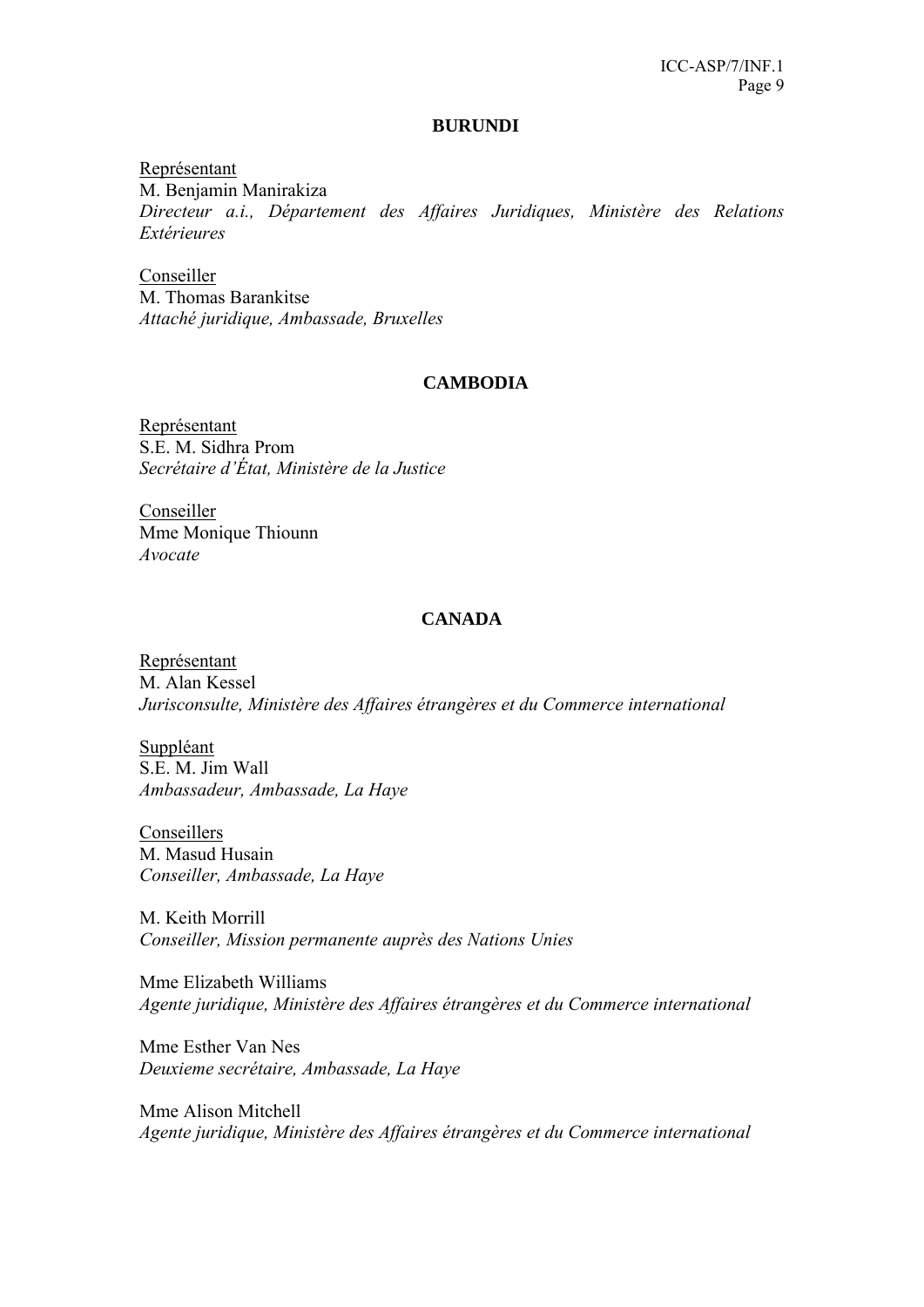### **CENTRAL AFRICAN REPUBLIC**

Représentants S.E. M. Thierry Savonarole Maleyombo *Ministre de la Justice, Garde des Sceaux* 

M. Firmin Findird *Procureur de la République* 

# **CHAD**

Représentant M. Fadlassid Ali Naffa *Secrẻtaire Général adjoint, Ministère des Relations Exterieures* 

Conseiller M. Barka Gaien *Directeur des Affaires Juridiques, de la Documentation et des Archives, Ministère des Relations Extérieures* 

# **COLOMBIA**

Representante S.E. Sr. Francisco Lloreda Mera *Embajador, Embajada, La Haya* 

Consejeros Sra. Margarita Rey Anaya *Directora, Derechos Humanos y Derecho Internacional Humanitario, Ministerio de Relaciones Exteriores* 

Sra. Sonia María Pereiro *Ministro, Embajada, La Haya* 

Sra. Solangel Ortiz *Primera Secretaria, Embajada, La Haya* 

# **COMOROS**

Représentant S.E. M. Assoumani Youssouf Mondoha *Ambassadeur, Député a l'Assemblée Nationale des Comores*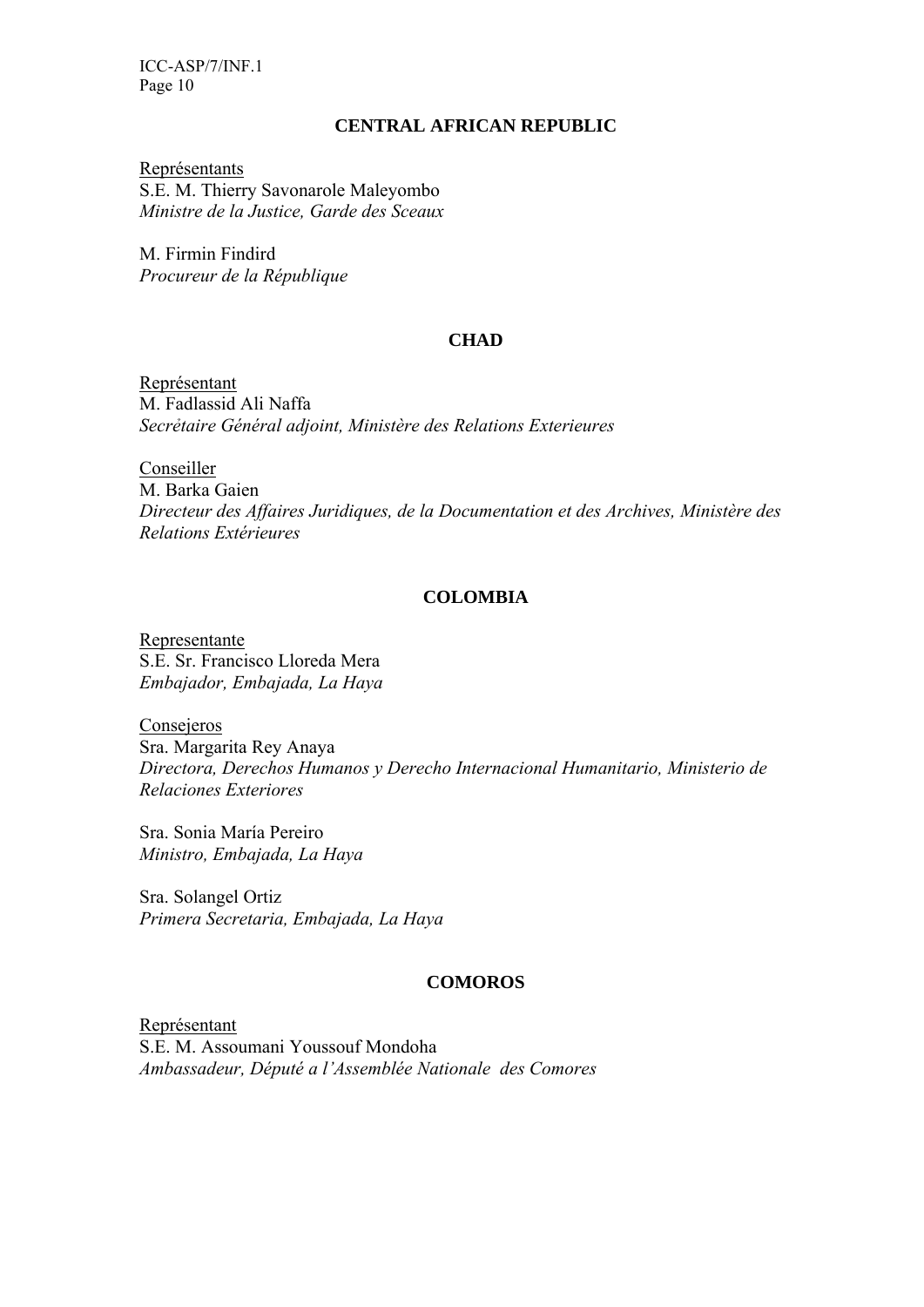#### **CONGO**

Représentant M. Rubain Adouki *Directeur des affaires juridiques, Ministère des Affaires Étrangères et de la Francophonie* 

### **COOK ISLANDS**

# **COSTA RICA**

Representante S.E. Sr. Francisco José Aguilar Urbina *Embajador, Embajada, La Haya* 

**Consejeros** Sr. Norman Lizano *Consejero, Embajada, La Haya*

Sr. Allan Solís-Fonseca *Consejero, Embajada, La Haya* 

Sra. Sarita Szifter Sicora *Consejera, Embajada, La Haya*

#### **CROATIA**

Representative H.E. Mr. Gordan Markotić *Assistant Minister, Ministry of Justice* 

Alternate H.E. Mr. Frane Krnić *Ambassador, Embassy, The Hague* 

Advisers Mr. Aleksandar Sunko *Minister Counsellor, Embassy, The Hague* 

Mr. Ivan Salopek *Third Secretary, Embassy, The Hague* 

Ms. Jana Špero *Legal Officer, Department for co-operation with the International Criminal Court, Ministry of Justice*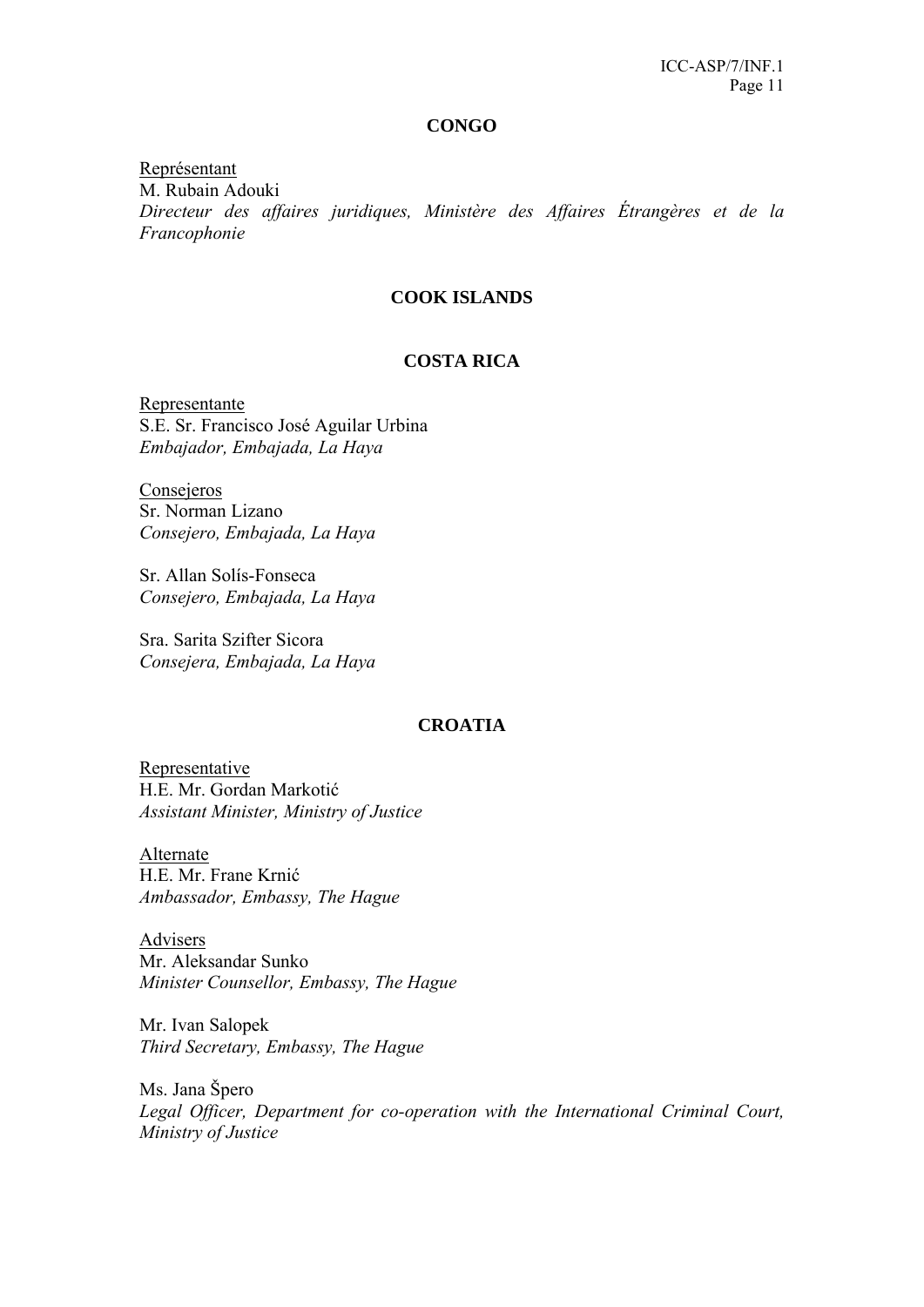#### **CYPRUS**

Representative H.E. Mr. James Droushiotis *Ambassador, Embassy, The Hague* 

Alternate Mr. Michael Karagiorgis *Second Secretary, Embassy, The Hague* 

### **DEMOCRATIC REPUBLIC OF THE CONGO**

Représentant S.E. M. Luzolo Bambi Lessa Emmanuel *Ministre de la Justice* 

Conseillers M. Kakhozi Biu Bulongo *Directeur-Chef de Service, Direction des Affaires Juridiques et Contentieux, Ministère des Affaires Etrangères et de la Coopération Internationale*

M. Mabaya Masengula *Conseiller juridique, Ministère de la Justice* 

M. Bambi Matiaba *Secrétaire particulier du Ministre de la Justice* 

M. Hemedi Bayolo Christian *Coordonnateur Coalition pour la Cour pénale internationale* 

M. Mukongo Ngay Zénon *Premier conseiller, Mission permanente auprès des Nations Unies* 

Mme Angélique Sita-Akele Muila *Expert* 

M. Julien Lontange Bongima *Chef de Bureau-Coordonnateur, Direction des Affaires Juridiques et Contentieux, Ministère des Affaires Étrangères et de la Coopération Internationale* 

Mlle Maisha Nyota Bibi *Secrétaire, Cabinet du Président de la République* 

M. Aimé Kazadi *Journaliste* 

M. Gabriel Nsakala *Journaliste*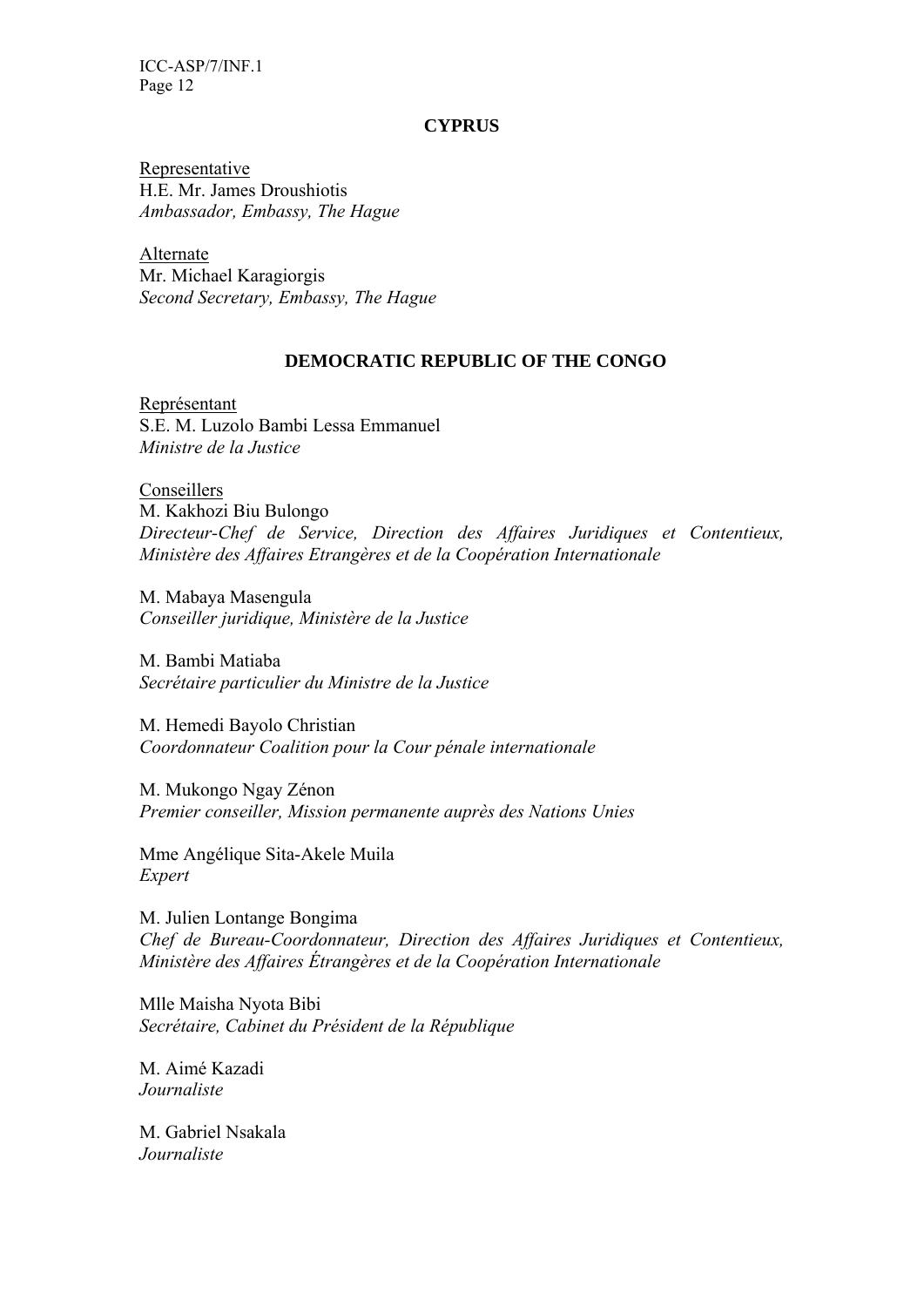#### **DENMARK**

Representative H.E. Ms. Kirsten Malling Biering *Ambassador, Embassy, The Hague* 

Alternates H.E. Mr. Thomas Winkler *Ambassador, Undersecretary for Legal Affairs, Ministry of Foreign Affairs* 

Mr. David M. Kendal *Special Adviser, Ministry of Foreign Affairs*

Mr. Christian Nygaard Nissen *Academic Adviser, Embassy, The Hague* 

Mr. Kim Rosner Pedersen *First Secretary, Embassy, The Hague* 

Mr. Martin Mennecke *Lecturer* 

Ms. Signe Lind *Trainee, Embassy, The Hague* 

#### **DJIBOUTI**

Représentant M. Moussa Djama Ali *Troisième secrétaire, Mission permanente auprès des Nations Unies* 

#### **DOMINICA**

Representative Mrs. Francine Baron Royer *Attorney-General, Ministry of Tourism and Legal Affairs* 

#### **DOMINICAN REPUBLIC**

Representante Sra. Allabilis Pimentel *Consejera, Embajada, La Haya* 

Suplente Sra. Tamara Ricart Almonte *Primera Secretaria, Embajada, La Haya*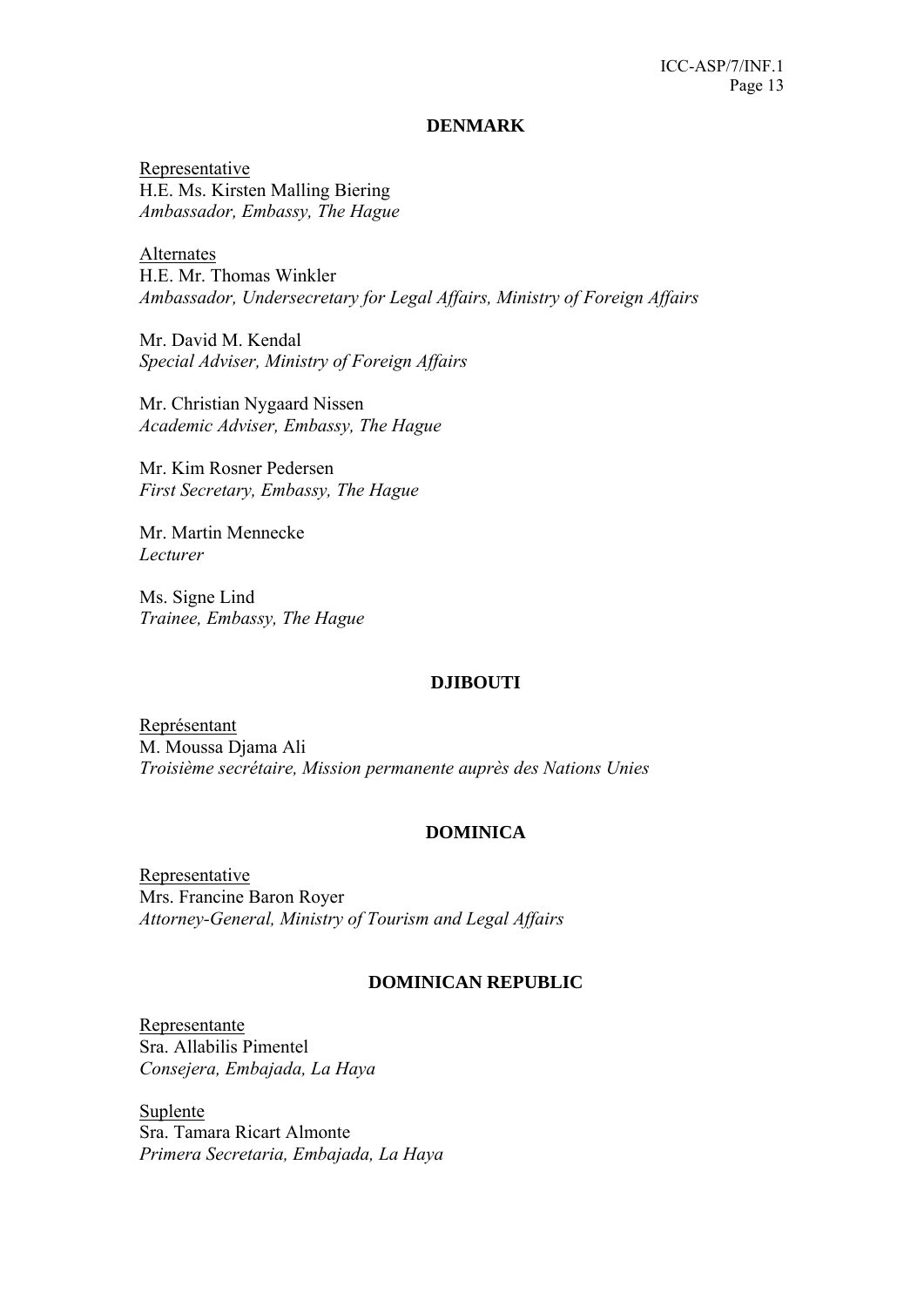#### **ECUADOR**

Representante S.E. Sr. Rodrigo Riofrío *Embajador, Embajada, La Haya* 

Suplente Sra. Helena Yáñez *Ministra, Embajada, La Haya* 

#### **ESTONIA**

Representative H.E. Ms. Gita Kalmet *Ambassador, Embassy, The Hague* 

Alternate Mr. Sven Suursaar *Senior Legal Adviser, Legal Department, Ministry of Foreign Affairs* 

Advisers Mr. Gert Auväärt *Third Secretary, Embassy, The Hague* 

Ms. Minna-Liina Lind *Third Secretary, Permanent Mission to the United Nations* 

Mr. Tõnu Pihelgas *Counsellor for Judicial Affairs, Permanent Representation to the European Union*

#### **FIJI**

**Representatives** Mr. Pio Tikoduadua *Permanent Secretary for Justice* 

Mr. Christopher Pryde *Solicitor-General* 

#### **FINLAND**

Representative H.E. Mr. Mikko Jokela *Ambassador, Embassy, The Hague*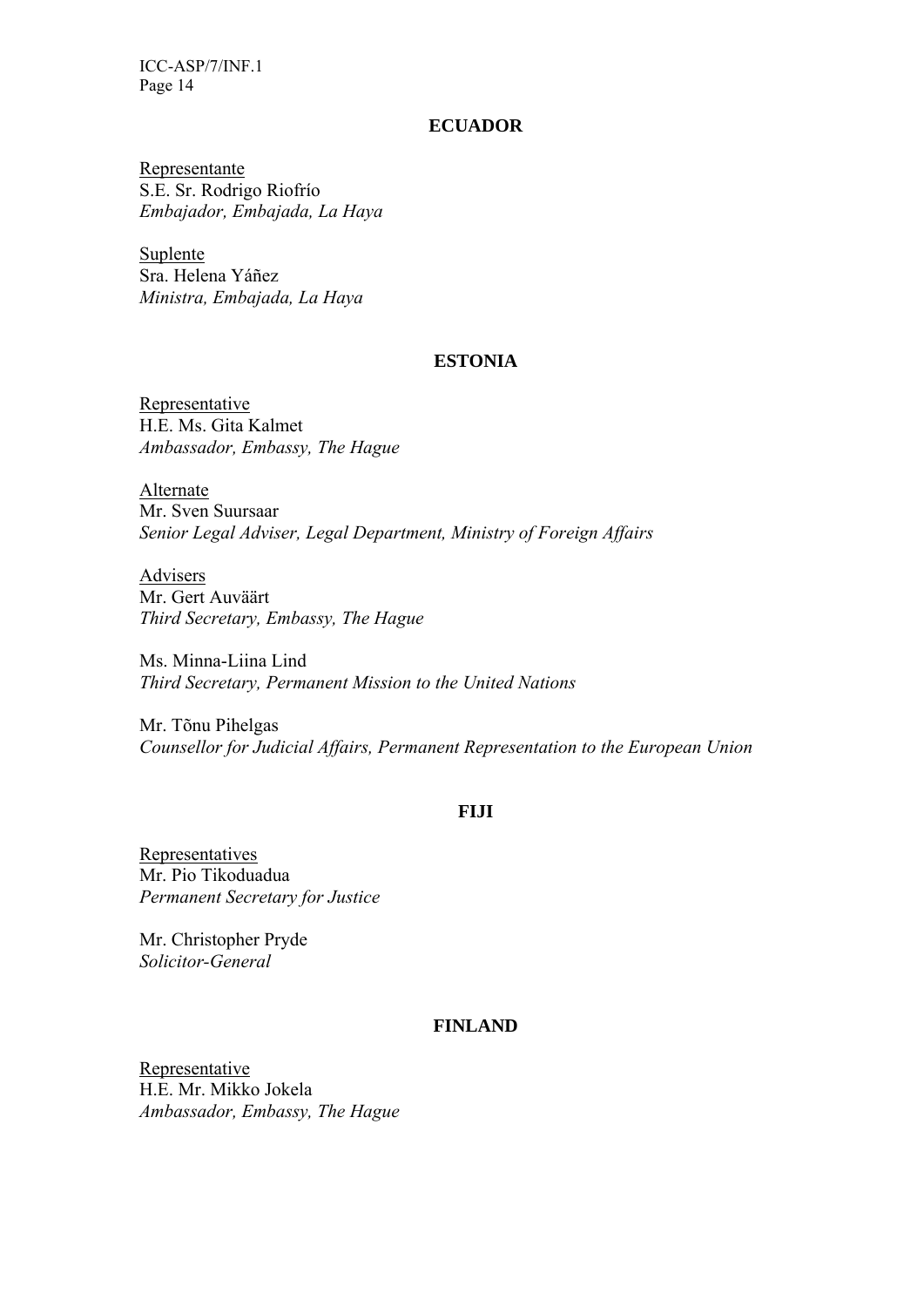Alternates Ms. Marja Lehto *Director, Ministry for Foreign Affairs* 

Ms. Sari Mäkelä *Legal Counsellor, Ministry of Foreign Affairs* 

Advisers Ms. Miia Aro-Sánchez *First Secretary, Embassy, The Hague* 

Mr. Arto Haapea *First Secretary, Permanent Mission to the United Nations* 

Ms. Susanne Julin *Junior Adviser, Embassy, The Hague* 

### **FRANCE**

Représentant S.E. M. Jean-François Blarel *Ambassadeur, Ambassade, La Haye* 

Suppléante Mme Michèle Dubrocard *Conseillère juridique, Ambassade, La Haye* 

Conseillers M. Christian Bernier *Chargé de mission, Direction des Nations Unies et des Organisations internationales, Ministère des Affaires étrangères et européennes* 

Mme Patrizianna Sparacino-Thiellay *Chargée de mission, Direction des Affaires juridiques, Ministère des Affaires étrangères et européennes* 

M. Olivier Guerot *Sous-directeur des Affaires budgétaires et des contributions internationales, Ministère des Affaires étrangères et européennes* 

M. Patrick Comoy *Premier secrétaire, Ambassade, La Haye* 

M*.* Denis Quenelle *Secrétaire des Affaires étrangères, Direction des Nations Unies et des Organisations internationales, Ministère des Affaires étrangères et européennes* 

M. Fabrice Leggeri *Sous-directeur du Droit international et du Droit européen, Ministère de la Défense*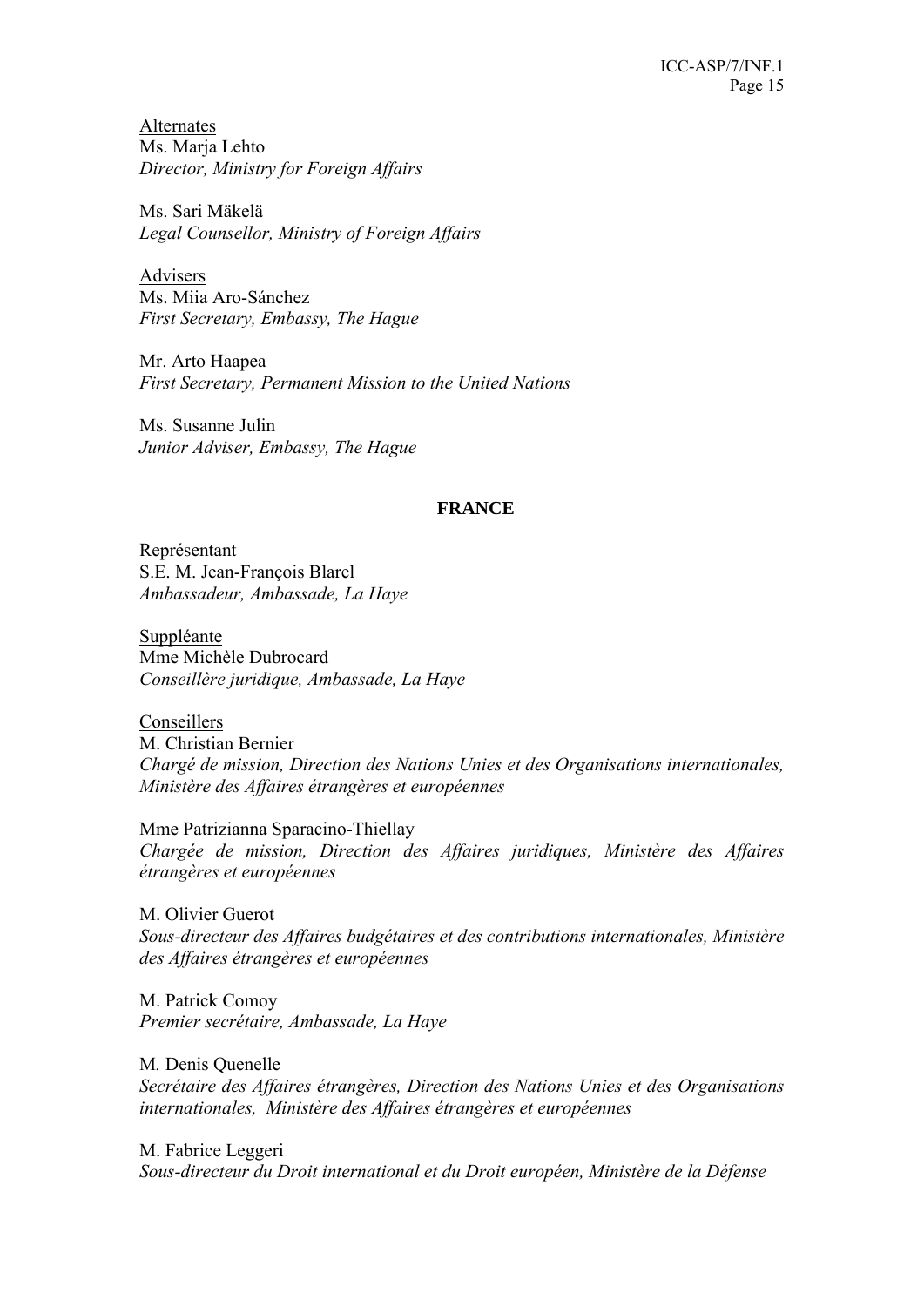M. Francois Stoliaroff *Magistrat, Direction des Affaires criminelles et des grâces, Ministère de la Justice* 

### **GABON**

Représentant S.E. M. Charles Essonghe *Ambassadeur, Directeur Général des Affaires Étrangères* 

Suppléant S.E. M. René Makongo *Ambassadeur, Ambassade, Bruxelles* 

Conseillers S.E. M. Bernard Bekale-Meviane *Ambassadeur, Directeur des Affaires Juridiques, Ministère des Affaires étrangeres* 

M. Patrick Malekou *Conseiller, Ambassade, Bruxelles* 

### **GAMBIA**

Representative H.E. Mr. Mamour Jagne *Ambassador, Embassy, Brussels* 

Alternate Mrs. Amie Nyan-Alaboson *Minister Counsellor, Embassy, Brussels* 

Adviser Mrs. Aminata Lois Runneni N'gum *Legal Officer, International Criminal Tribunal for Rwanda* 

# **GEORGIA**

Representative H.E. Ms. Tina Burjaliani *First Deputy Minister of Justice* 

Adviser Mr. Giorgi Mikeladze *Consul, Embassy, The Hague*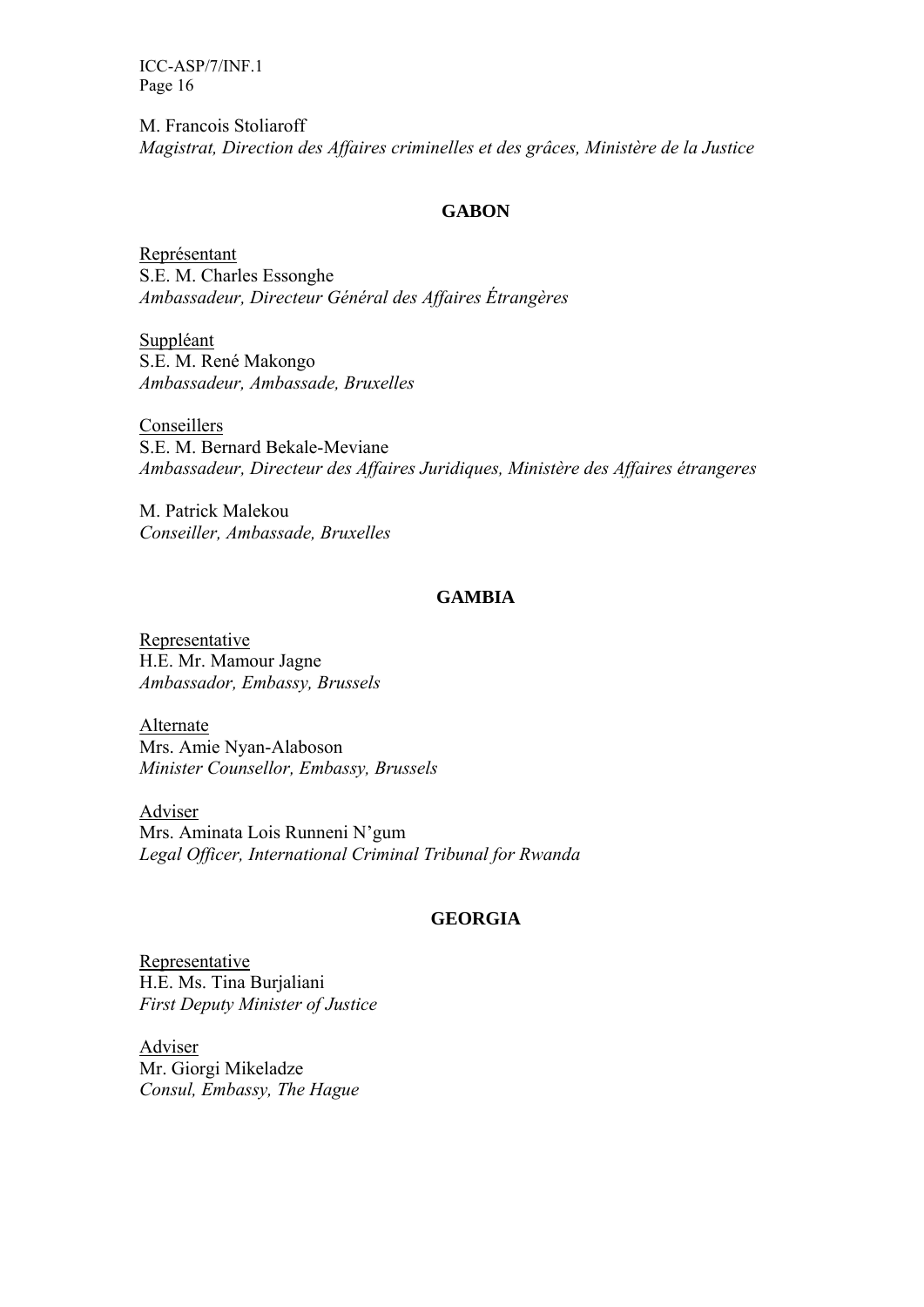#### **GERMANY**

Representative Mr. Georg Witschel *Director-General, Legal Affairs, Federal Foreign Office* 

Alternates H.E. Mr. Thomas Läufer *Ambassador, Embassy, The Hague* 

Mr. Thomas F. Schneider *Head, International Criminal Court Section, Federal Foreign Office* 

Advisers Ms. Brigit Frie *Legal Counsellor, Embassy, The Hague* 

Mr. Matthias Vollmer *Deputy Head, Foreign Building Affairs Division, Federal Ministry for Transport, Building and Urban Affairs* 

Ms. Susanne Achilles *Second Secretary, Embassy, The Hague* 

Ms. Inés Carstensen *Desk Officer, Federal Foreign Office* 

Mr. Claus Kress *Professor of Law, University of Cologne* 

# **GHANA**

Representative Mr. Eric Odoi-Anim *Deputy Head of Mission, Embassy, The Hague* 

Advisers Ms. Salamatu Yakubu *First Secretary, Embassy, The Hague* 

Mr. Solomon Korbieh *Assistant Director, Legal Bureau, Ministry of Foreign Affairs* 

#### **GREECE**

Representative H.E. Mr. Konstantinos Rallis *Ambassador, Embassy, The Hague*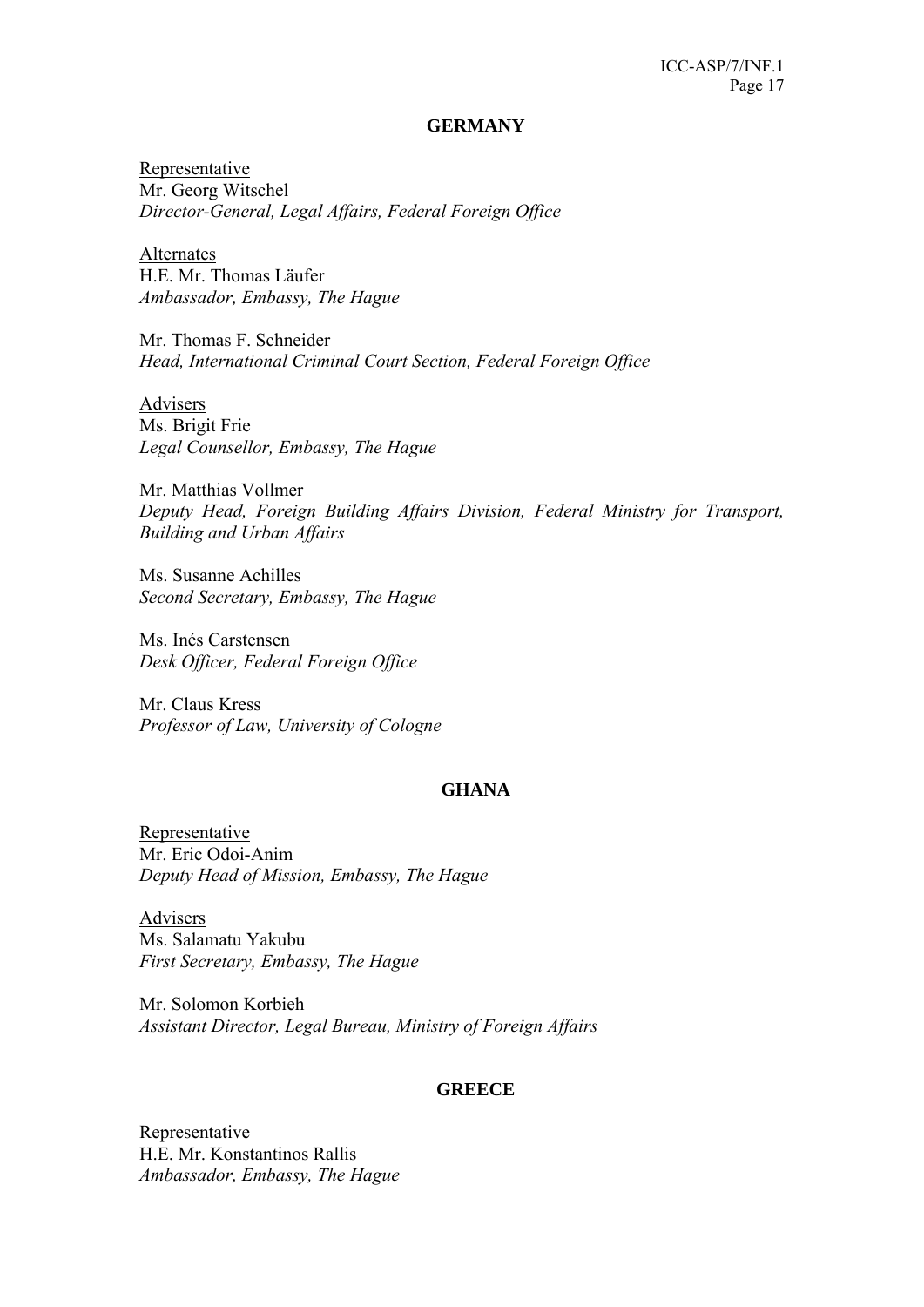Alternate Ms. Phani Dascalopoulou-Livada *Legal Adviser, Head of the Section of Public International Law, Ministry of Foreign Affairs* 

Adviser Ms. Martha Papadopoulou *Deputy Legal Adviser, Legal Department, Ministry of Foreign Affairs* 

### **GUINEA**

Représentant S.E. M. Ousmane Diao Balde *Ambassadeur, Directeur des Affaires Juridiques et Consulaires, Ministère des Affaires Etrangères* 

Conseillère Mme Djenabou Balde

# **GUYANA**

Representative Ms. Donnette Critchlow *Second Secretary, Permanent Mission to the United Nations* 

### **HONDURAS**

Representante S.E. Sr. Julio Rendón Barnica *Embajador, Embajada, La Haya* 

Suplente Sr. Sergio Acosta *Ministro Consejero, Embajada, La Haya* 

# **HUNGARY**

Representative H.E. Mr. Iván Udvardi *Ambassador, Embassy, The Hague* 

**Alternates** Mr. István Gyebnár *Minister Counsellor, Embassy, The Hague*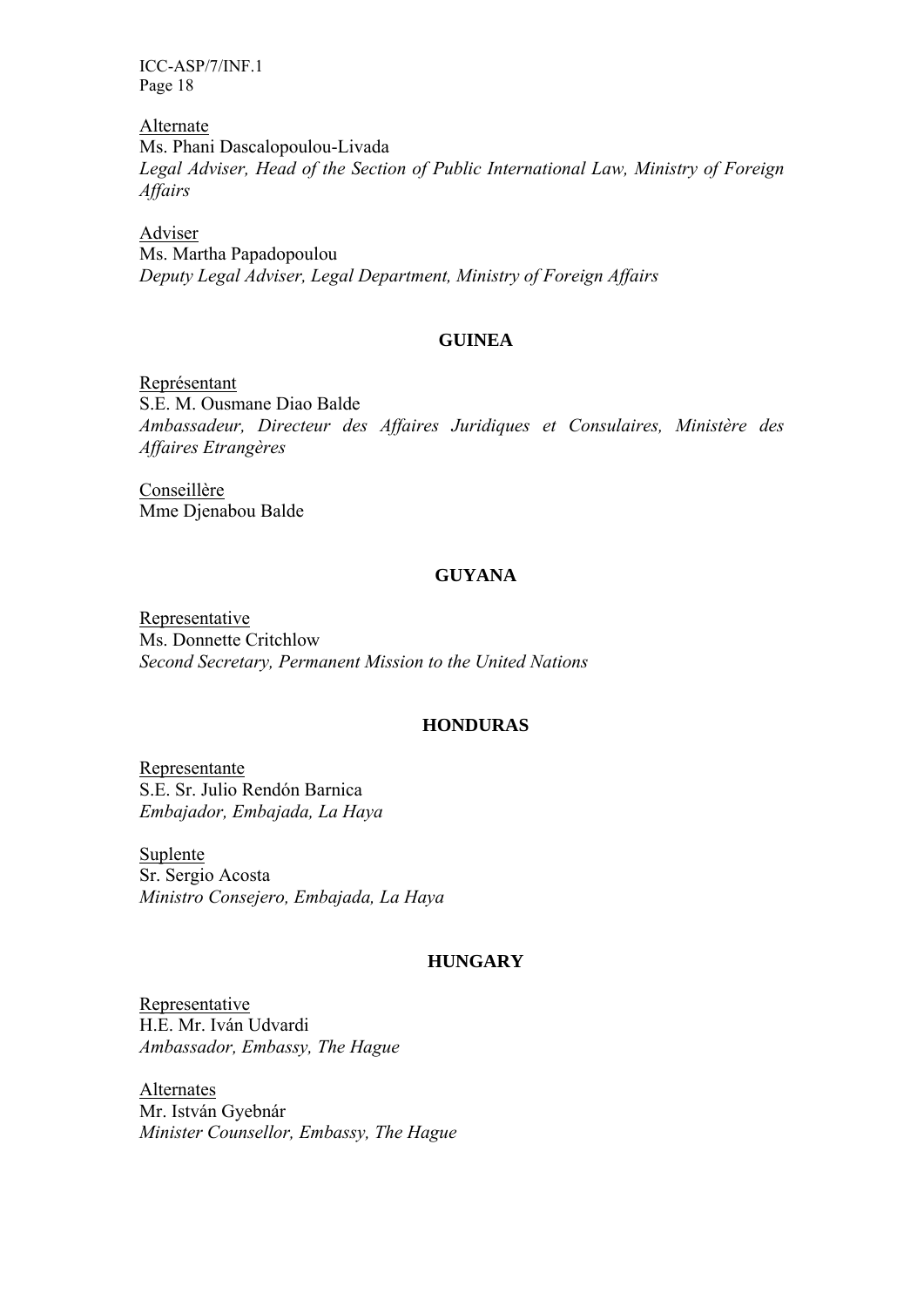Mr. István Gerelyes *Deputy Director-General, Ministry of Foreign Affairs* 

# **ICELAND**

### **IRELAND**

Representative H.E. Mr. Richard Ryan *Ambassador, Embassy, The Hague* 

Alternates Mr. Michael Hurley *First Secretary, Embassy, The Hague* 

Mr. Trevor Redmond *Assistant Legal Adviser, Embassy, The Hague* 

Mr. Fergal Madigan *Liaison Officer, Embassy, The Hague* 

# **ITALY**

Representative H.E. Mr. Gaetano Cortese *Ambassador, Embassy, The Hague* 

Alternate Mr. Roberto Bellelli *Legal Adviser, Embassy, The Hague* 

Advisers Mr. Carlo Alberto Baracchi Tua *Counsellor, Embassy, The Hague* 

Mr. Luca Bianconi *First Secretary, Embassy, The Hague* 

Ms. Daniela Cardamone *Judge* 

Mr. Cuno Tarfusser *Prosecutor-Chief, Office of the Prosecutor, Bolzano* 

Mr. Salvatore Zappalà *Professor*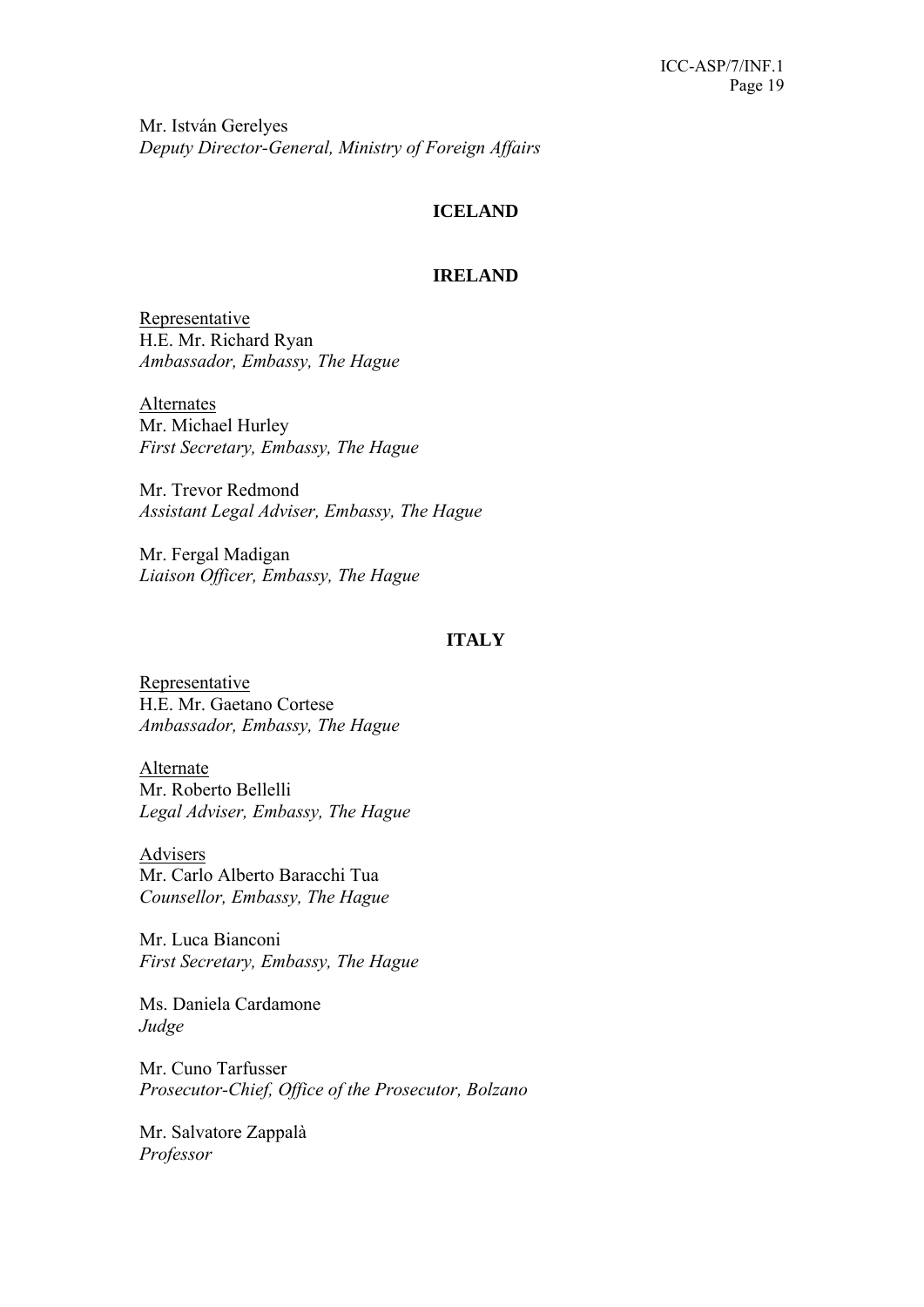Ms. Danila Dijkema *Legal Assistant, Embassy, The Hague* 

### **JAPAN**

Representative H.E. Mr. Minoru Shibuya *Ambassador, Embassy, The Hague* 

Alternates H.E. Mr. Koji Tsuruoka *Director-General, International Legal Affairs Bureau, Ministry of Foreign Affairs* 

Mr. Kiyokazu Ota *Minister, Embassy, The Hague* 

Mr. Mitsuru Kitano *Deputy Director-General, International Legal Affairs Bureau, Ministry of Foreign Affairs* 

Mr. Masataka Okano *Director, International Legal Affairs Bureau, Ministry of Foreign Affairs* 

Mr. Toshikatsu Aoyama *Counsel for International Legal Affairs, International Legal Affairs Bureau, Ministry of Foreign Affairs* 

Mr. Kosei Nomura *Principal Deputy Director, International Legal Affairs Bureau, Ministry of Foreign Affairs* 

Mr. Hironori Wanami *First Secretary, Embassy, The Hague* 

Mr. Shotoku Habukawa *First Secretary, Embassy, The Hague* 

Mr. Jun Hasebe *Deputy Director, International Legal Affairs Bureau, Ministry of Foreign Affairs* 

Mr. Hideomi Tambo *Official, International Legal Affairs Bureau, Ministry of Foreign Affairs* 

Advisers Mr. Nobuyuki Murai *Official, International Legal Affairs Bureau, Ministry of Foreign Affairs* 

Ms. Sae Horikawa *Researcher/Adviser, Embassy, The Hague*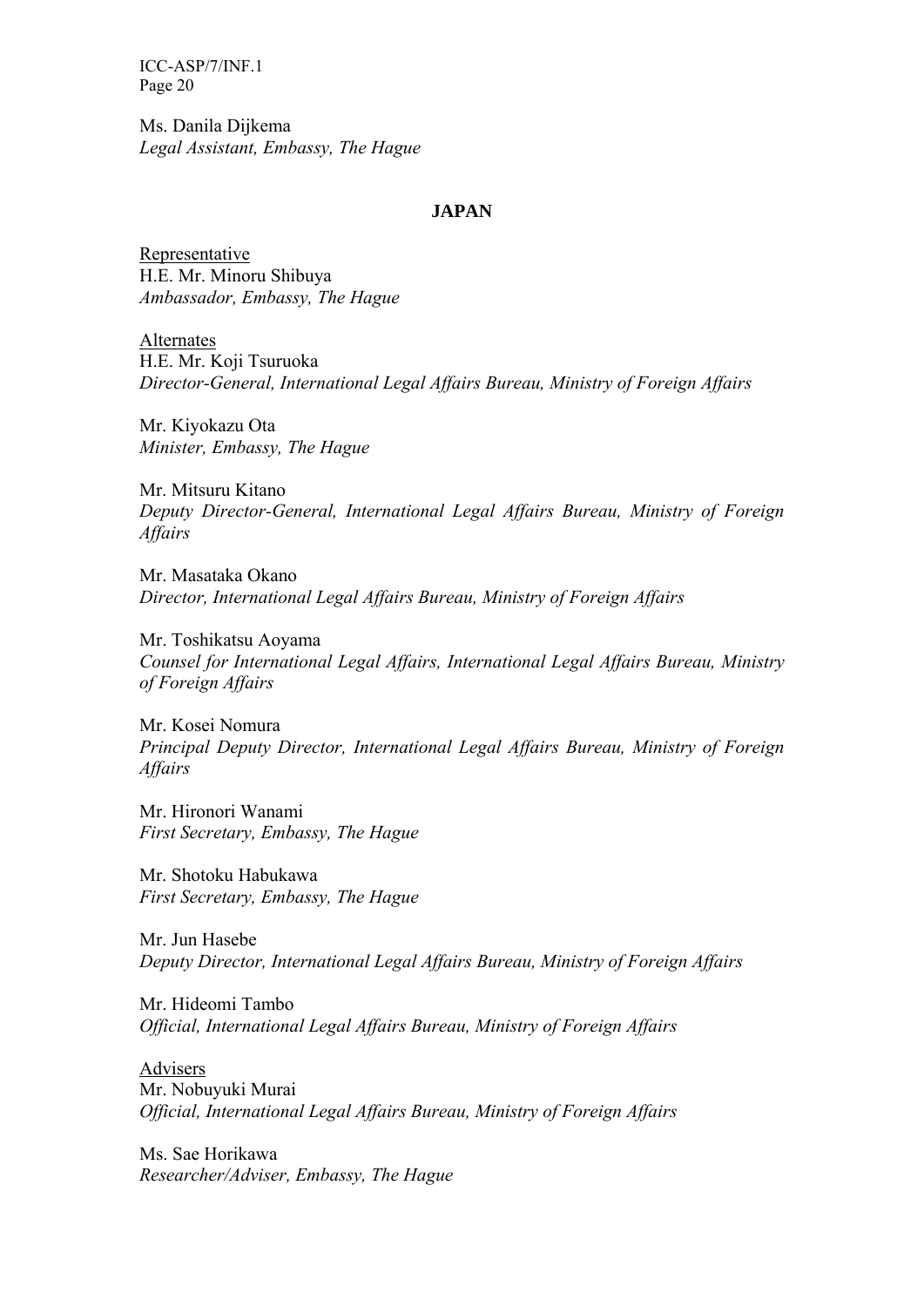#### **JORDAN**

Representative H.R.H. Prince Zeid Ra'ad Zeid Al-Hussein *Ambassador, Embassy, Washington D.C.* 

Alternate H.E. Mr. Khaldoun TH. Talhouni *Ambassador, Embassy, The Hague* 

Advisers Mr. Mahmoud Hmoud *First Secretary, Director, Legal Directorate, Ministry of Foreign Affairs* 

Mr. Ammar Husseini *Judge, Director of International Cooperation, Ministry of Justice* 

Mr. Eihab Omaish *Second Secretary, Permanent Mission to the United Nations* 

Mr. Akram Harahsheh *Third Secretary, Embassy, The Hague* 

# **KENYA**

Representative H.E. Mr. S. Amos Wako *Attorney-General of Kenya*

Alternate H.E. Mr. Ruthie C. Rono *Ambassador, Embassy, The Hague* 

Advisers Mrs. Alice Osebe Ondieki *Senior Principal State Counsel, Attorney-General's Chambers* 

Ms. Beatrice Karago *Principal State Counsel, Ministry of Foreign Affairs* 

Ms. Stella Orina *First Secretary, Permanent Mission to the United Nations* 

Ms. Emily Chweya *Assistant Deputy Chief Legal Officer, Ministry of Justice and Constitutional Affairs* 

Mr. Wycliffe Amukowa *Third Secretary, Embassy, The Hague*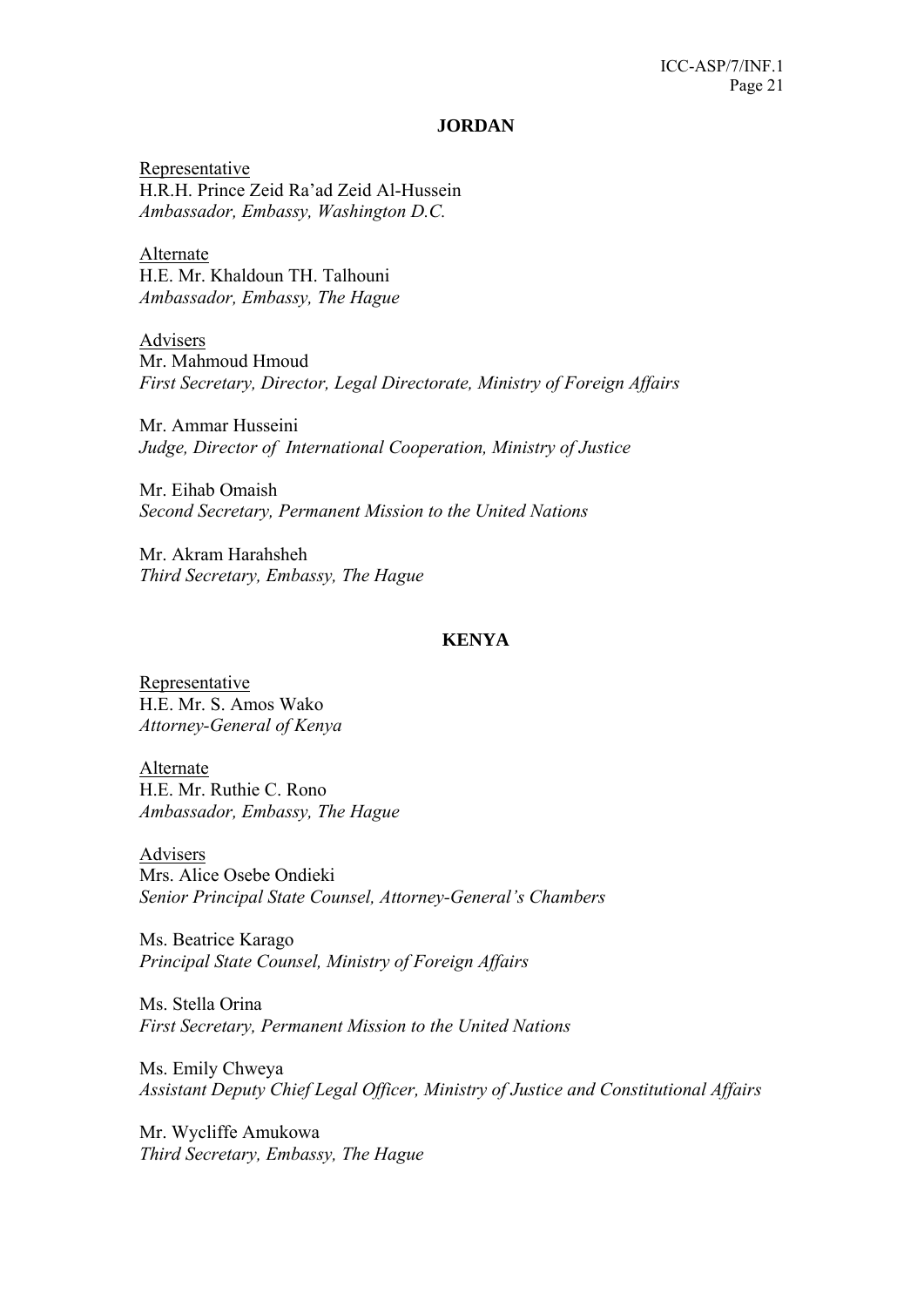Ms. Jacqueline Moseti *Third Secretary, Permanent Mission to the United Nations* 

# **LATVIA**

Representative H.E. Mrs. Sanita Pavluta-Deslandes *Ambassador, Embassy, The Hague* 

Alternates Ms. Ineta Celmina *First Secretary, Embassy, The Hague* 

Ms. Baiba Bērzina *Third Secretary, International Law Division, Legal Affairs Department, Ministry of Foreign Affairs* 

Ms. Rūta Rācene-Bērtule *Legal Counsel, Criminal Law Department, Ministry of Justice* 

Ms. Indra Gratkovska *Director, Criminal Law Department, Ministry of Justice* 

# **LESOTHO**

Representative Ms. P.R. Lebotsa *Chief Legal Officer, Human Rights Unit, Ministry of Justice* 

Alternate H.E. Mrs. Mamoruti A. Tiheli *Ambassador, Embassy, Brussels* 

Advisers Mrs. Ntebaleng Maseela *Parliamentary Counsel* 

Ms. Claudia Malebona Takalimane *Senior Legal Officer, Ministry of Justice* 

Ms. Pulane Lechesa *Legal Officer, Ministry of Foreign Affairs* 

Mr. Michael Moeletsi Kautu *Counsellor, Permanent Mission to the United Nations* 

# **LIBERIA**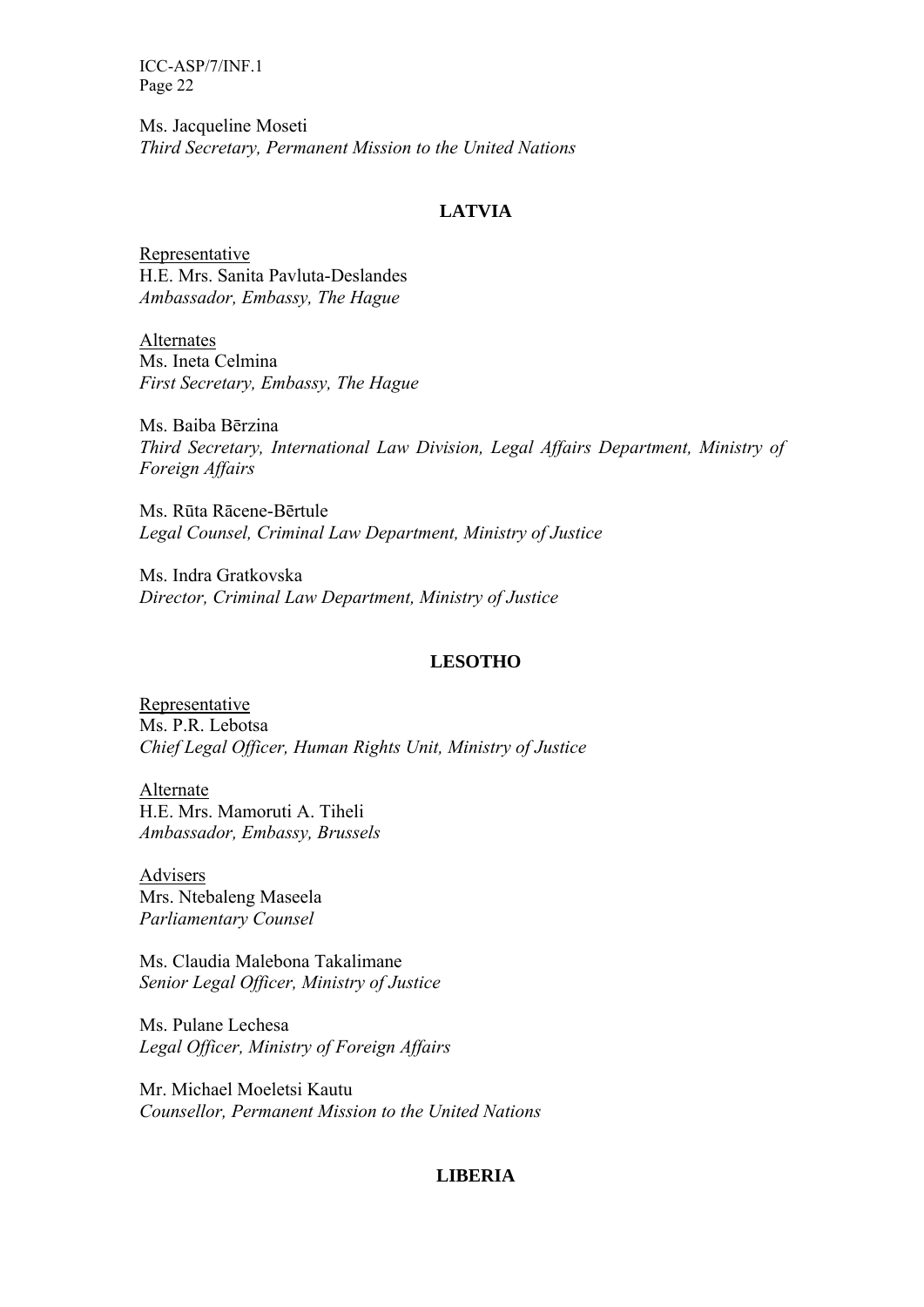### **LIECHTENSTEIN**

Representative H.E. Mr. Christian Wenaweser *Ambassador, Permanent Representative to the United Nations President of the Assembly of States Parties* 

Alternate Mr. Stefan Barriga *Counsellor/Legal Adviser, Permanent Mission to the United Nations* 

Advisers Mr. Wolfgang Danspeckgruber *Adviser* 

Ms. Isabel Frommelt *Adviser, Ministry of Foreign Affairs* 

Ms. Leena Grover *Adviser* 

# **LITHUANIA**

Representative Mr. Andrius Namavičius *Director, Law and International Treaties Department, Ministry of Foreign Affairs* 

Alternate Mr. Aleksas Dambrauskas *Third Secretary, Law and International Treaties Department, Ministry of Foreign Affairs* 

# **LUXEMBOURG**

Représentant S.E. M. Jean-Marc Hoscheit *Ambassadeur, Ambassade, La Haye* 

Alternates M. Paul Schmit *Directeur, Affaires juridiques et culturelles, Ministère des Affaires étrangères et de l'Immigration* 

Mme Anne Kayser *Attachée de Gouvernement, Ministère des Affaires étrangères et de l'Immigration* 

M. Victor Clément *Premier secrétaire, Ambassade, La Haye*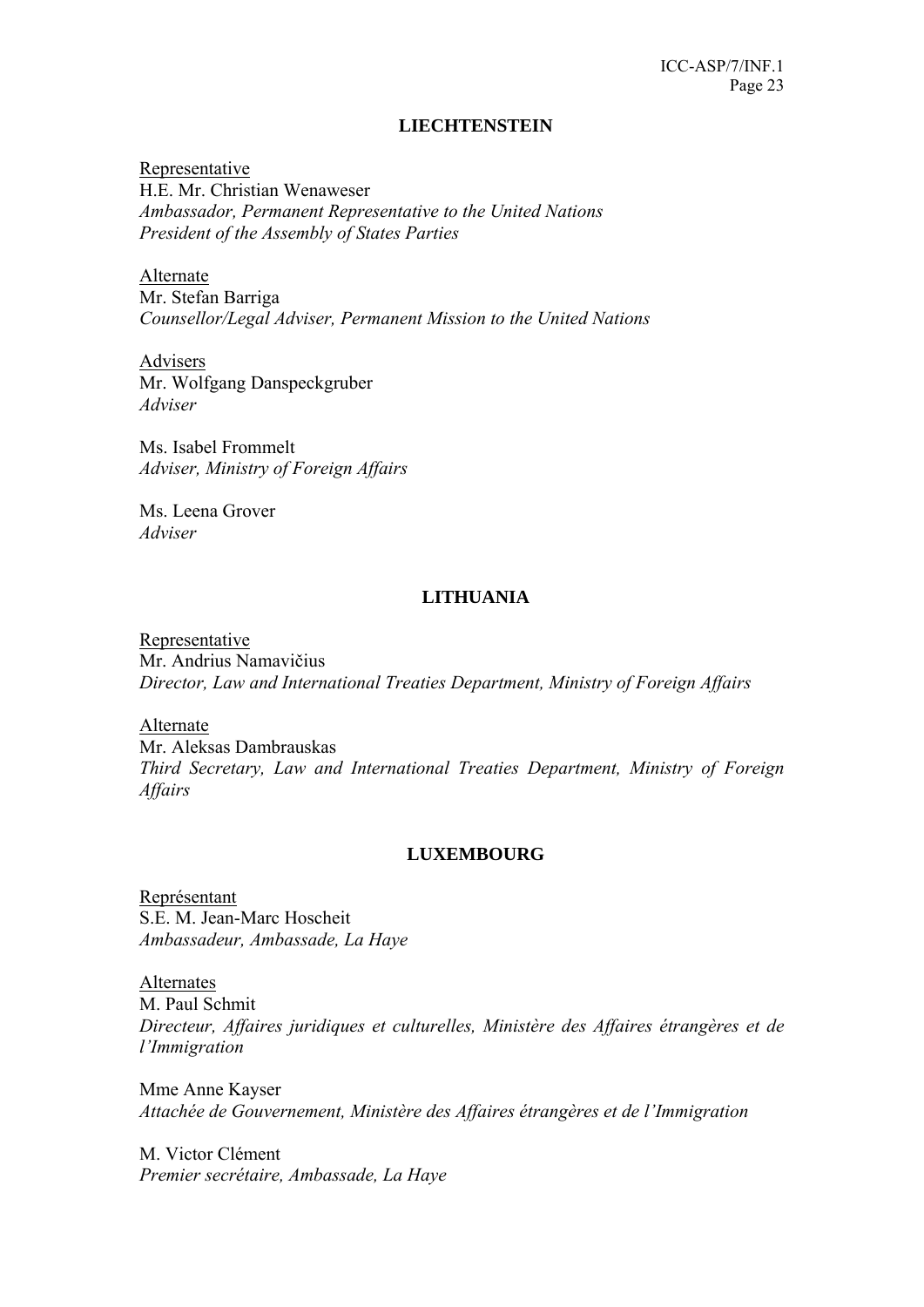# **MADAGASCAR**

# **MALAWI**

Representative Mr. Baison Mabvuto Katemuka *Principal Legal Officer, Permanent Mission to the United Nations* 

# **MALI**

Représentant S.E. M. Boubacar Gouro Diall *Ambassadeur, Directeur des Affaires juridiques, Ministère des Affaires étrangères*

# **MALTA**

Representative H.E. Mr. Ivan Fsadni *Ambassador, Embassy, The Hague* 

Alternate Mr. Carmel Herrera *First Secretary, Embassy, The Hague* 

# **MARSHALL ISLANDS**

# **MAURITIUS**

#### **MEXICO**

Representante S.E. Sr. Jorge Lomónaco Tonda *Embajador, Embajada, La Haya*

**Suplentes** Sr. Víctor Manuel Uribe Aviňa *Consultor Jurídico Adjunto, Secretaría de Relaciones Exteriores* 

Sr. Erasmo Alonso Lara Cabrera *Segundo Secretario, Embajada, La Haya* 

Sr. Pablo Monroy Conesa *Subdirector de Derecho Internacional Humanitario, Secretaría de Relaciones Exteriores*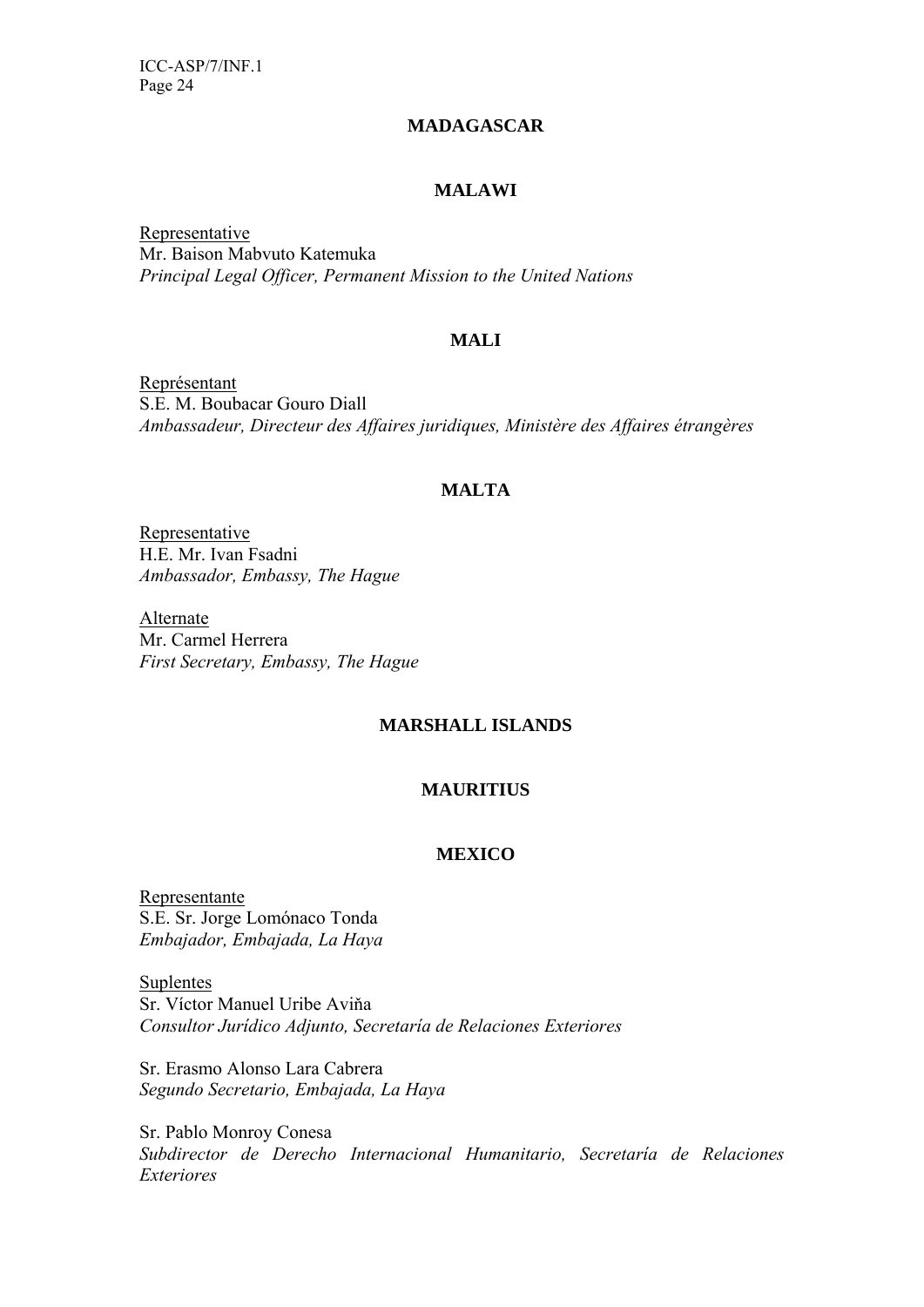Sra. Gabriela Alejandra Moreno Hidalgo *Jefa de Departamento de Derecho Internacional Humanitario, Secretaría de Relaciones Exteriores* 

# **MONGOLIA**

Representative H.E. Mr. Avirmed Battur *Ambassador, Embassy, Brussels* 

# **MONTENEGRO**

# **NAMIBIA**

Representative Mr. Issaskar Virongo Kavizemba Ndjoze *Deputy Permanent Secretary, Ministry of Justice* 

Adviser Mr. David Thomas *First Secretary, Permanent Mission to the United Nations* 

# **NAURU**

# **NETHERLANDS**

Representative H.E. Mr. Paul W.J. Wilke *Permanent Representative to the International Criminal Court, Ministry of Foreign Affairs* 

Alternate Ms. Elisabeth Lijnzaad *Legal Adviser, Ministry of Foreign Affairs* 

Mrs. Erika K. Dieterman-Koehler *Deputy Permanent Representative to the International Criminal Court, Ministry of Foreign Affairs* 

Advisers Mr. Peter van der Vliet *Deputy Director, Department for United Nations, Ministry of Foreign Affairs* 

Mr. Niels M. Blokker *Deputy Legal Adviser, Ministry of Foreign Affairs*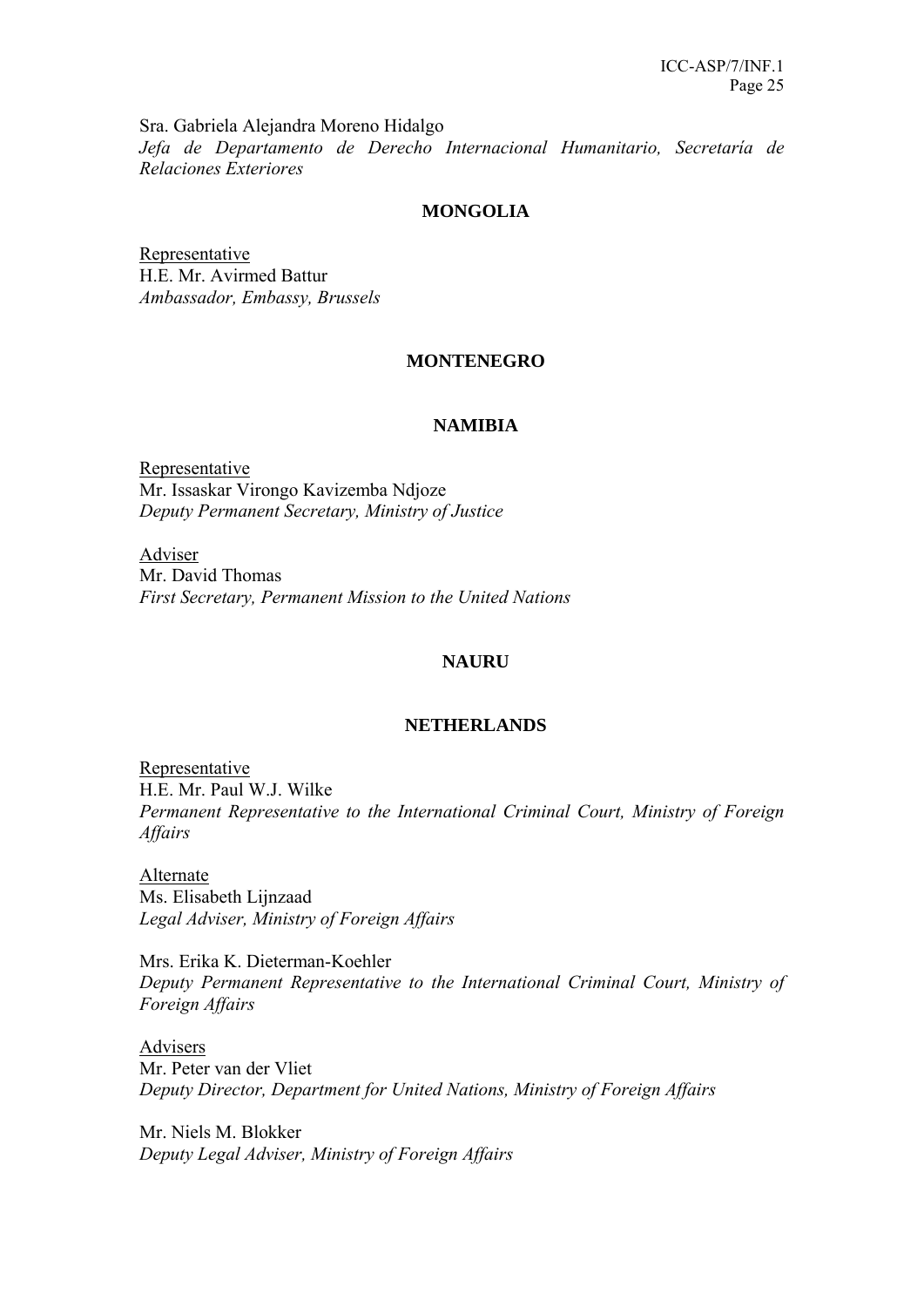Mr. Just Wiarda *Legal Counsel, Ministry of Justice* 

Mr. Edward A.I.M. Vriends *Deputy Director, Department for European and International Affairs, Ministry of Justice* 

Mr. Erik J.L. van Uum *Senior Counsellor, Department for United Nations, Ministry of Foreign Affairs* 

Ms. Ceta D. Noland *First Secretary, Permanent Mission to the United Nations* 

Mr. Thomas S.M. Henquet *Legal Counsel, Ministry of Foreign Affairs* 

Mrs. Chantal Joubert *Legal Counsel, Ministry of Justice* 

Mr. André Moonen *Coordinator, Department of Detention and Transport, Ministry of Justice* 

Mr. Rob J.L. van Bokhoven *Legal Counsel, Ministry of Justice* 

Mr. Fabio Rossi *Policy Adviser, Department for United Nations, Ministry of Foreign Affairs* 

Mr. Joop C. van Bleijswijk *Controller, Taskforce International Criminal Court, Ministry of Foreign Affairs* 

Mr. Gaby H.W. Eman *Financing and Budgeting Adviser, Ministry of Justice* 

Ms. Christel Ny Byvank *Assistant Policy Adviser, Ministry of Justice* 

Ms. Brechje Schwachöfer *Counsellor, Ministry of Foreign Affairs* 

Ms. Wilhelmina M.E. Thomassen *Justice, Supreme Court of the Netherlands* 

# **NEW ZEALAND**

Representative H.E. Ms. Rachel Fry *Ambassador, Embassy, The Hague*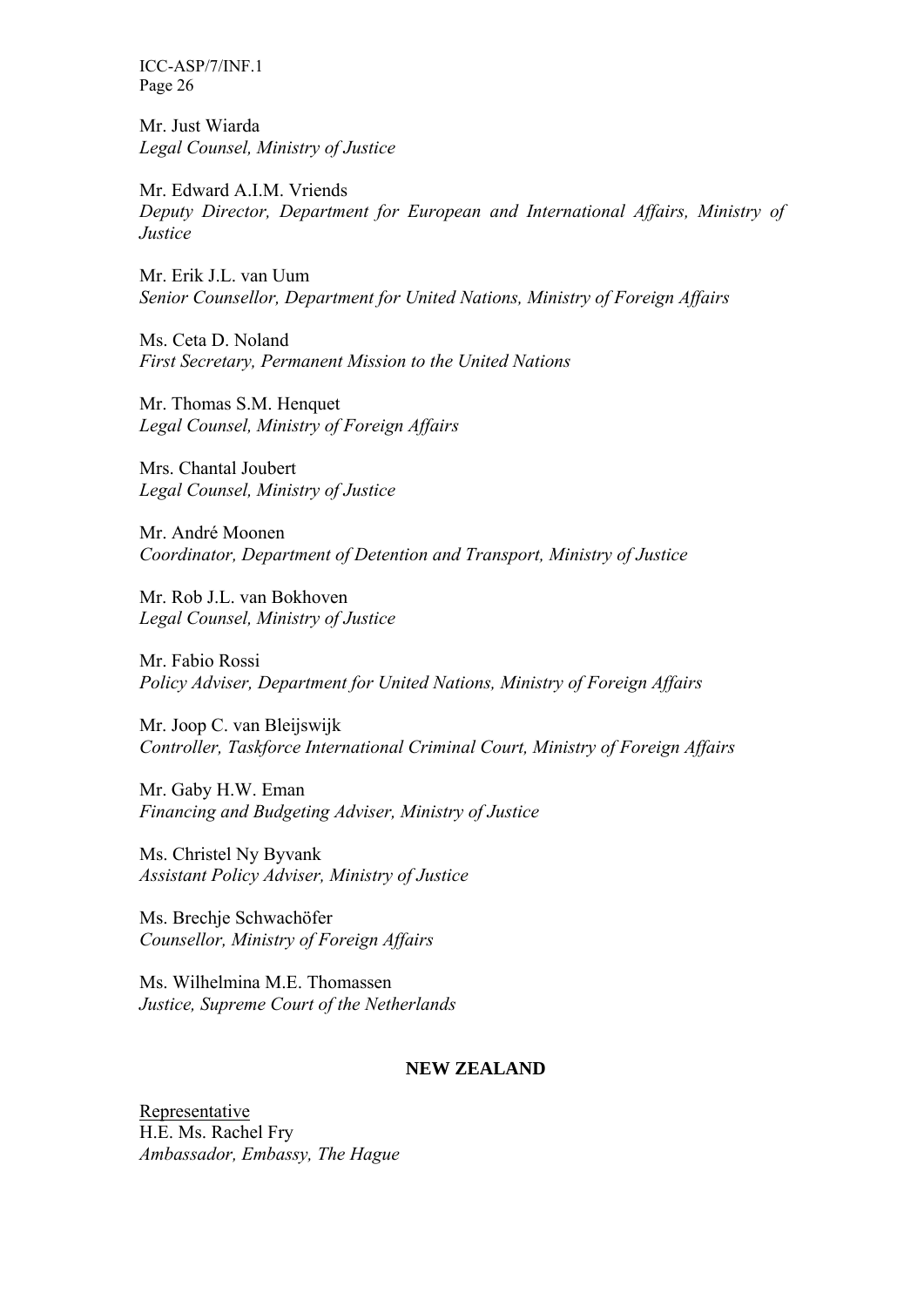Alternate Ms. Bronwyn Shanks *First Secretary, Embassy, The Hague* 

Adviser Ms. Rachel Maidment *Senior Legal Adviser, Ministry of Foreign Affairs and Trade* 

# **NIGER**

Représentant M. Abdou Adamou *Conseiller, Mission permanente auprès des Nations Unies* 

# **NIGERIA**

Representative H.E. Ms. Nimota N. Akanbi *Ambassador, Embassy, The Hague* 

Alternate Ms. Ifeyinwa A. Nworgu *Minister, Permanent Mission to the United Nations* 

Adviser Ms. Aisha U. Dewa *First Secretary, Embassy, The Hague* 

# **NORWAY**

Representative Mr. Rolf Einar Fife *Director-General, Legal Affairs Department, Ministry of Foreign Affairs* 

Alternates H.E. Ms. Eva Bugge *Ambassador, Embassy, The Hague* 

Ms. Mona Juul *Deputy Permanent Representative to the United Nations* 

Mr. Martin Sørby *Deputy Director General, Legal Affairs Department, Ministry of Foreign Affairs* 

Advisers Ms. Berit Enge *Minister Counsellor, Permanent Mission to the United Nations*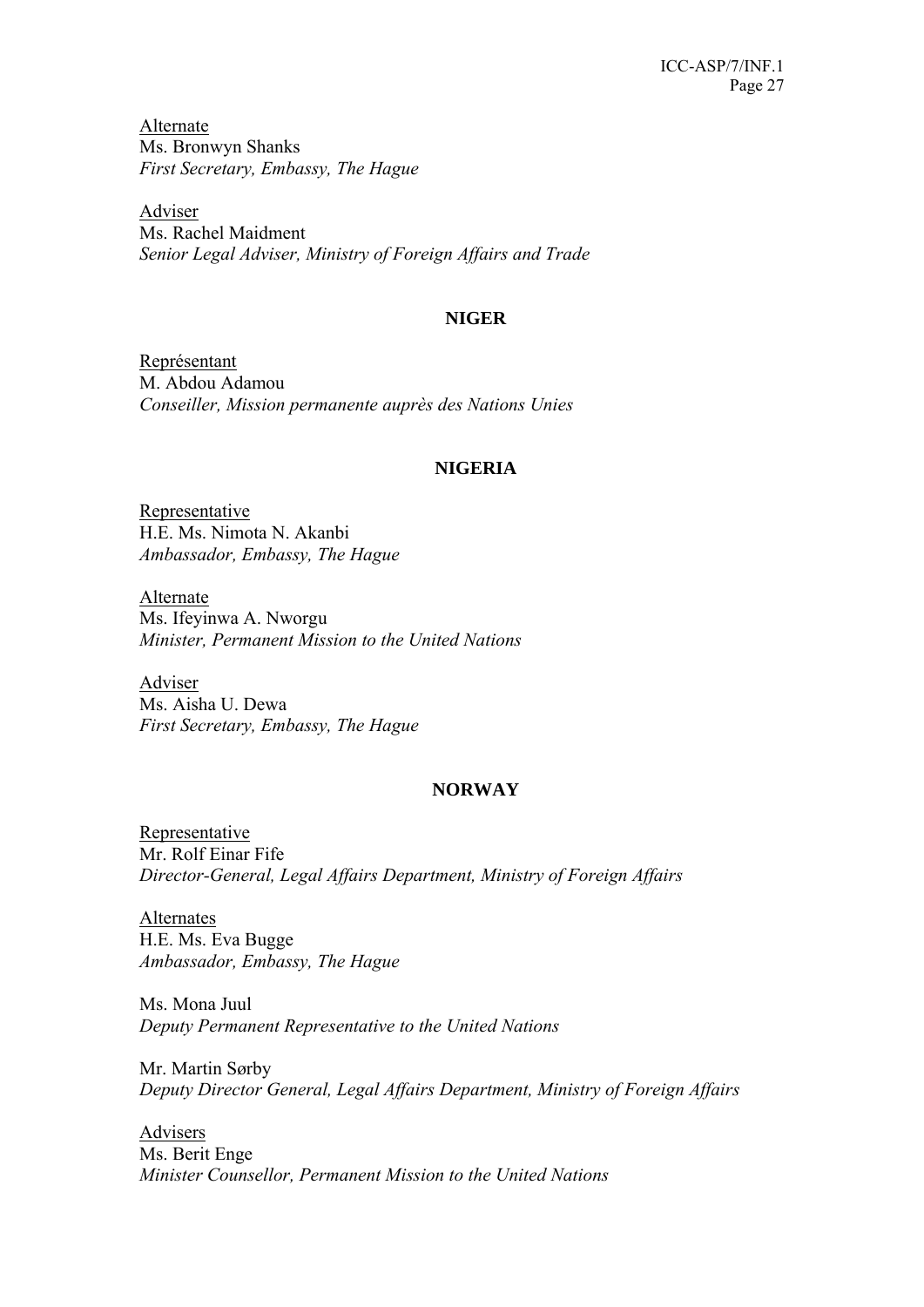Mr. Åsmund Eriksen *Counsellor, Permanent Mission to the United Nations* 

Ms. Susanne Juell Gudbrandsen *Adviser, Legal Affairs Department, Ministry of Foreign Affairs* 

Mr. Roar Haugsdal *Second Secretary, Embassy, The Hague* 

Mr. Jens Johannes Andenaes *Attaché, Embassy, The Hague* 

# **PANAMA**

# **PARAGUAY**

Representante Sra. Luz Marina Moreno *Primera Secretaria, Misión Permanente ante las Naciones Unidas* 

Consejero Sr. Ernesto Velásquez *Asesor, Ministerio de Relaciones Exteriores* 

#### **PERU**

Representante S.E. Sr. Edward Allan Wagner Tixón *Embajador, Embajada, La Haya* 

Suplente Sr. Pedro Roberto Reátagui Gamarra *Ministro Consejero, Embajada, La Haya* 

Consejeros Sr. Carlos Gerardo Briceño Salazar *Consejero, Embajada, La Haya* 

Sr. Gonzalo Bonifaz Tweddle *Segundo Secretario, Misíon Permanente ante las Naciones Unidas* 

Sr. César Alberto Talavera Silva Santisteban *Tercer Secretario, Embajada, La Haya*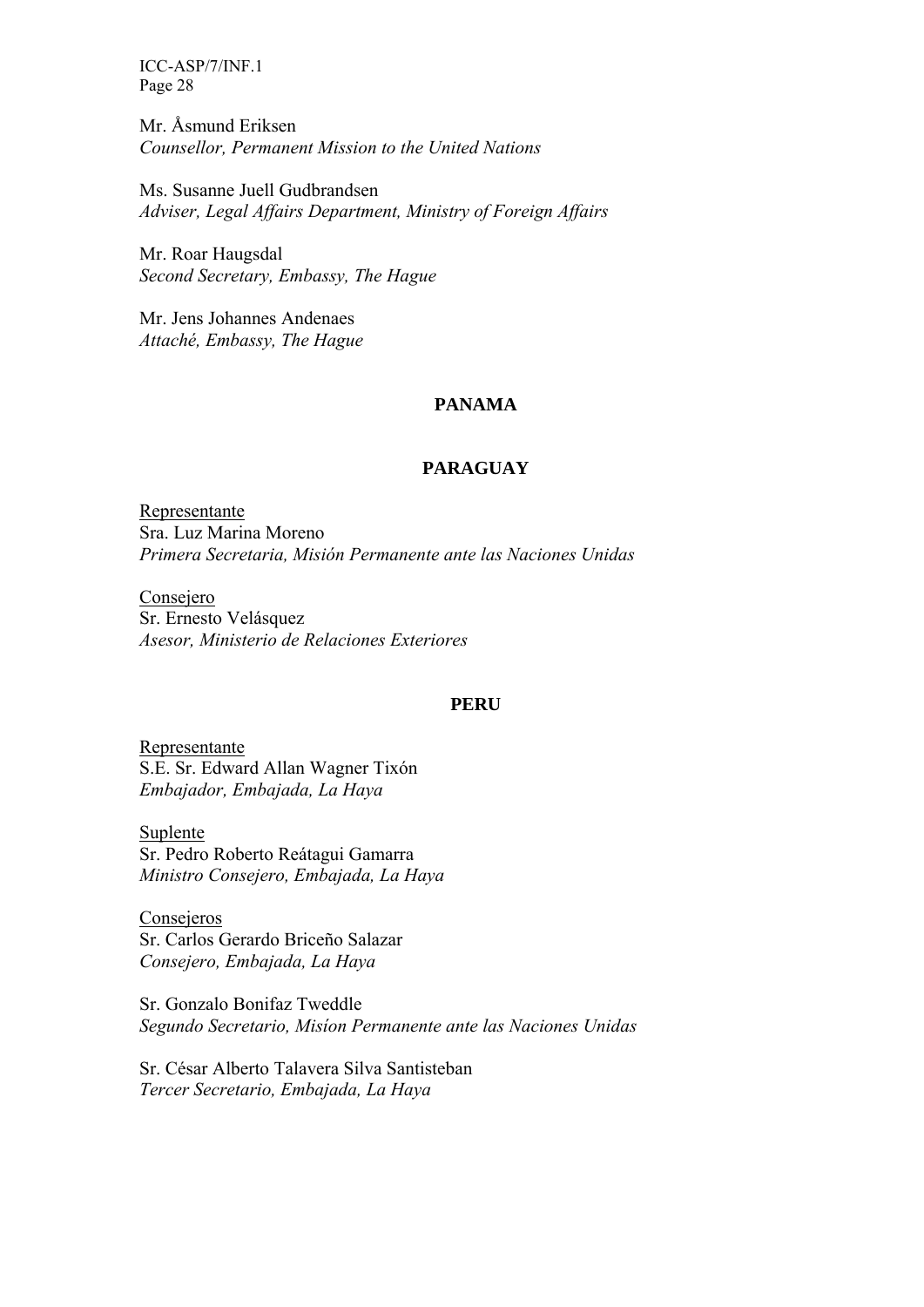#### **POLAND**

Representative Mr. Remigiusz A. Henczel *Director, Legal and Treaty Department, Ministry of Foreign Affairs* 

Alternate H.E. Mr. Janusz Stańczyk *Ambassador, Embassy, The Hague* 

Advisers

Ms. Agnieszka Dabrowiecka *Head of the Foreign Relations Division, Department of International Cooperation and European Law, Ministry of Justice* 

Ms. Beata Ziorkiewicz *Public Prosecutor, Department of International Cooperation and European Law, Ministry of Justice* 

Mr. Marek Madej *Minister Counsellor, Legal and Treaty Department, Ministry of Foreign Affairs* 

Mr. Andrzej Ryng *Counsellor, Embassy, The Hague* 

#### **PORTUGAL**

Representative H.E. Mr. Manuel Nuno Tavares de Sousa *Ambassador, Embassy, The Hague*

Alternates

Mr. Luís Serradas Tavares *Director, Department of Legal Affairs, Ministry of Foreign Affairs* 

Ms. Patrícia Galvão Teles *Legal consultant, Permanent Representation to the European Union, Brussels* 

Advisers Mr. João Madureira *Legal Adviser, Permanent Mission to the United Nations* 

Ms. Maria Teresa Artilheiro Ferreira *Legal Consultant, Department of Legal Affairs, Ministry of Foreign Affairs* 

Mr. Jorge Silva Lopes *Minister Counsellor, Embassy, The Hague*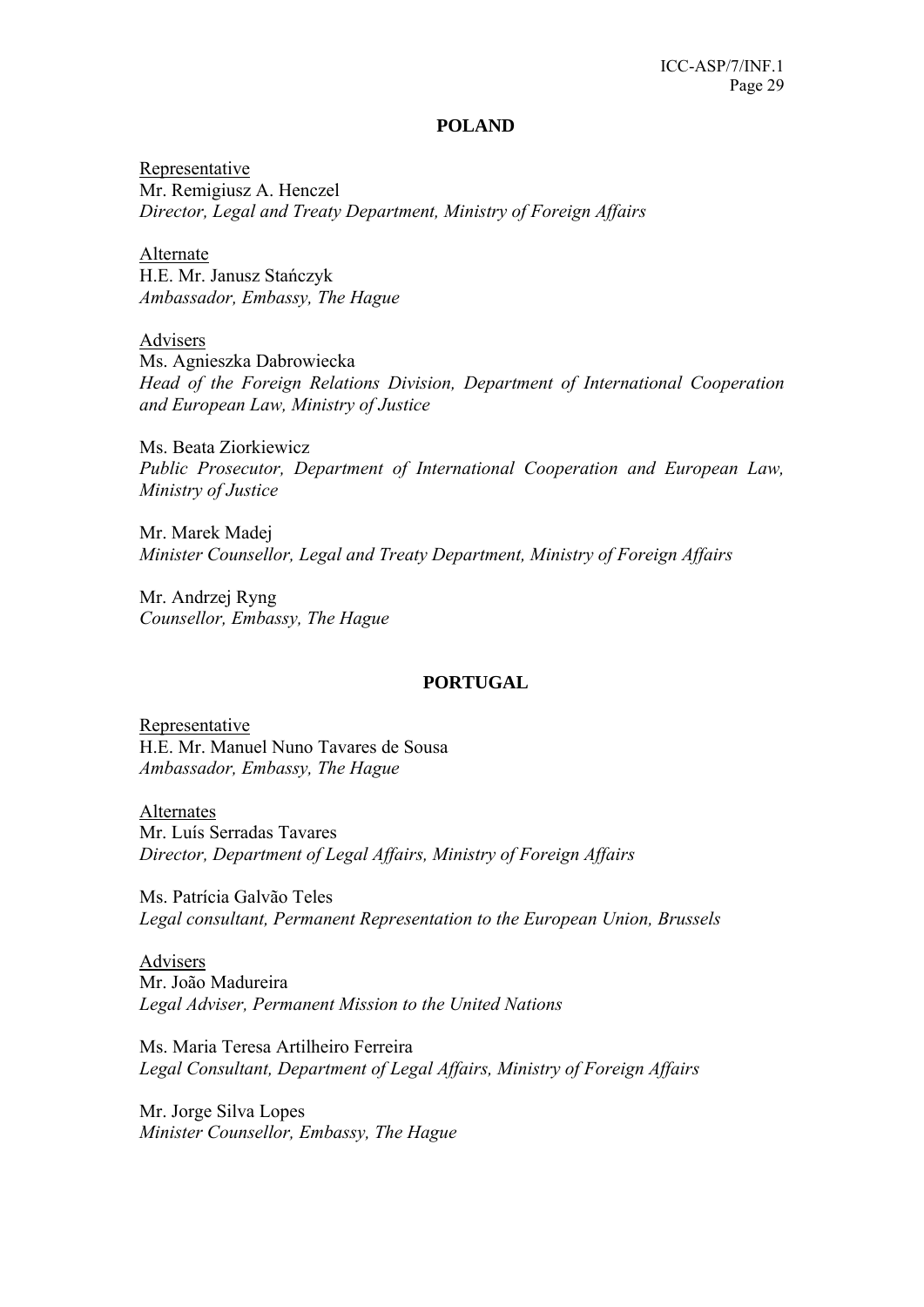### **REPUBLIC OF KOREA**

Representative Mr. Seung-Hyun Hwang *Director-General of Treaties, Ministry of Foreign Affairs and Trade* 

Alternates Mr. Sun Pyo Kim *Counsellor, Embassy, The Hague* 

Mr. Byung-Won Jung *Director, Multilateral Treaties Division, Ministry of Foreign Affairs and Trade* 

Mr. Kyu Taek Kwak *Prosecutor, International Criminal Affairs Division, Ministry of Justice* 

Ms. Ji-eun Pyo *Second Secretary, Multilateral Treaties Division, Ministry of Foreign Affairs and Trade* 

Advisers Mr. Young Sok Kim *Associate Professor of Law, Ewha Womans University* 

### **ROMANIA**

Representative H.E. Mr. Călin Fabian *Ambassador, Embassy, The Hague* 

Alternate Ms. Alina Orosan *Deputy Director, International Law and Treaties Directorate* 

Ms. Irina Niţā *Second Secretary, Embassy, The Hague* 

Ms. Oana Florescu *Attaché, Permanent Mission to the United Nations* 

# **SAINT KITTS AND NEVIS**

# **SAINT VINCENT AND THE GRENADINES**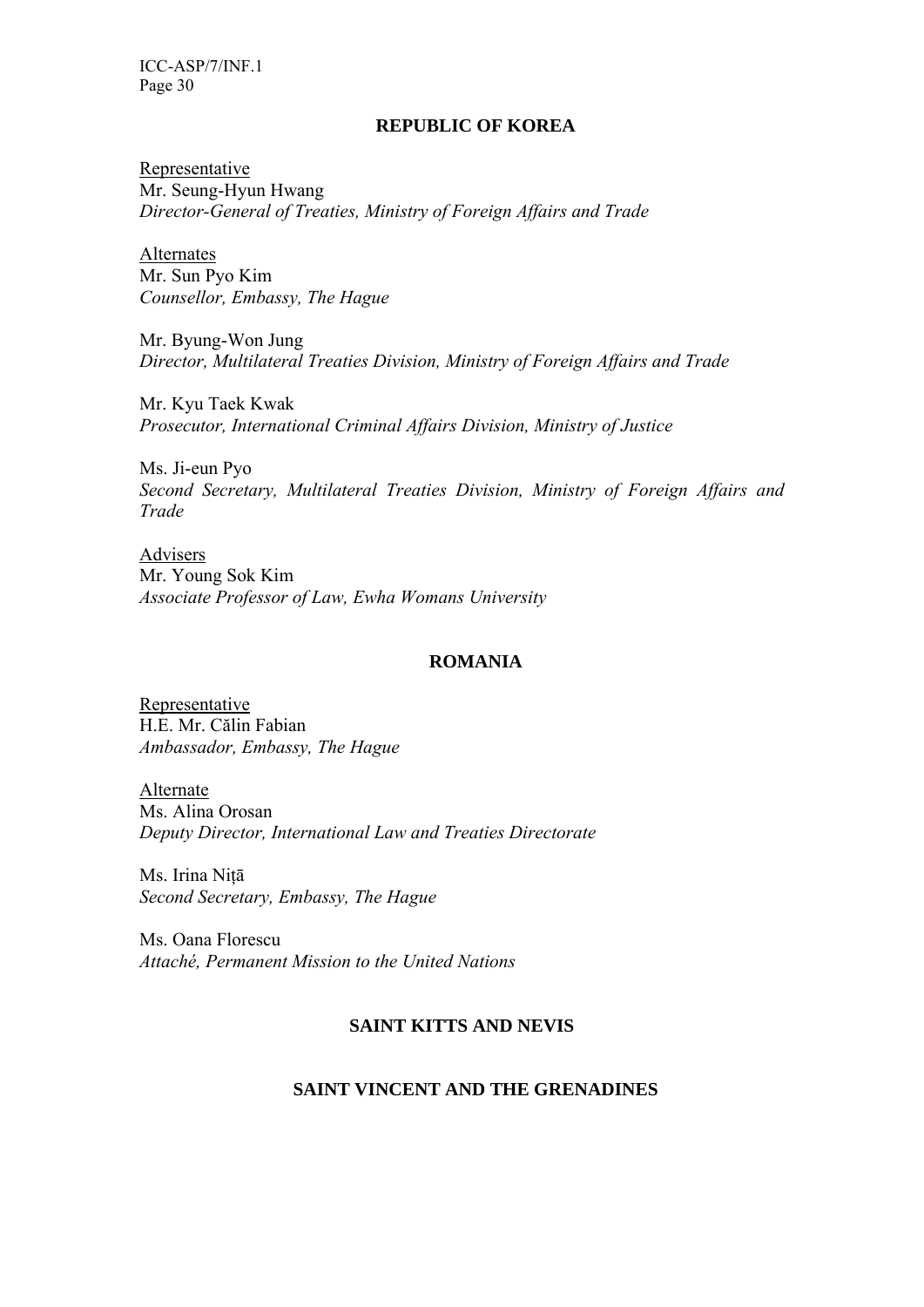#### **SAMOA**

Representative Ms. Noelani Manoa *First Secretary, Permanent Mission to the United Nations* 

Advisers Mr. Roger Clark *Professor of Law* 

Mr. Tobias Hanson *Research Assistant* 

### **SAN MARINO**

### **SENEGAL**

Représentant S.E. M. Paul Badji *Ambassadeur, Représentant Permanent auprès des Nations Unies* 

Conseillers Mme Kaïré Sow Fall *Magistrate, Conseiller technique, Ministère de la Justice* 

M. Saliou Niang Dieng *Deuxième conseiller, Mission permanente auprès des Nations Unies* 

M. Ely Sy Beye *Deuxième conseiller, Ambassade, Bruxelles* 

#### **SERBIA**

Representatives H.E. Mr. Radoslav Stojanović *Ambassador, Embassy, The Hague* 

H.E. Mr. Pavle Jevremović *Ambassador, Permanent Representative to the United Nations* 

H.E. Ms. Sanja Milinković *Ambassador, Ministry of Foreign Affairs* 

Alternates Mr. Jovica Ćekić *Minister Counsellor, Ministry of Foreign Affairs*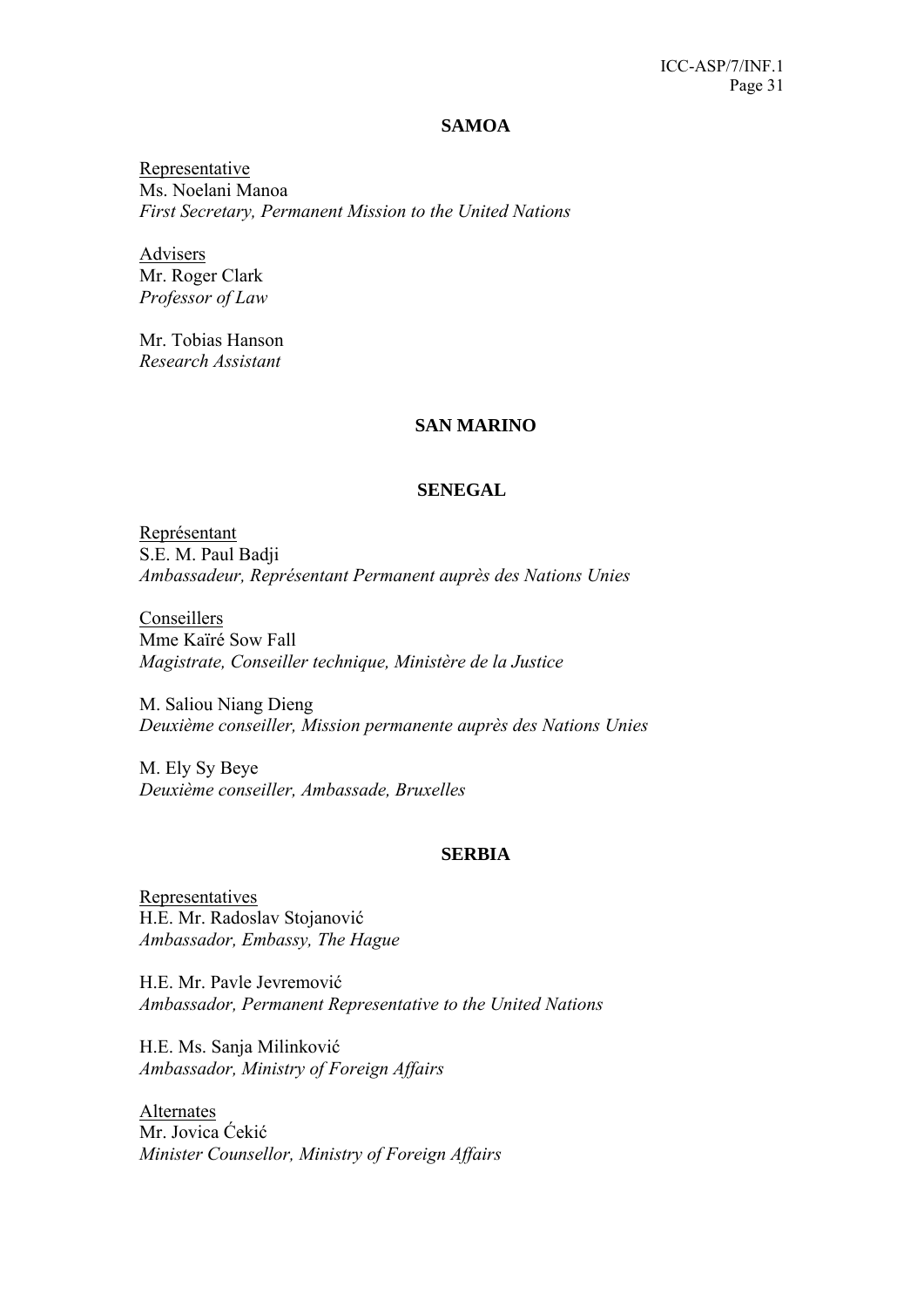Mr. Boris Holovka *Counsellor, Permanent Mission to the United Nations* 

Mr. Vladimir Cvetković *First Secretary, Embassy, The Hague* 

Advisers Mr. Nenad Vujić *Director, Judicial Training Center* 

Mr. Milisav Čogurić *Senior Adviser, Ministry of Justice* 

Mr. Marko Brkić *Third Secretary, Ministry of Foreign Affairs* 

# **SIERRA LEONE**

Representative Mr. Otto Oyekan During *Director Legal, Ministry of Foreign Affairs* 

# **SLOVAKIA**

Representative H.E. Ms. Oksana Tomová *Ambassador, Embassy, The Hague* 

Alternate Mr. Milan Kollár *Director-General, Legal Affairs, Ministry of Foreign Affairs* 

Advisers Ms. Ľubica Erdelská *International Law Department, Ministry of Foreign Affairs* 

Mr. Ján Kvapil *First Secretary, Embassy, The Hague* 

#### **SLOVENIA**

Representative H.E. Ms. Simona Drenik *Minister Plenipotentiary, International Law Department, Ministry of Foreign Affairs*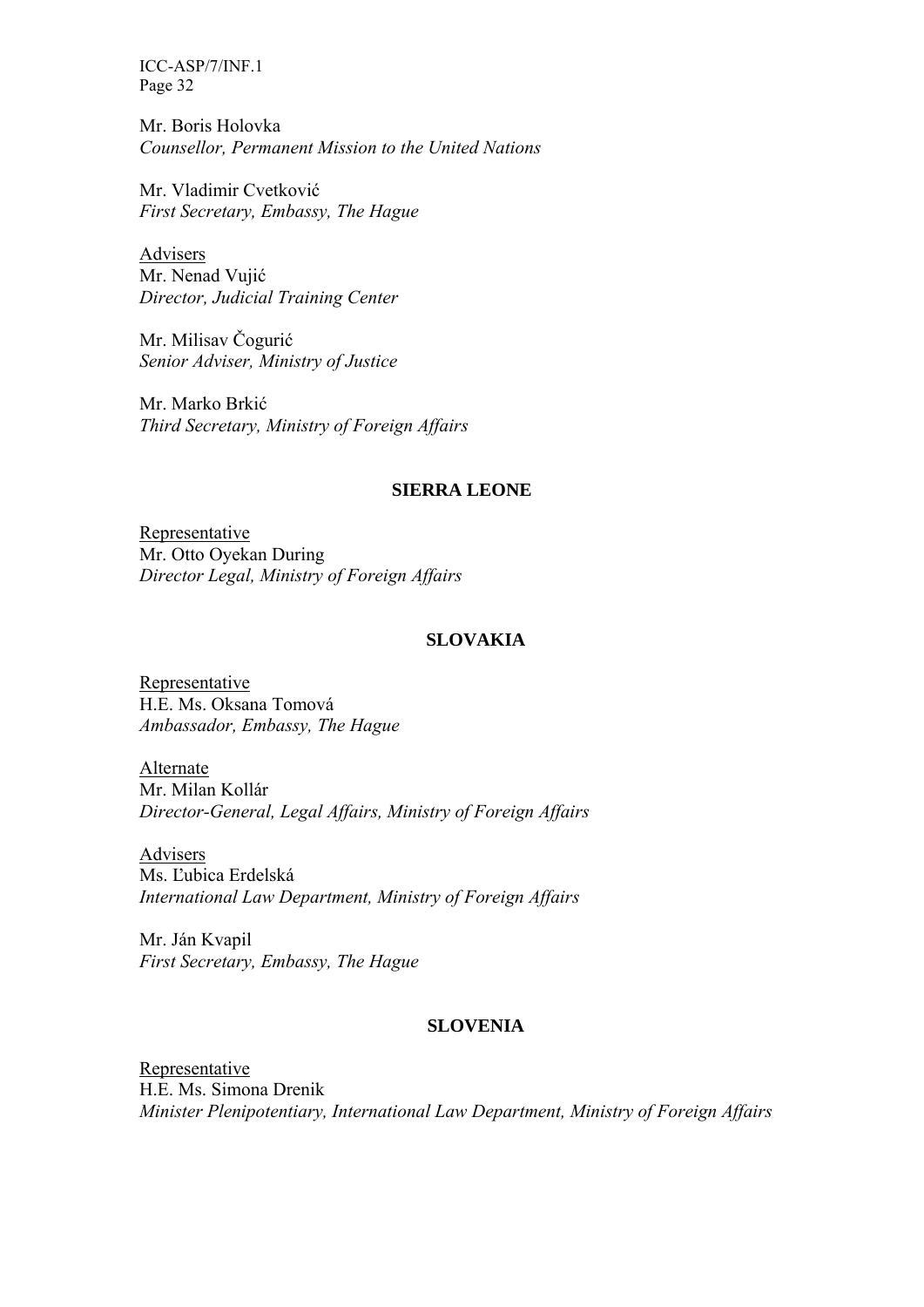Alternate Mrs. Andreja Purkart Martinez *Chargé d'Affaires a.i., Embassy, The Hague* 

Mrs. Nataša Šebenik *Minister Counsellor, Embassy, The Hague* 

Mr. Luka Kremžar *Undersecretary, Ministry of Justice* 

Adviser Mr. Matevž Pezdirc *Adviser, Ministry of Justice* 

Mrs. Suzana Češarek *First Secretary, Ministry of Foreign Affairs* 

# **SOUTH AFRICA**

Representative Mr. Johannes Hendrik de Lange *Deputy Minister of Justice and Constitutional Development* 

Alternate Mr. Nkhulu Daniel Sebothoma *Chargé d'Affaires, Embassy, The Hague* 

Advisers Mr. Sabelo Sivuyile Maqungo *Minister Counsellor, Permanent Mission to the United Nations* 

Mr. Herman Benjamin Van Heerden *Principal State Law Adviser, Department of Justice and Constitutional Affairs* 

Ms. Reetsang Innocentia Moroke *Senior State Law Adviser, Department of Justice and Constitutional Affairs* 

Ms. Yolande Melissa Dwarika *Legal Counsellor, Embassy, The Hague* 

Mr. Pieter Andreas Stemmet *Senior State Law Adviser, Department of Foreign Affairs* 

Mr. Leon Gernandt *Law Adviser, Department of Defense*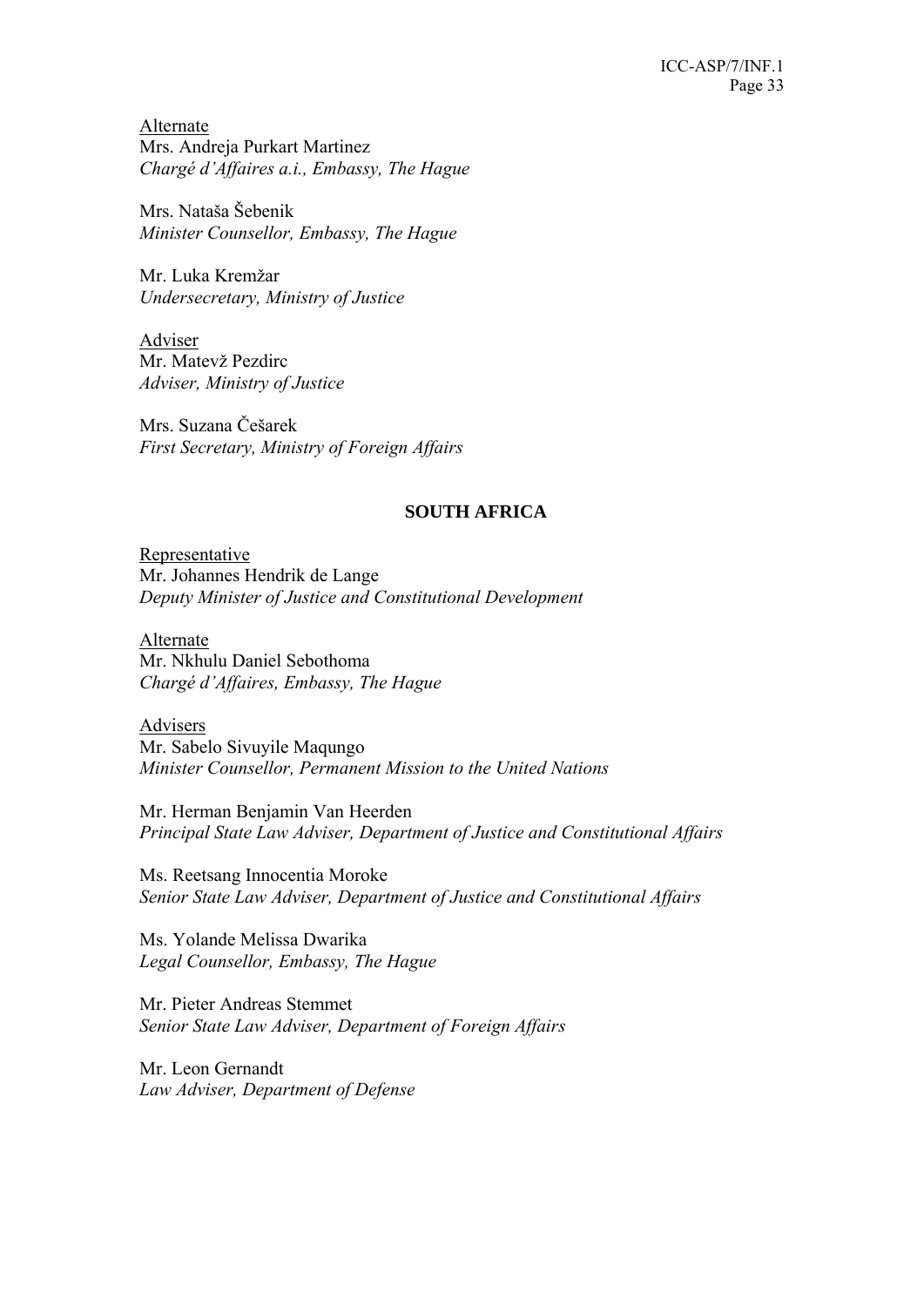#### **SPAIN**

Representante S.E. Sr. Juan Prat Coll *Embajador, Embajada, La Haya* 

Suplente Sra. Concepción Escobar Hernández *Jefa, Asesoría Jurídica Internacional, Ministerio de Asuntos Exteriores y de Cooperación* 

Consejeros Sr. Mario Lanz Raggio *Auditor, Asesoría Jurídica General, Ministerio de Defensa* 

Sr. Rafael Vaíllo Ramos *Consejero Técnico, Subdirección General de Asuntos de Justicia en la Unión Europea y Organismos Internacionales, Ministerio de Justicia* 

Sr. Eduardo Narbona Algara *Secretario, Embajada, La Haya* 

Sr. Fernando Val-Garito *Profesor de Derecho Internacional Público, Universidad Nacional de Educación a Distancia* 

Sra. Magdalena Truyol Wintrich *Jefa, Subdirección General de las Naciones Unidas y Asuntos Globales, Ministerio de Asuntos Exteriores y de Cooperación* 

#### **SURINAME**

Representative H.E. Mr. Henry Macdonald *Ambassador, Permanent Representative to the United Nations* 

Alternate Mrs. Susan M. Derby *Counsellor, Embassy, The Hague* 

### **SWEDEN**

Representative H.E. Mr. Hans Magnusson *Ambassador, Embassy, The Hague* 

Alternate Mr. Christer Ahlström *Counsellor, Embassy, The Hague*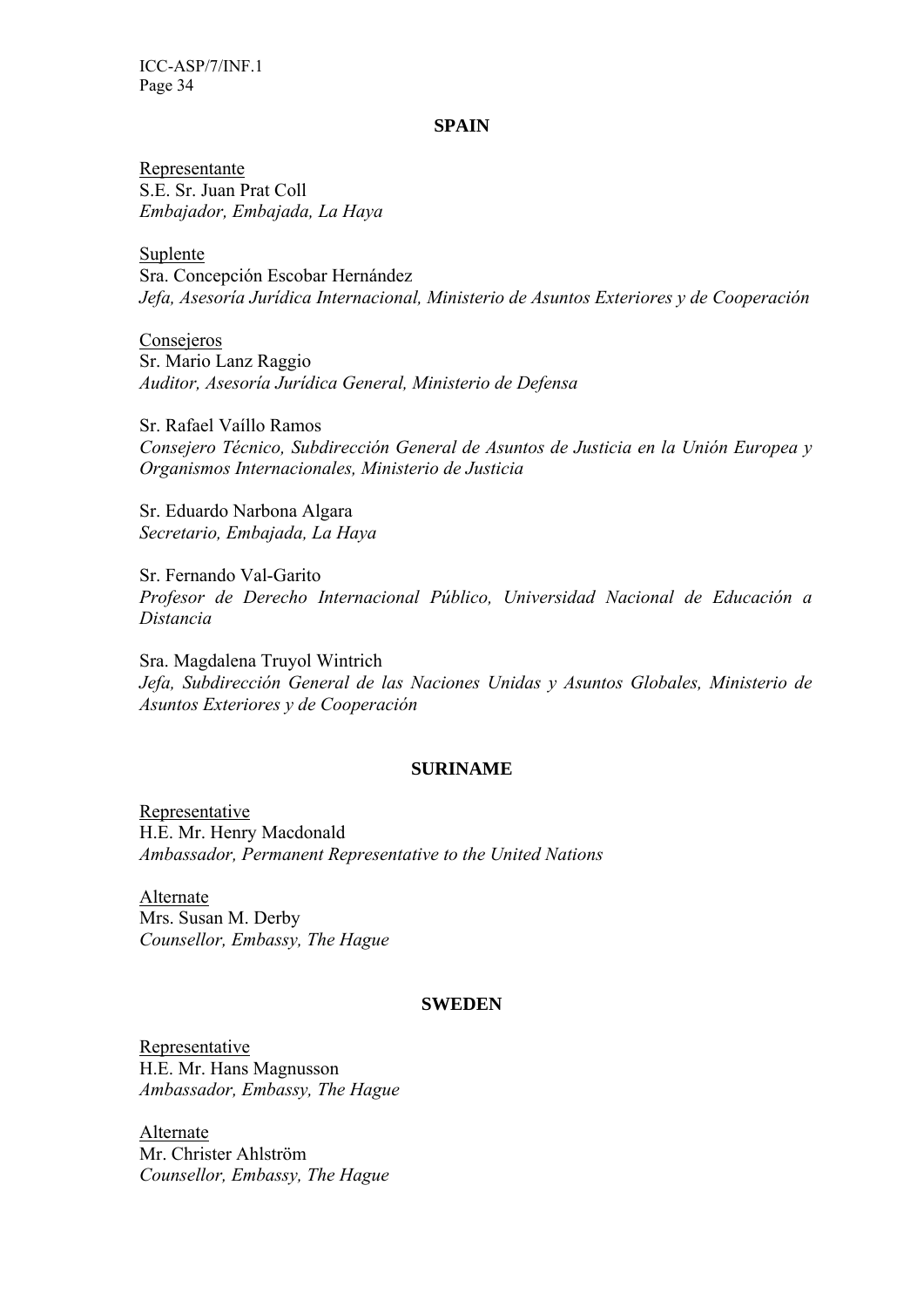Mr. Fredrik Nivaeus *Desk Officer* 

Mr. Erik Wennerström *Senior Legal Adviser* 

Adviser Ms. Karin Nilzén *Intern, Embassy, The Hague* 

### **SWITZERLAND**

Représentant S.E. M. Jürg Lindenmann *Ambassadeur, Jurisconsulte adjoint, Département fédéral des affaires étrangères* 

Suppléants S.E. M. Dominik M. Alder *Ambassadeur, Ambassade, La Haye* 

M. Martin Strub *Ministre, Ambassade, La Haye* 

M. Emmanuel Bichet *Premier secrétaire, Mission permanente auprès des Nations Unies* 

Conseillers M. Andrea Candrian *Suppléant du Chef de l'unité droit pénal international, Office fédéral de la justice* 

M. Max Zahnd *Collaborateur scientifique, Droit international des conflits armés, Département fédéral de la défense, de la protection de la population et des sports* 

Mme Katrin Weilhammer *Collaboratrice scientifique, Direction du droit international public, Département fédéral des affaires étrangeres* 

# **TAJIKISTAN**

# **THE FORMER YUGOSLAV REPUBLIC OF MACEDONIA**

Representative H.E. Mr. Slobodan Tashovski *Ambassador, Permanent Representative to the United Nations*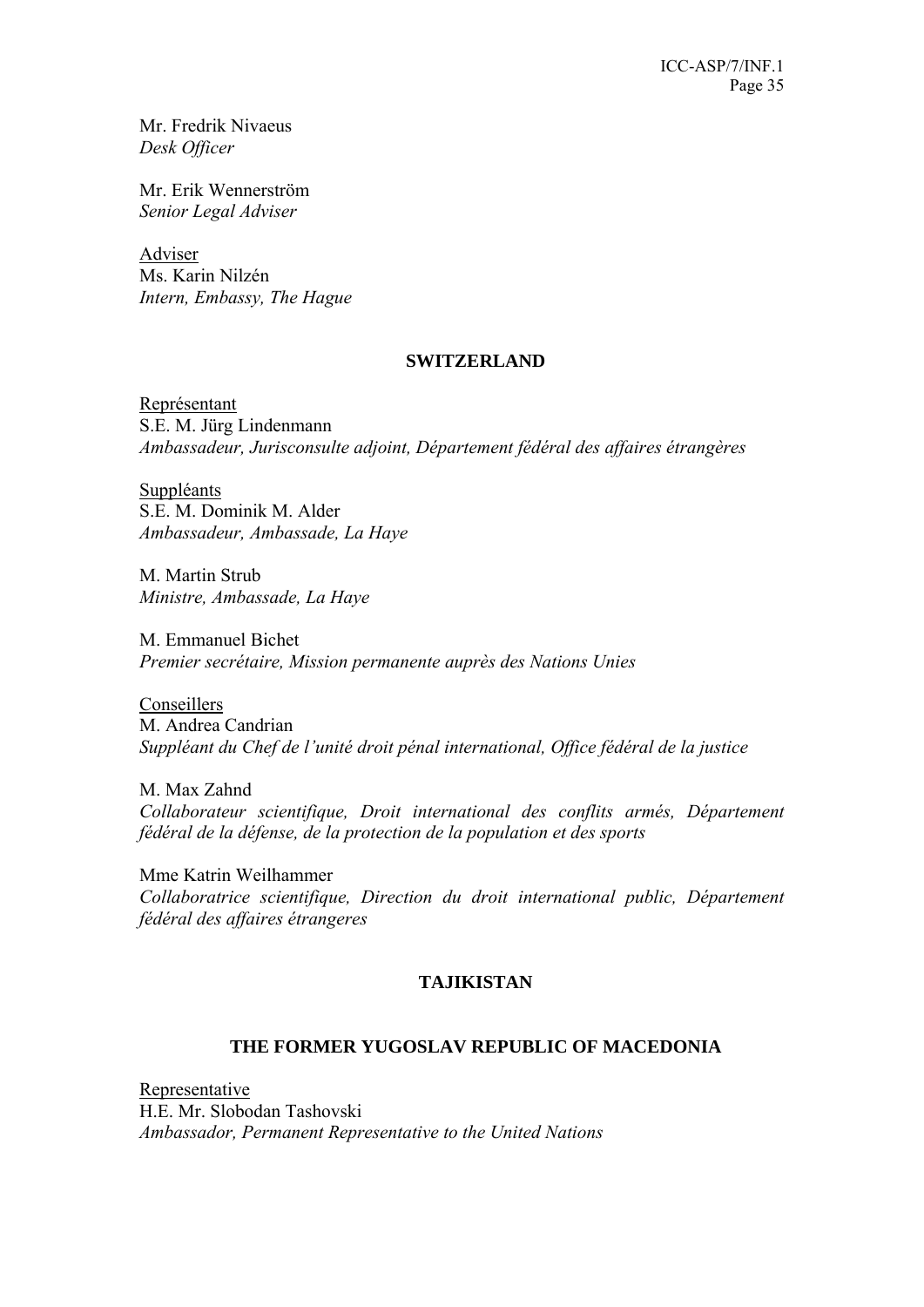Advisers Ms. Shpresa Jusufi *Chargé d'Affaires a.i., Embassy, The Hague* 

Ms. Elizabeta Gjorgjieva *Director, International Law, Ministry of Foreign Affairs* 

Ms. Natasa Deskoska *Head of Department, Ministry of Foreign Affairs* 

Ms. Tanja Dinevska *First Secretary, Permanent Mission to the United Nations* 

Mr. Vladimir Nlkuljski *Second Secretary, Permanent Mission to the United Nations* 

Mr. Draganco Apostolovski *Third Secretary, Embassy, The Hague* 

# **TIMOR-LESTE**

### **TRINIDAD AND TOBAGO**

Representative Mr. Keith de Freitas *Chargé d'Affaires, Brussels* 

Alternate Mr. Eden Charles *Counsellor, Permanent Mission to the United Nations* 

#### **UGANDA**

Representatives H.E. Mr. Frederick Ruhindi *Minister of State for Justice* 

H.E. Mrs. Mirjam Blaak *Ambassador, Embassy, Brussels/The Hague* 

Advisers Mr. Martinez Arapta Mangusho *Counsellor/Legal Counsel, Ministry of Foreign Affairs* 

Mr. John Bosco Suuza *Senior State Attorney, Ministry of Justice*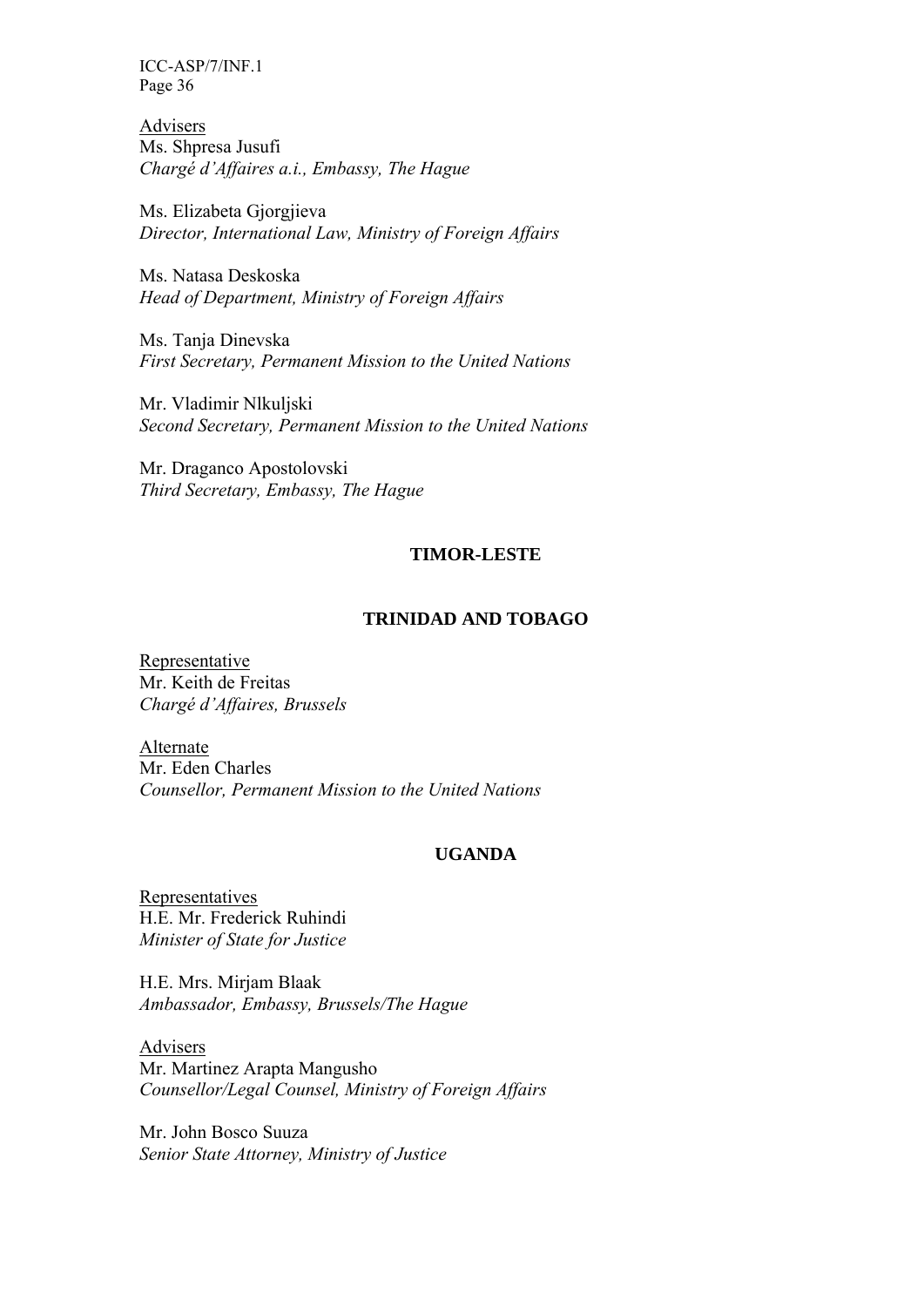Mr. Duncan Laki Muhumuza *Legal Adviser* 

Mr. Timothy Kanyogonya *Major* 

# **UNITED KINGDOM OF GREAT BRITAIN AND NORTHERN IRELAND**

Representative Mr. Chris Whomersley *Deputy Legal Adviser, Foreign and Commonwealth Office* 

Alternates H.E. Mr. Lyn Parker *Ambassador, Embassy, The Hague* 

Mr. Karimulla Akbar Khan *Legal Adviser, Embassy, The Hague* 

Ms. Joanne Caley *Head, War Crimes Section, International Organisations Department, Foreign and Commonwealth Office* 

Mr. Anthony Stanley *Second Secretary, Embassy, The Hague* 

Mr. Hugo Ellis *Desk Officer, War Crimes Section, International Organisations Department, Foreign and Commonwealth Office* 

Ms. Tina Tricker *Attaché, Embassy, The Hague* 

# **UNITED REPUBLIC OF TANZANIA**

Representative Mr. Vicent E. A. Tangoh *State Attorney, Directorate of Public Prosecution, Ministry of Constitutional Affairs and Justice* 

Alternate Ms. Tully Mwaipopo *Second Secretary, Permanent Mission to the United Nations*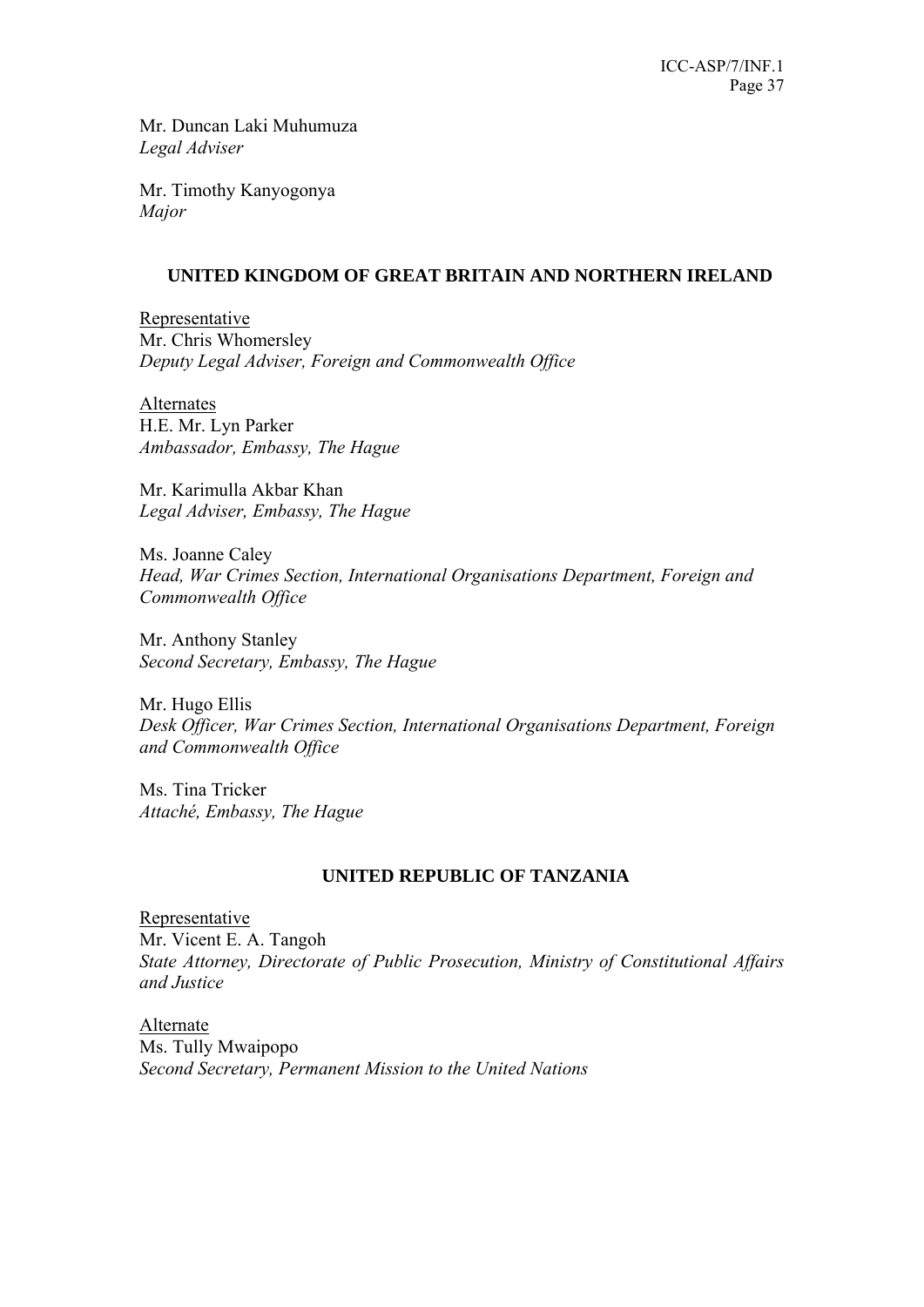### **URUGUAY**

Representative S.E. Sr. Carlos Mora *Embajador, Embajada, La Haya* 

Alternate Sr. Marcelo Gerona *Consejero* 

# **VENEZUELA (BOLIVARIAN REPUBLIC OF)**

Representante S.E. Sr. Agustín Pérez Celis *Embajador, Embajada, La Haya* 

Consejero Sr. Jorge Petit Medina

# **ZAMBIA**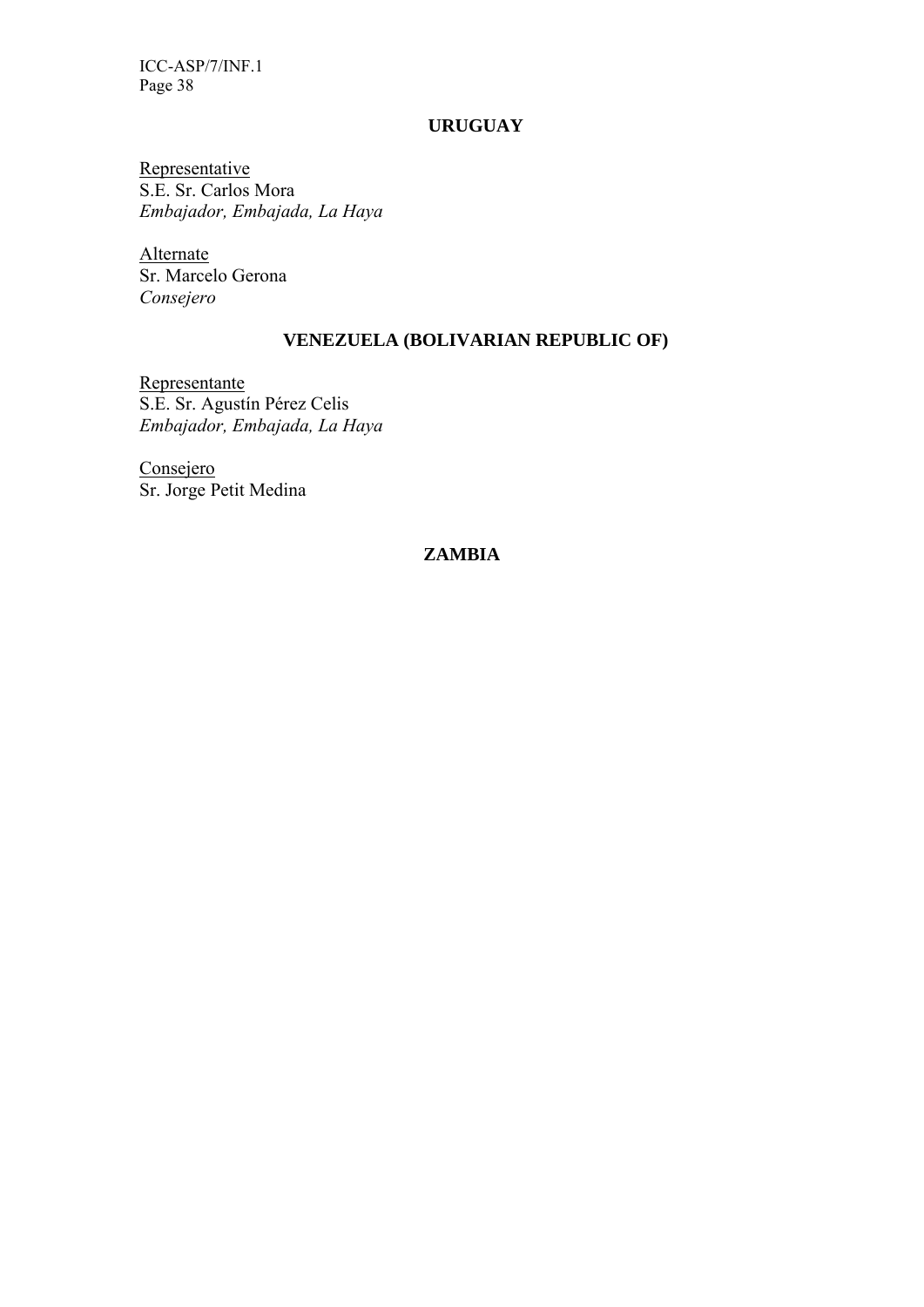# **II. Observer States/ États observateurs/ Estados observadores**

# **ALGERIA**

Représentant S.E. M. Benchaâ Dani *Ambassadeur, Ambassade, La Haye* 

Suppléante Mlle Zahira Abed *Secrétaire diplomatique*

# **ANGOLA**

Représentant S.E. M. Toko Diakenga Serão *Ambassadeur, Ambassade, Bruxelles* 

# **ARMENIA**

# **AZERBAIJAN**

# **BAHAMAS**

# **BAHRAIN**

# **BANGLADESH**

# **BELARUS**

# **BRUNEI DARUSSALAM**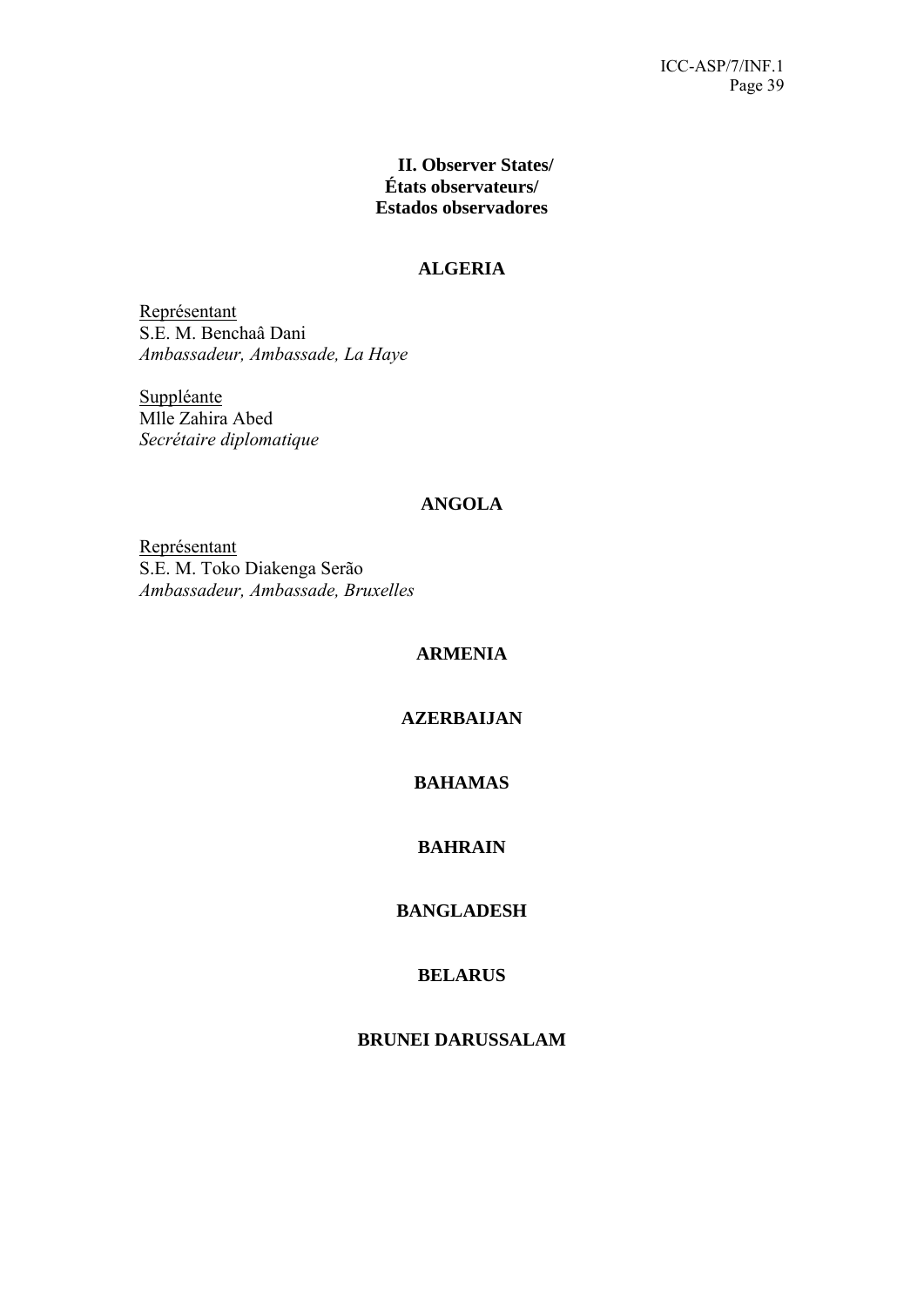#### **CAMEROON**

Représentant S.E. Mme Odette Melono *Ambassadrice, Ambassade, La Haye* 

Suppléant M. Jean Patrice Koe Jr. *Deuxième secrétaire, Ambassade, La Haye*

### **CAPE VERDE**

#### **CHILE**

Representante S.E. Sr. Juan Martabit *Embajador, Embajada, La Haya* 

Suplente Sra. Elena Bornand *Segunda Secretaria, Embajada, La Haya*

### **CHINA**

Representative Mr. Jian Guan *Deputy Director-General, Treaty and Law Department, Ministry of Foreign Affairs* 

Advisers Mr. Wensheng Qu *Legal Counsellor, Embassy, The Hague* 

Mr. Dahai Qi *Deputy Director, Treaty and Law Department, Ministry of Foreign Affairs* 

Ms. Lijun Yang *Professor, China Academy of Social Science*

Mr. Bingzhuo Li *Desk Officer, Treaty and Law Department, Ministry of Foreign Affairs* 

# **CÔTE D'IVOIRE**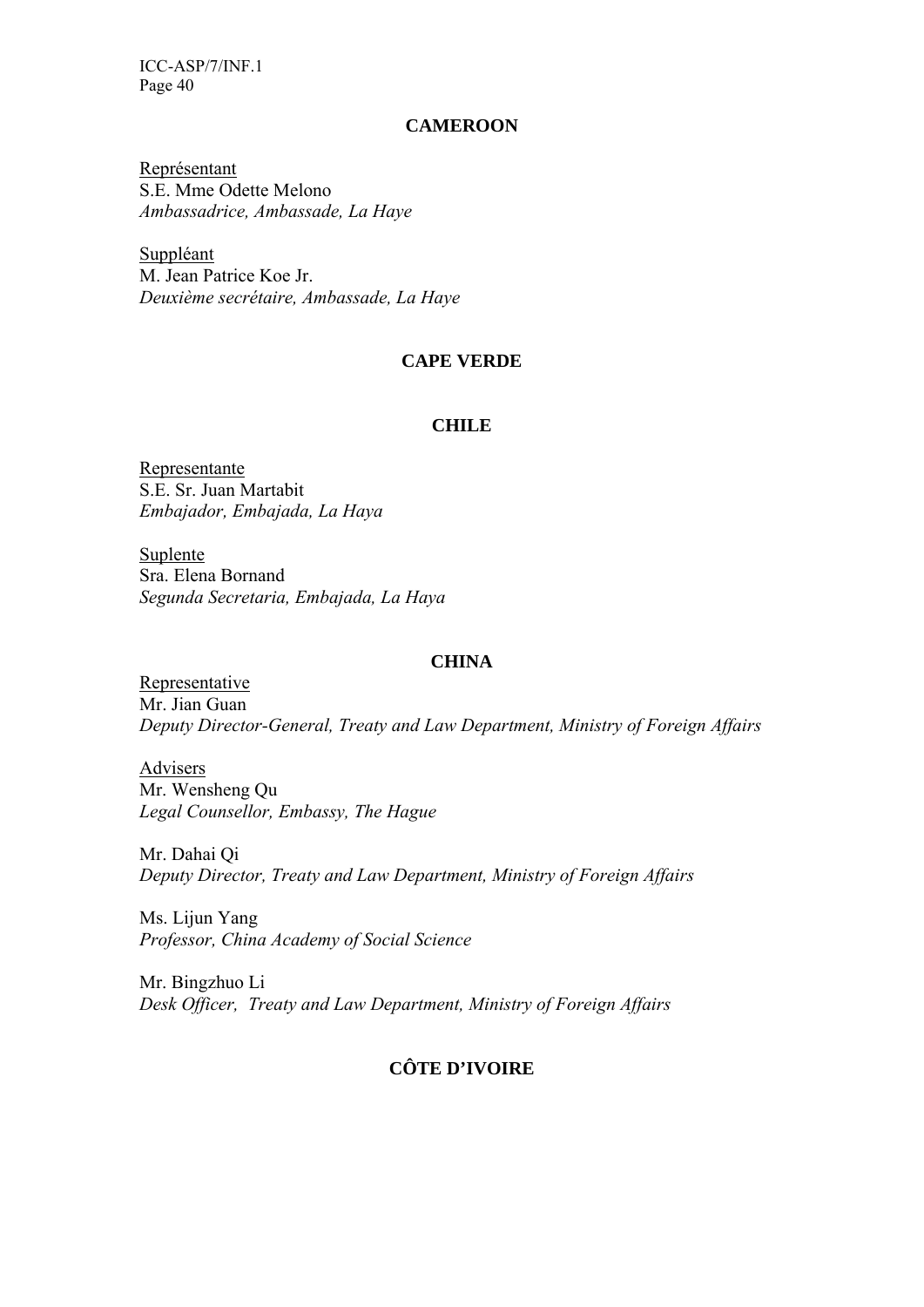**CUBA** 

Representante S.E. Sr. Oscar de los Reyes *Embajador, Embajada, La Haya* 

Suplente Sr. Justo Quintero *Primer Secretarío, Embajada, La Haya* 

#### **CZECH REPUBLIC**

Representative Mrs. Ivana Červenková *Director, International Law Department, Ministry of Foreign Affairs* 

Alternate H.E. Mr. Petr Mareš *Ambassador, Embassy, The Hague* 

Advisers Ms. Renáta Klečková *Legal Officer, International Law Department, Ministry of Foreign Affairs* 

Ms. Jita Brodská *Third Secretary, Embassy, The Hague*

### **EGYPT**

Representative H.E. Mr. Ahmed Amin Fathalla *Ambassador, Embassy, The Hague* 

Adviser Mr. Khaled Rady *Counsellor, Embassy, The Hague* 

### **EL SALVADOR**

Representante S.E. Sr. Edgar Hernán Varela Alas *Embajador, Embajada, La Haya* 

Suplente Sr. Ramiro Recinos Trejo *Ministro Consejero y Consul General, Embajada, La Haya*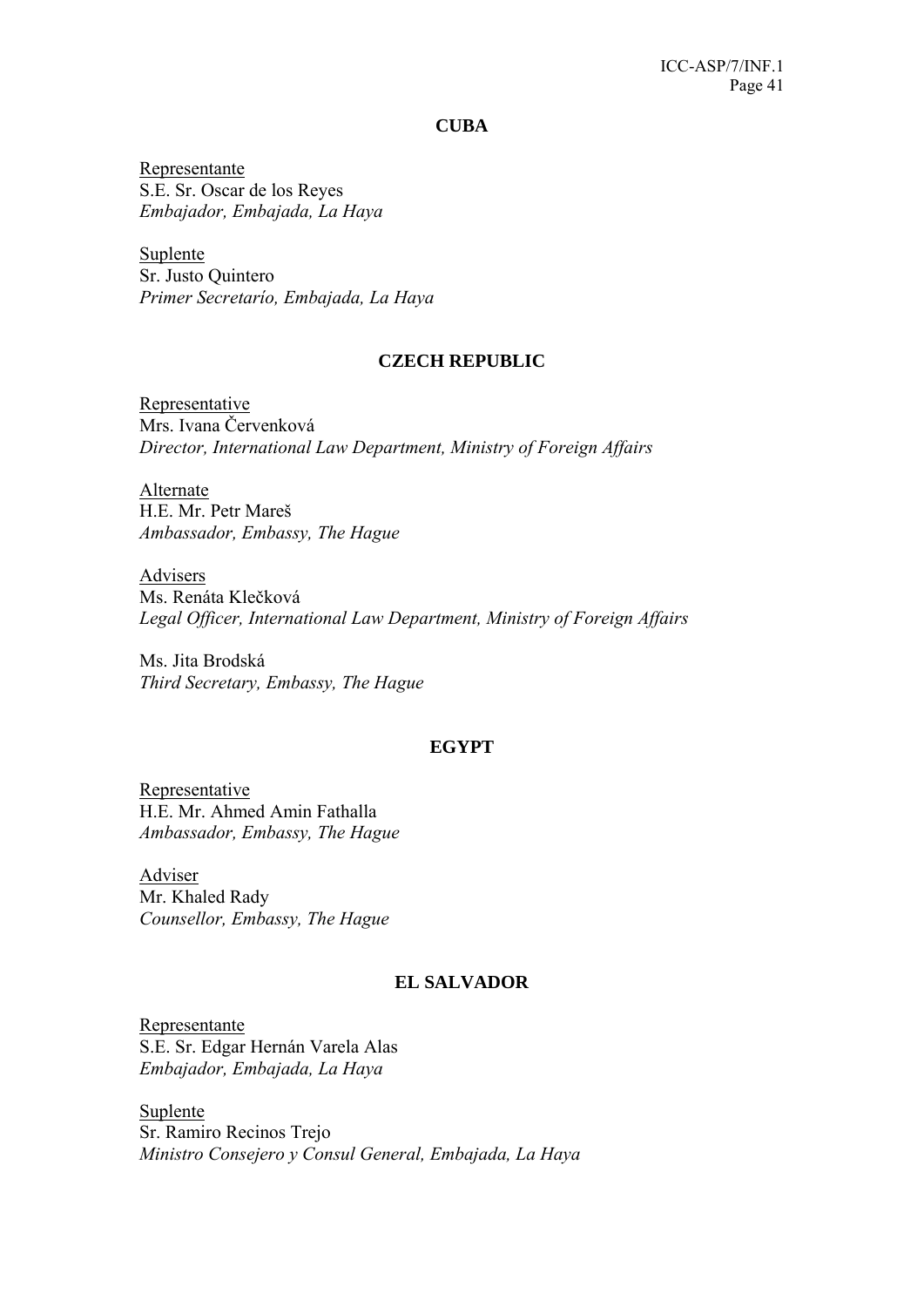#### **ERITREA**

### **ETHIOPIA**

Representative Mrs. Atsede Kidanu *Director, International Agreement and Treaties Department, Ministry of Foreign Affairs* 

#### **GUATEMALA**

Representante Sr. José Miguel Valladares Urruela *Encargado de Negocios a.i., Embajada, La Haya* 

Suplente Sra. Ana Cristina Rodríguez Pineda *Primera Secretaria, Misión Permanente ante las Naciones Unidas* 

### **GUINEA-BISSAU**

### **HAITI**

#### **HOLY SEE**

**Representative** H.E. Mr. François Bacqué *Apostolic Nuncio/Ambassador, Embassy, The Hague* 

Adviser Mr. Steven Van Der Grinten *Part-time Collaborator, Embassy, The Hague* 

# **INDIA**

#### **INDONESIA**

Representative Mr. Siswo Pramono *Minister Counsellor, Embassy, The Hague*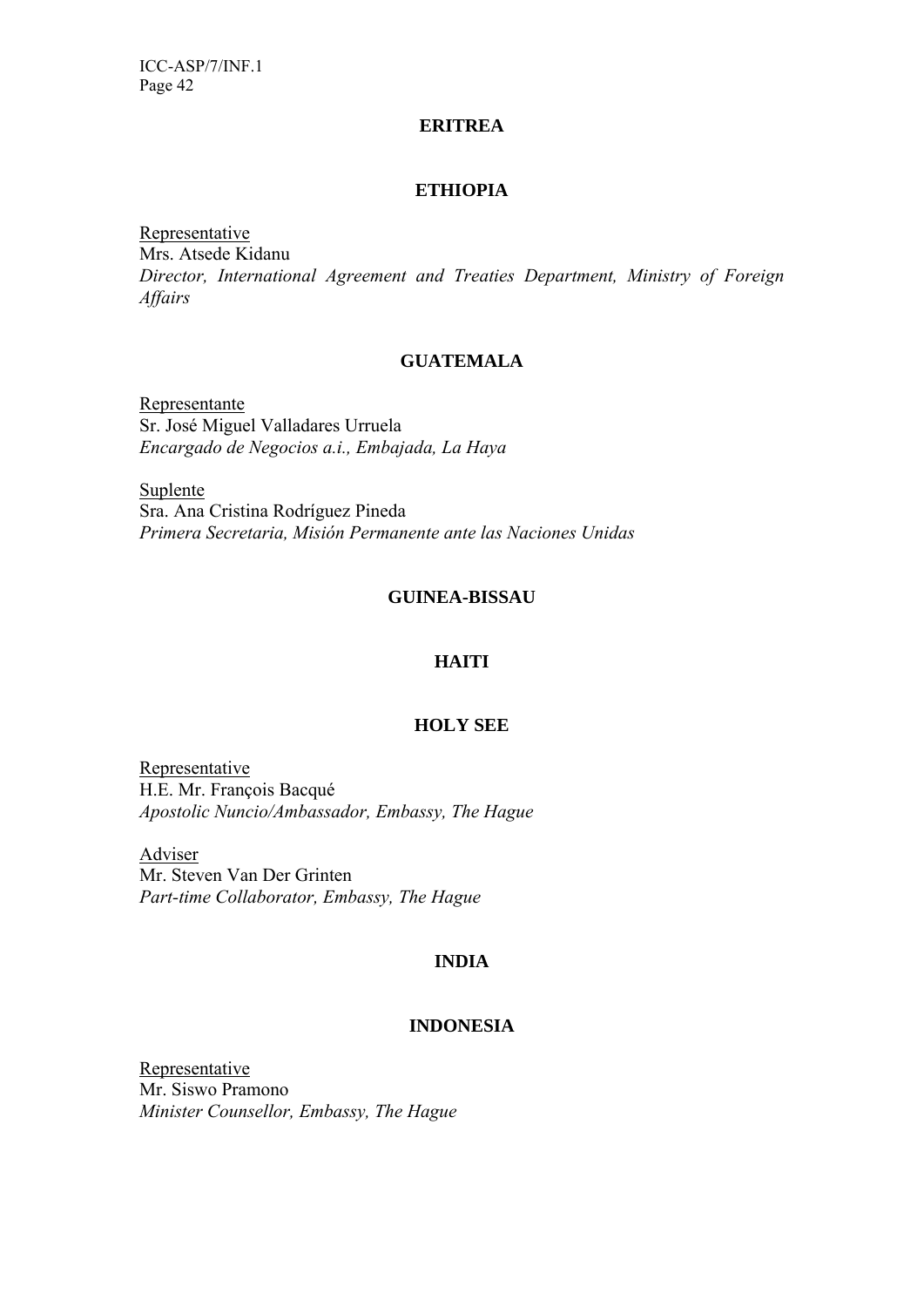Advisers Mr. Laurentius Amrih Jinangkung *First Secretary, Embassy, The Hague* 

Mr. Alfiano Tamala *First Secretary, Embassy, The Hague* 

Mr. Muhammad Taufan *Attaché, Embassy, The Hague* 

Mr. Atu Yudhistira Indarto *Attaché, Embassy, The Hague* 

# **IRAN (ISLAMIC REPUBLIC OF)**

Representative Mr. Fattah Ahmadi *Director, Treaties and Public International Law, Ministry of Foreign Affairs* 

Alternates Mr. Behzad Saberi Ansari *Legal Counsel, Embassy, The Hague* 

Mr. Seyed Hussein Sadat Meidani *Legal Officer, Ministry of Foreign Affairs* 

# **IRAQ**

# **ISRAEL**

Representative Ms. Liat Kaufman *Legal Officer, Embassy, The Hague* 

# **JAMAICA**

Representative Ms. Michelle Walker *Head, Legal Unit, Ministry of Foreign Affairs and Foreign Trade* 

# **KAZAKHSTAN**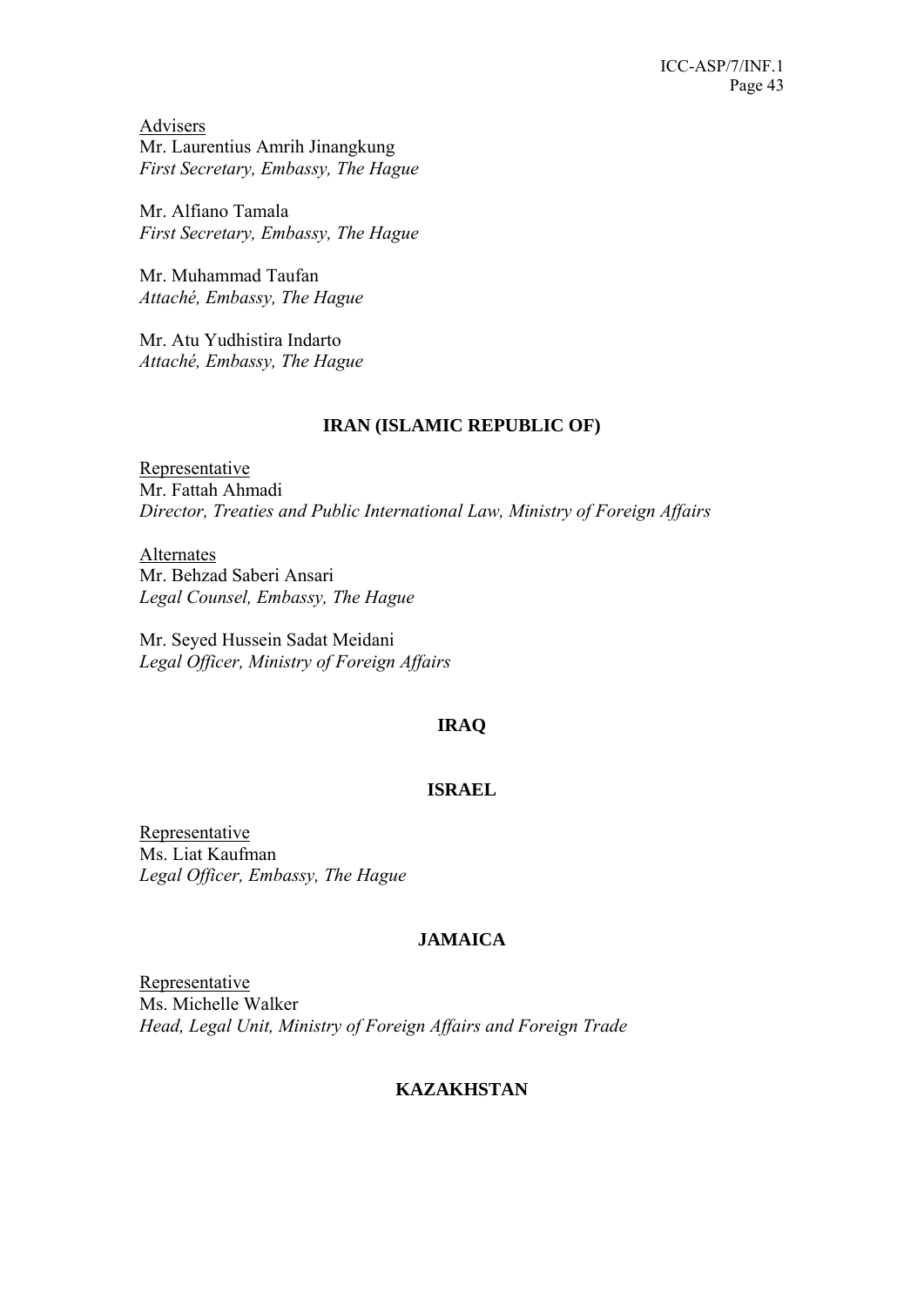#### **KUWAIT**

Representatives Mr. Abdullah Jama'n Alhuraiti *Secretary, Ministry of Justice* 

Mr. Nooh Sultan Bouresli *Undersecretary, Ministry of Justice and Member of Higher Judicial Council* 

Mr. Mohammad Abdullah Alansari *Assistant Undersecretary for International Relations, Ministry of Justice* 

Mr. Hani Ali Alsebaee Jab Allah *Legal Researcher, International Relations Department, Ministry of Justice* 

Mr. Thamer Nahi Almotiri *First Legal Researcher, Human Rights Office, Ministry of Justice* 

Mr. Muneer Munawer Al-Euezi *Administrative Officer, Public Relations Department, Ministry of Justice* 

Alternates H.E. Mr. Yousuf A. Al-Onaizi *Ambassador, Embassy, The Hague* 

Mr. Talal M. Al-Hajeri *Counsellor, Embassy, The Hague* 

Mr. Fahad Almasoud *Third Secretary, Embassy, The Hague* 

### **KYRGYZSTAN**

### **LIBYAN ARAB JAMAHIRIYA**

Representative Mr. Mohadeb M. Gheton *Chargé d'Affaires, Libyan Bureau, The Hague*

# **MALAYSIA**

Representative H.E. Mrs. Fauziah Taib *Ambassador, Embassy, The Hague*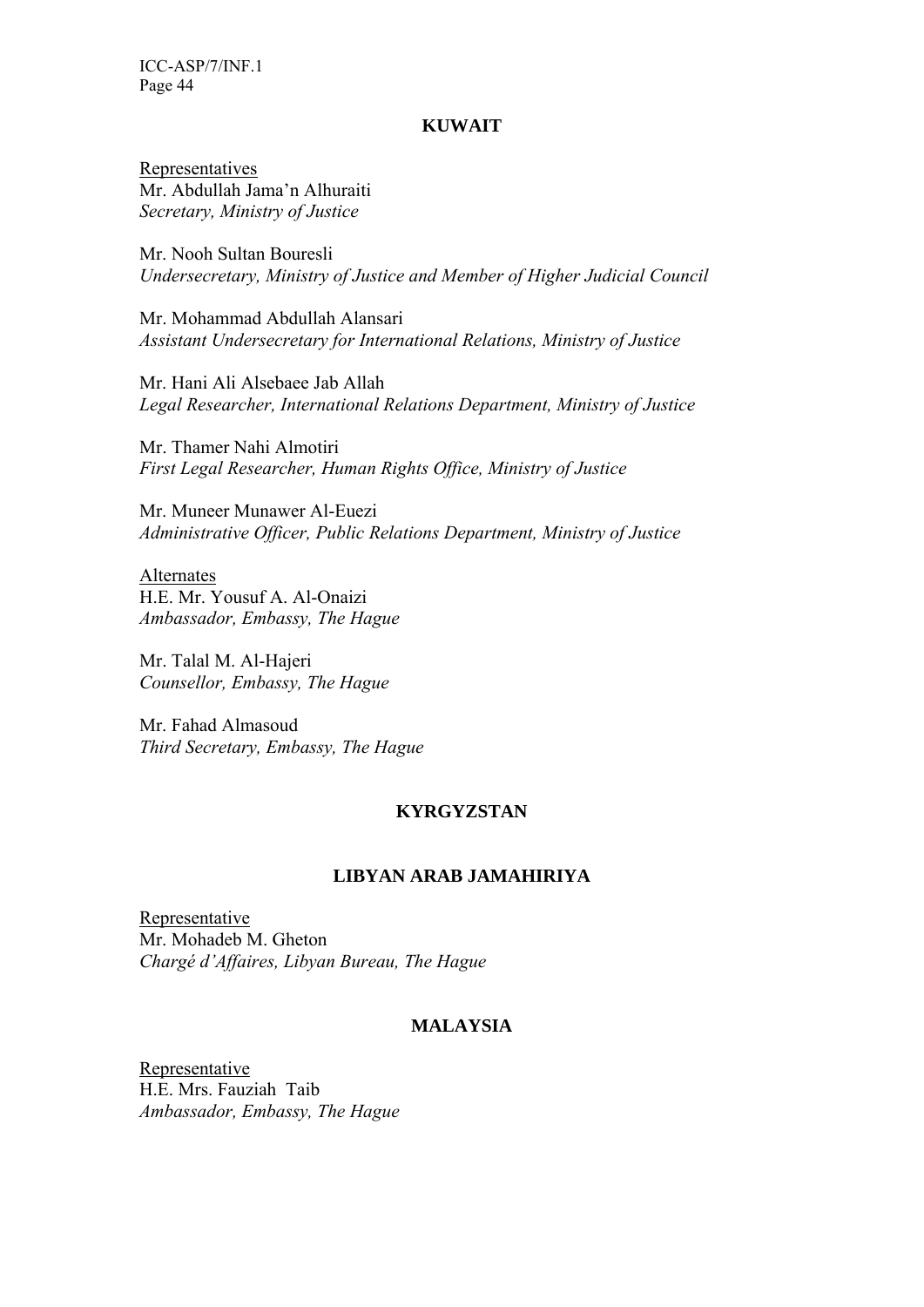Advisers Mr. Kamal Baharin Omar *Senior Federal Counsel, Attorney-General's Chambers* 

Mr. Mohamad Razdan Jamil *Counsellor, Embassy, The Hague* 

# **MOLDOVA**

# **MONACO**

Représentant S.E. M. José Badia *Ambassadeur, Ambassade, La Haye* 

Conseiller M. Pierre-Henri Settimo *Premier conseiller, Ambassade, La Haye* 

# **MOROCCO**

Représentant S.E. M. Said Safi *Ministre plénipotentiaire, Ambassade, La Haye* 

Conseiller M. Riad Ramzi *Conseiller, Ambassade, La Haye* 

# **MOZAMBIQUE**

Representative H.E. Mrs. Maria Manuela Lucas *Ambassador, Embassy, Brussels* 

Alternates Mr. Ângelo Vasco Matusse *Assistant Attorney-General* 

Mr. Mário Ngwenya *Minister Counsellor, Embassy, Brussels* 

Mr. Paulo Eduardo de Noronha Assubuji *Director, Legal Affairs, Ministry of Justice*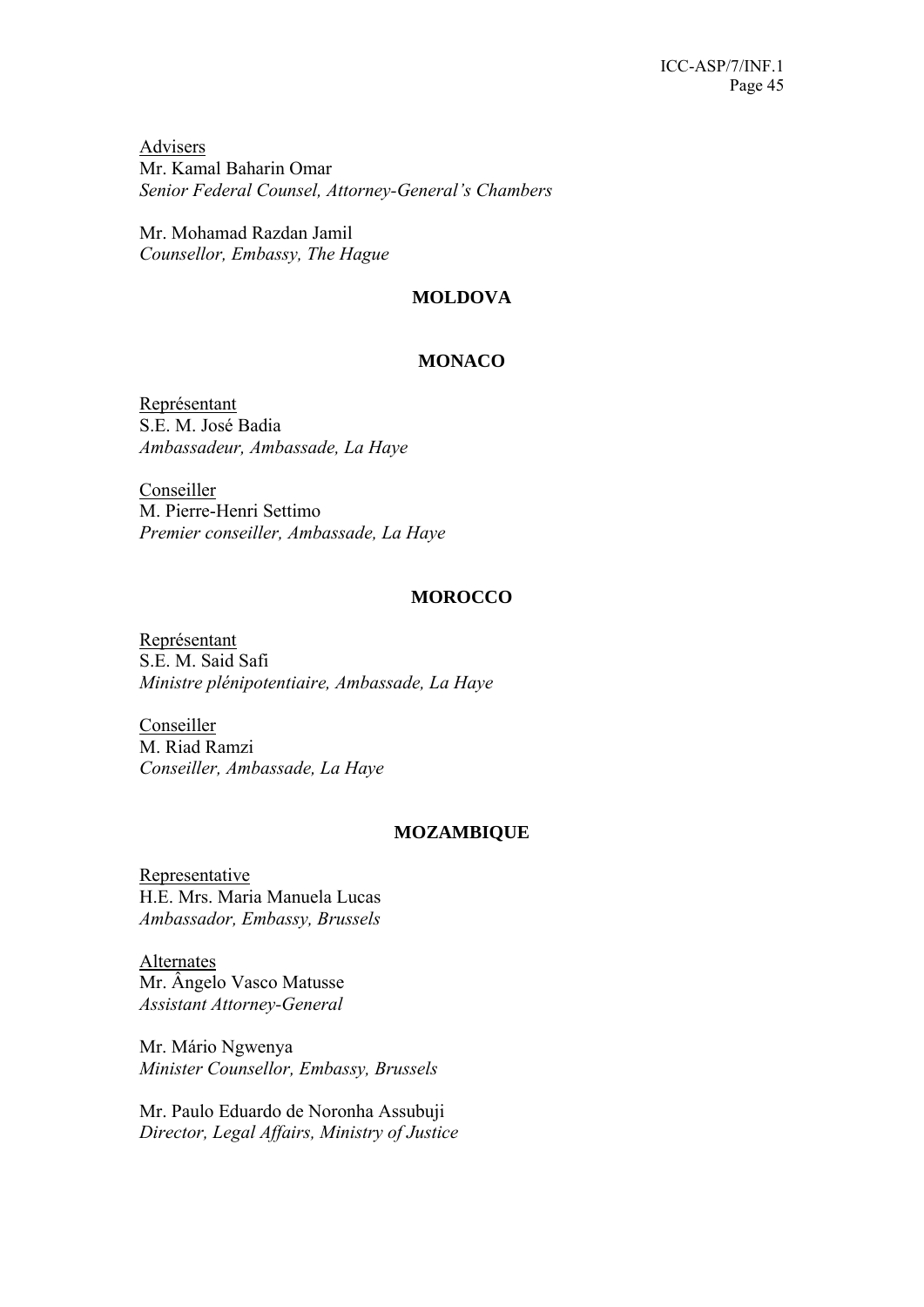# **NEPAL**

# **NICARAGUA**

# **OMAN**

**Representatives** Mr. Khamis Salim Khamis Al-Khalili *Deputy Public Prosecutor* 

Shaikh Faisal Omar Said Al-Marhoon *Assistant Director-General, Legal Affairs and International Cooperation Department, Ministry of Justice* 

Alternate Mr. Mahmood Ahmed Suliman Al-Burashdi *Assistant Legal Adviser, Ministry of Legal Affairs* 

Adviser Mr. Mohamed Marhoon Said Al-Mamari *Major, Royal Police* 

# **PAKISTAN**

#### **PHILIPPINES**

**Representative** H.E. Mr. Romeo Arguelles *Ambassador, Embassy, The Hague* 

Alternate Mr. Adrian Elmer Cruz *Second Secretary and Consul, Embassy, The Hague* 

# **QATAR**

Representatives Mr. Salman Al-Neama *Third Secretary, Embassy, The Hague* 

Mr. Najeh Aldahdouh *Communications Officer, Embassy, The Hague*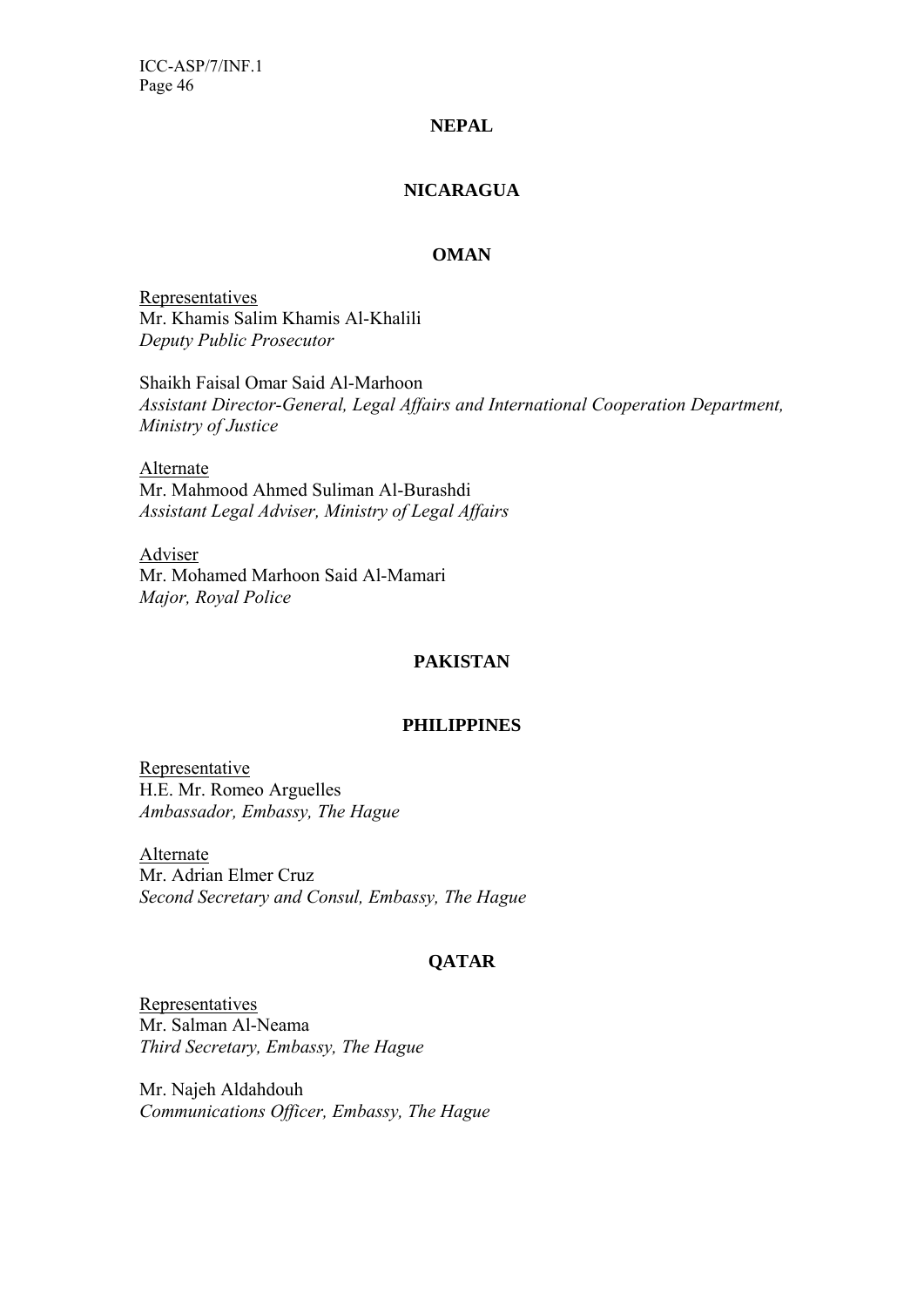#### **RUSSIAN FEDERATION**

Representative H.E. Mr. Kirill Gevorgian *Ambassador, Embassy, The Hague* 

Alternates Mr. Igor Panin *Head of Section, Legal Department, Ministry of Foreign Affairs* 

Mr. Maxim Mushikin *First Secretary, Embassy, The Hague* 

# **SAINT LUCIA**

# **SAO TOME AND PRINCIPE**

# **SAUDI ARABIA**

Representative Mr. Abdulaziz Al-Muhaizi' *Counsellor, Ministry of Justice* 

Adviser Mr. Abdelmajid Essadiki *Sworn Translator, Embassy, The Hague* 

# **SEYCHELLES**

#### **SINGAPORE**

### **SOLOMON ISLANDS**

# **SRI LANKA**

# **SUDAN**

# **SYRIAN ARAB REPUBLIC**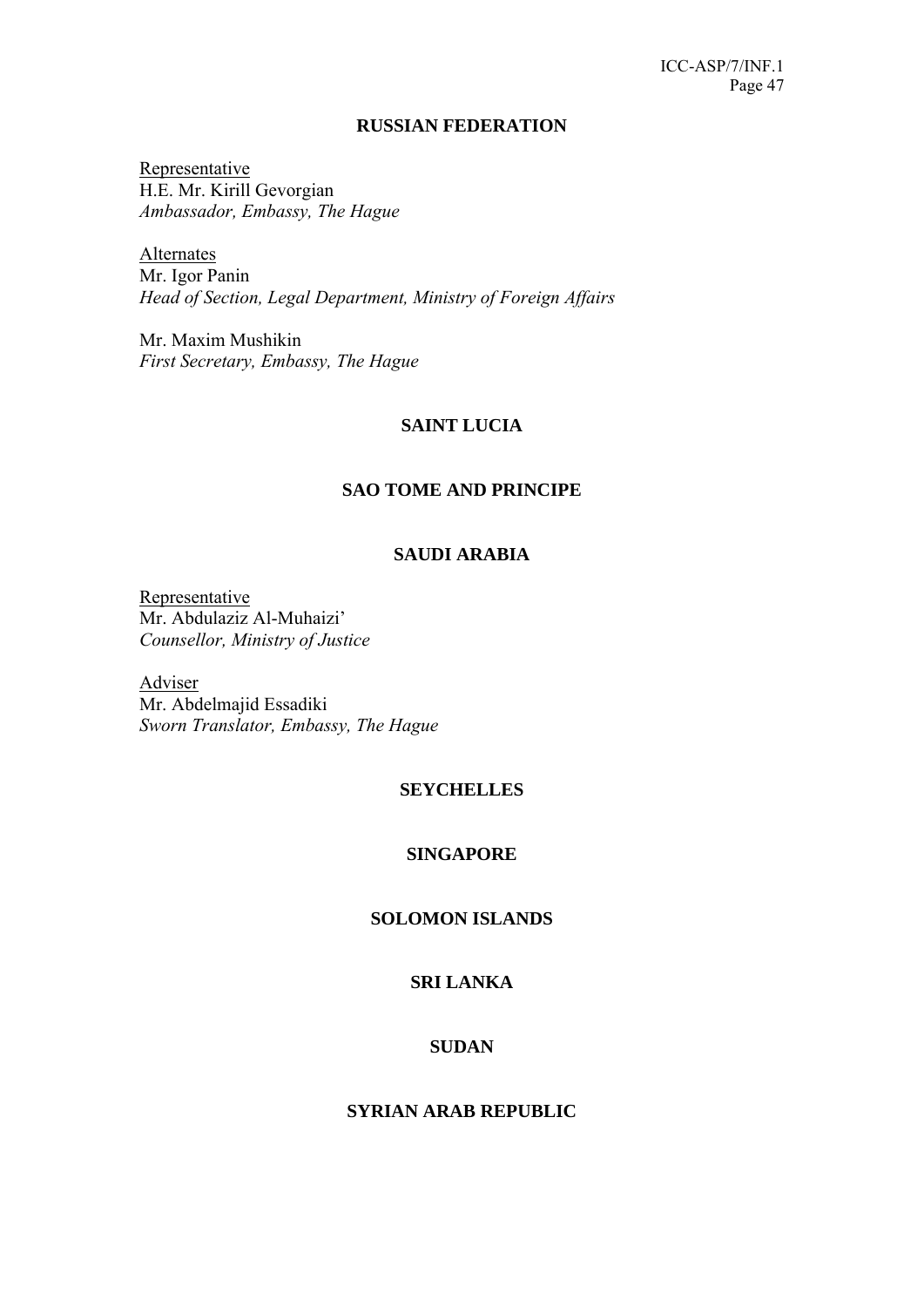# **THAILAND**

Representative Mr. Sirikul Krairawee *Chargé d'Affaires a.i., Embassy, The Hague* 

# **TOGO**

# **TUNISIA**

### **TURKEY**

Representative H.E. Mr. Selahattin Alpar *Ambassador, Embassy, The Hague* 

Alternate Mr. Hakan Çakil *Counsellor, Embassy, The Hague* 

Advisers Mr. Emin Kiraz *Third Secretary, Embassy, The Hague* 

Ms. Melike Bosuter *Legal Counsellor, Embassy, The Hague* 

# **UKRAINE**

Representative Ms. Mariana Betsa *Second Secretary, Embassy, The Hague* 

# **UNITED ARAB EMIRATES**

Representative H.E. Mr. Abdul Rahim Yousif Al-Awadi *Assistant Undersecretary for Legal Affairs, Information, Research and Studies, Ministry of Foreign Affairs* 

**Alternates** H.E. Mr. Ali Thani Alsuwaidi *Ambassador, Embassy, The Hague*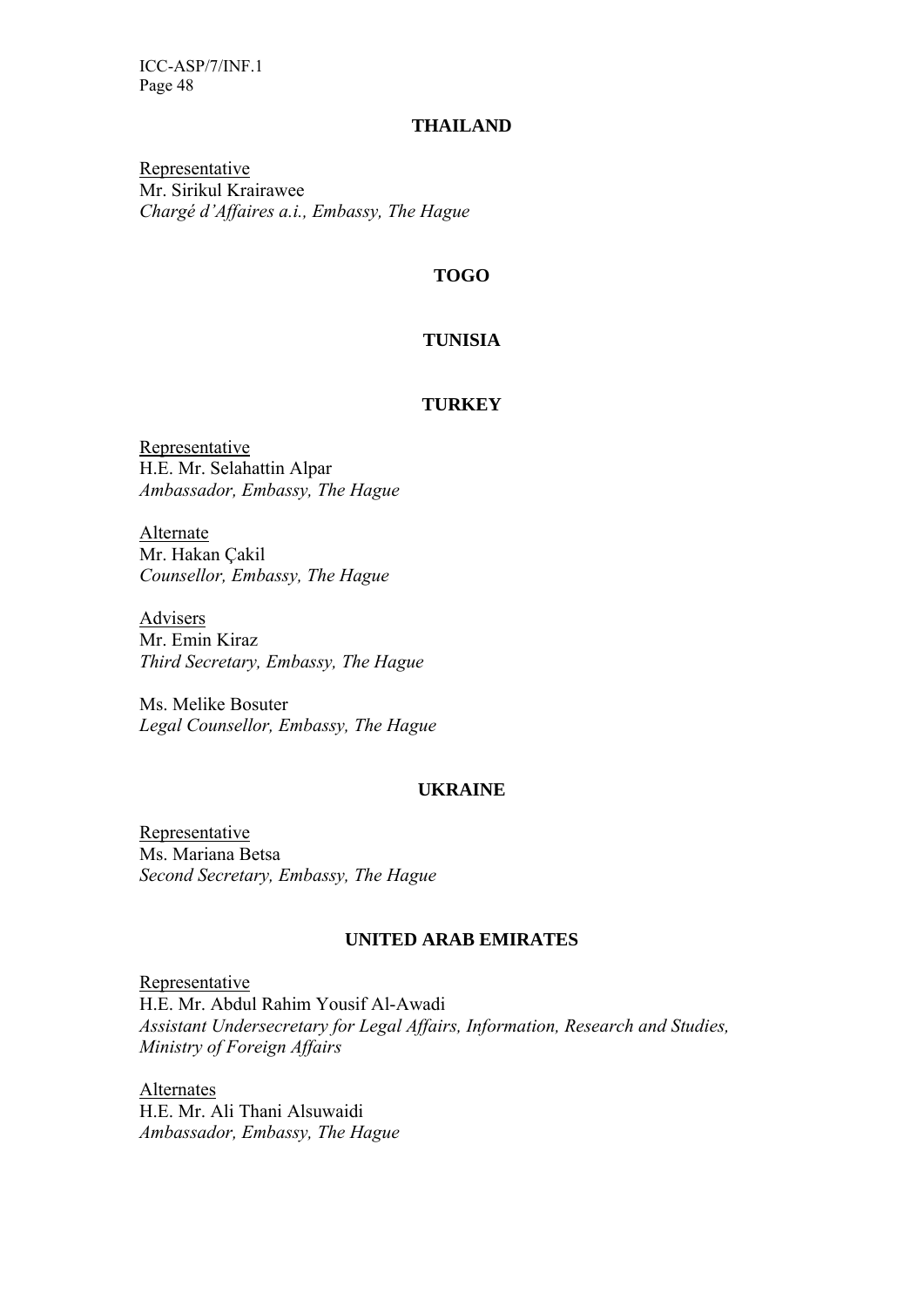Mr. Obaid Alsuwaidi *First Secretary, Embassy, The Hague* 

Mr. Rashed Mohamed Al Seraidi *Armed Forces* 

# **UNITED STATES OF AMERICA**

# **UZBEKISTAN**

# **VIETNAM**

# **YEMEN**

Representative H.E. Mr. Nageeb Ahmed Obeid *Ambassador, Embassy, The Hague* 

Alternates Mr. Idrees Ahmed Al-Shammam *Minister Plenipotentiary, Embassy, The Hague* 

Mr. Ahmed Omer *Director of Treaties Legal Department, Ministry of Foreign Affairs* 

Mr. Mohammed Abdullah Hassan Fakher *Third Secretary, Embassy, The Hague* 

# **ZIMBABWE**

Representatives H.E. Mr. Giez Punungwe *Ambassador, Embassy, Brussels* 

Mr. Patrick Anthony Chinamasa *Government Minister, Ministry of Justice, Legal and Parliamentary Affairs* 

Alternate Ms. Priscillah Mbanga *Senior Law Officer* 

Adviser Mr. Tendai Kadange *Administrative Officer, Ministry of Justice, Legal and Parliamentary Affairs*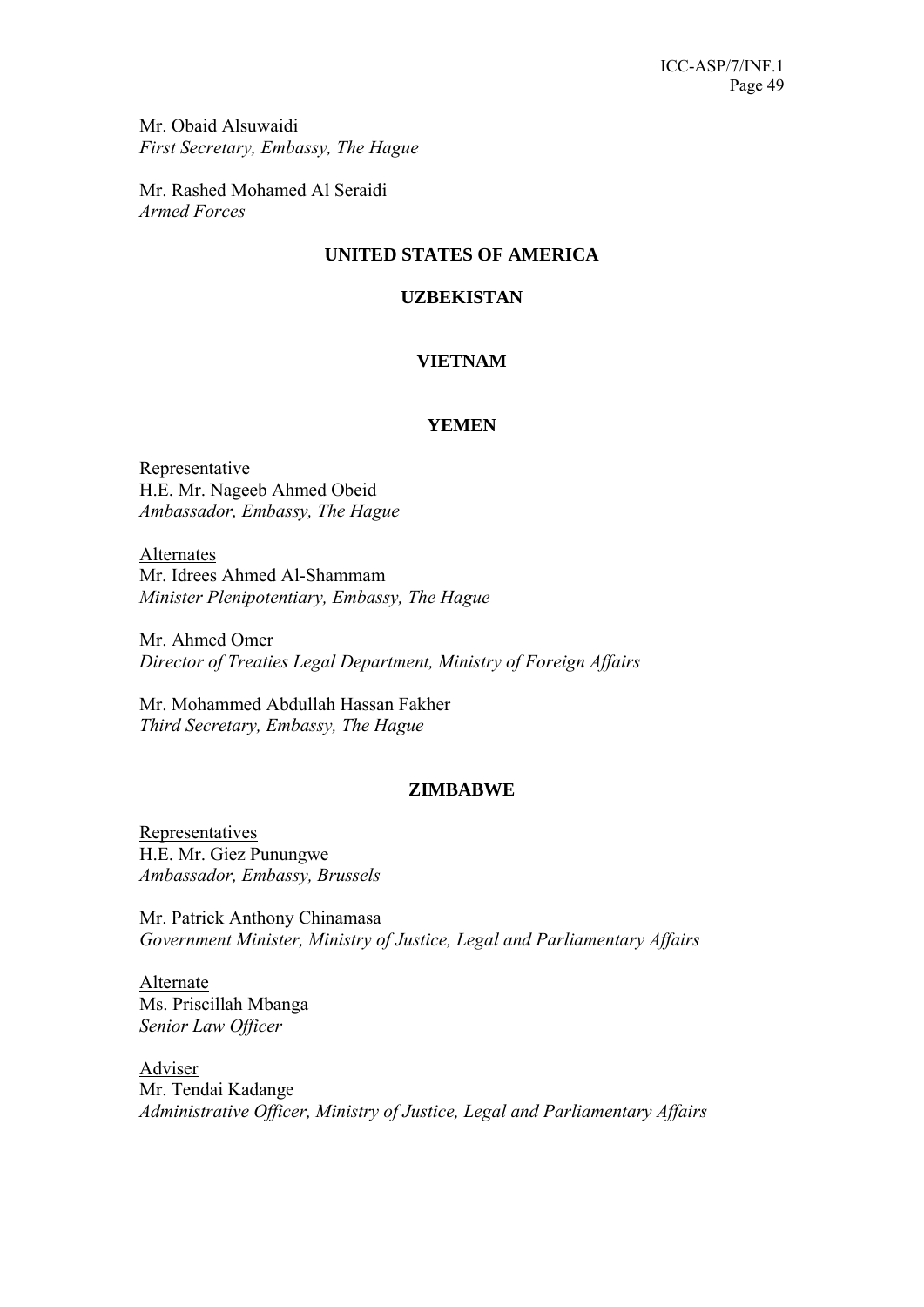**III. States invited to be present during the work of the Assembly/ Les États invités à se faire représenter aux travaux de l'Assemblée/ Los Estados invitados a que asistieran a los trabajos de la Asamblea** 

# **BHUTAN**

# **DEMOCRATIC PEOPLE'S REPUBLIC OF KOREA**

# **EQUATORIAL GUINEA**

# **GRENADA**

# **KIRIBATI**

# **LAO PEOPLE'S DEMOCRATIC REPUBLIC**

**Representative** 

Mrs. Viengvone Kittavong *Deputy Director-General, Department of Treaties and Law, Ministry of Foreign Affairs*

# **LEBANON**

Représentant S.E. M. Zeidan Alsaghir *Ambassadeur, Ambassade, La Haye* 

**Alternate** M. Rami Adwan *Premier secrétaire, Ambassade, La Haye* 

# **MALDIVES**

# **MAURITANIA**

# **FEDERATED STATES OF MICRONESIA**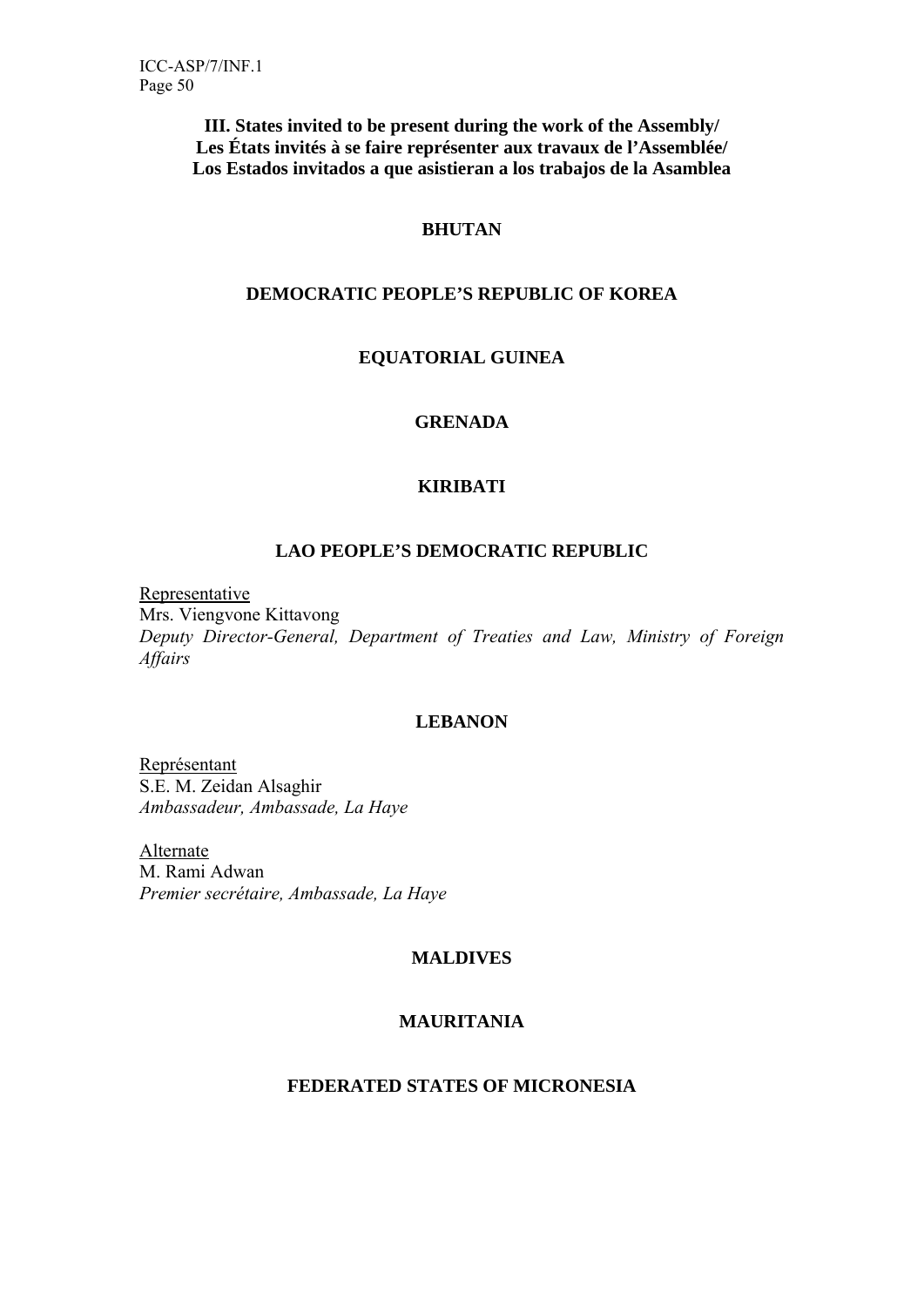### **MYANMAR**

Representative Mr. U Soe Nyunt *Director-General, Supreme Court* 

# **NIUE**

# **PALAU**

**Representative** Mr. Jon-Marvin T. Ngirutang *Senior Foreign Service Officer, Ministry of State* 

# **PAPUA NEW GUINEA**

# **RWANDA**

# **SOMALIA**

# **SWAZILAND**

# **TONGA**

# **TURKMENISTAN**

# **TUVALU**

# **VANUATU**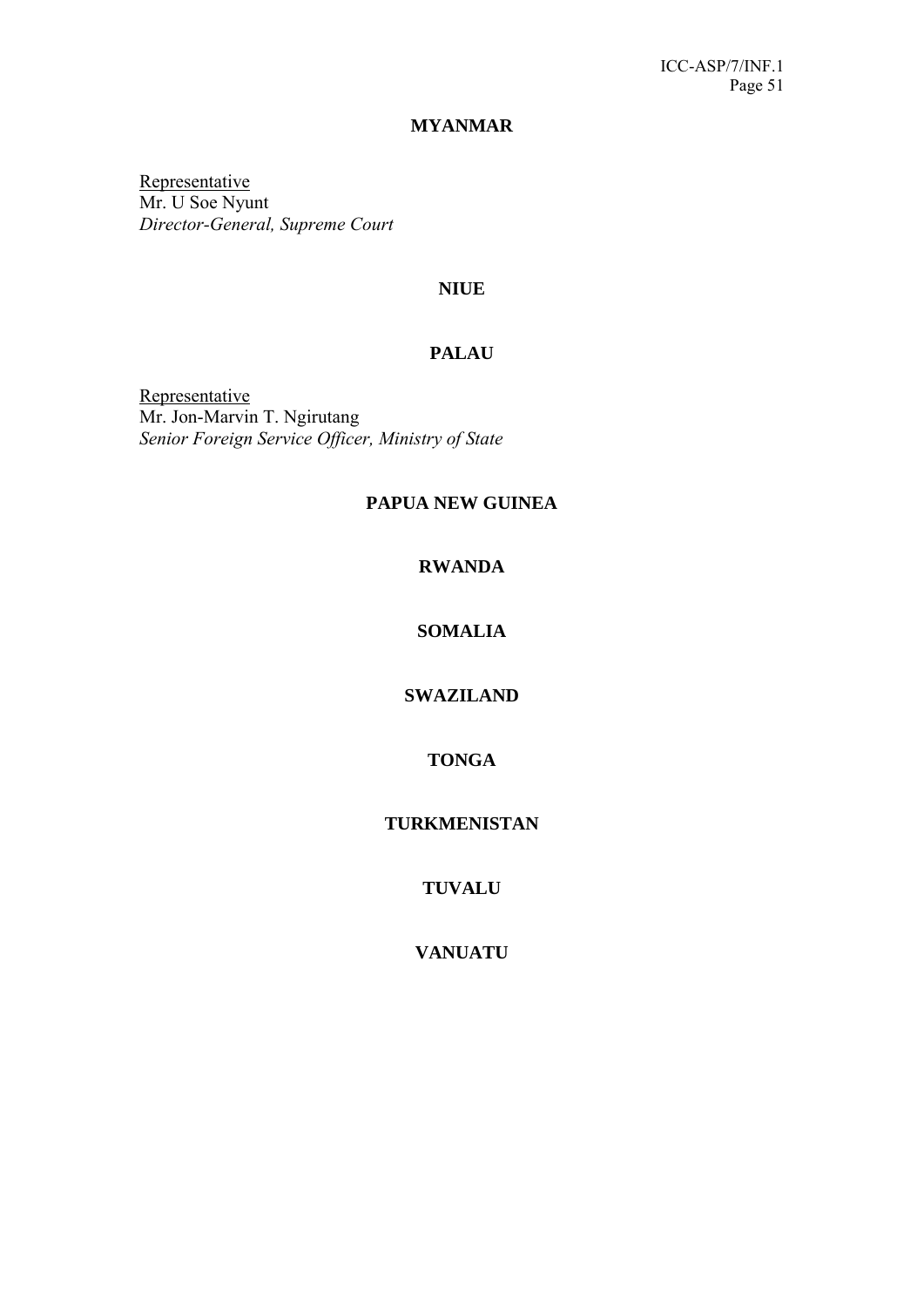# **IV. Entities, intergovernmental organizations and other entities/ Entités, organisations intergouvernementales et autres entités/ Entidades, organizaciones intergubernamentales y otras entidades**

# **Commonwealth Secretariat**

# **Council of the European Union**

Representative Mr. Rafael de Bustamante *European Union Focal Point for the International Criminal Court* 

# **International Committee of the Red Cross**

Representatives Ms. Anne-Marie La Rosa *Legal Adviser, Advisory Service, Geneva* 

Mr. Robert Young *Deputy Head, New York Delegation* 

# **International Criminal Police Organization (Interpol)**

# **League of Arab States**

Representatives Mr. Radwan Ben Khadra *Head, Legal Affairs Department, Legal Adviser to the Secretary-General*

Mr. Zeid Al Sabban *Head, African Affairs Division, Office of the Secretary-General*

Mr. Mounir El FassiMr. *Member, Legal Department*

# **Special Court for Sierra Leone**

Representatives Mr. Herman von Hebel *Registrar* 

Mr. Gregory Townsend *Head, Special Court for Sierra Leone Sub-office, The Hague*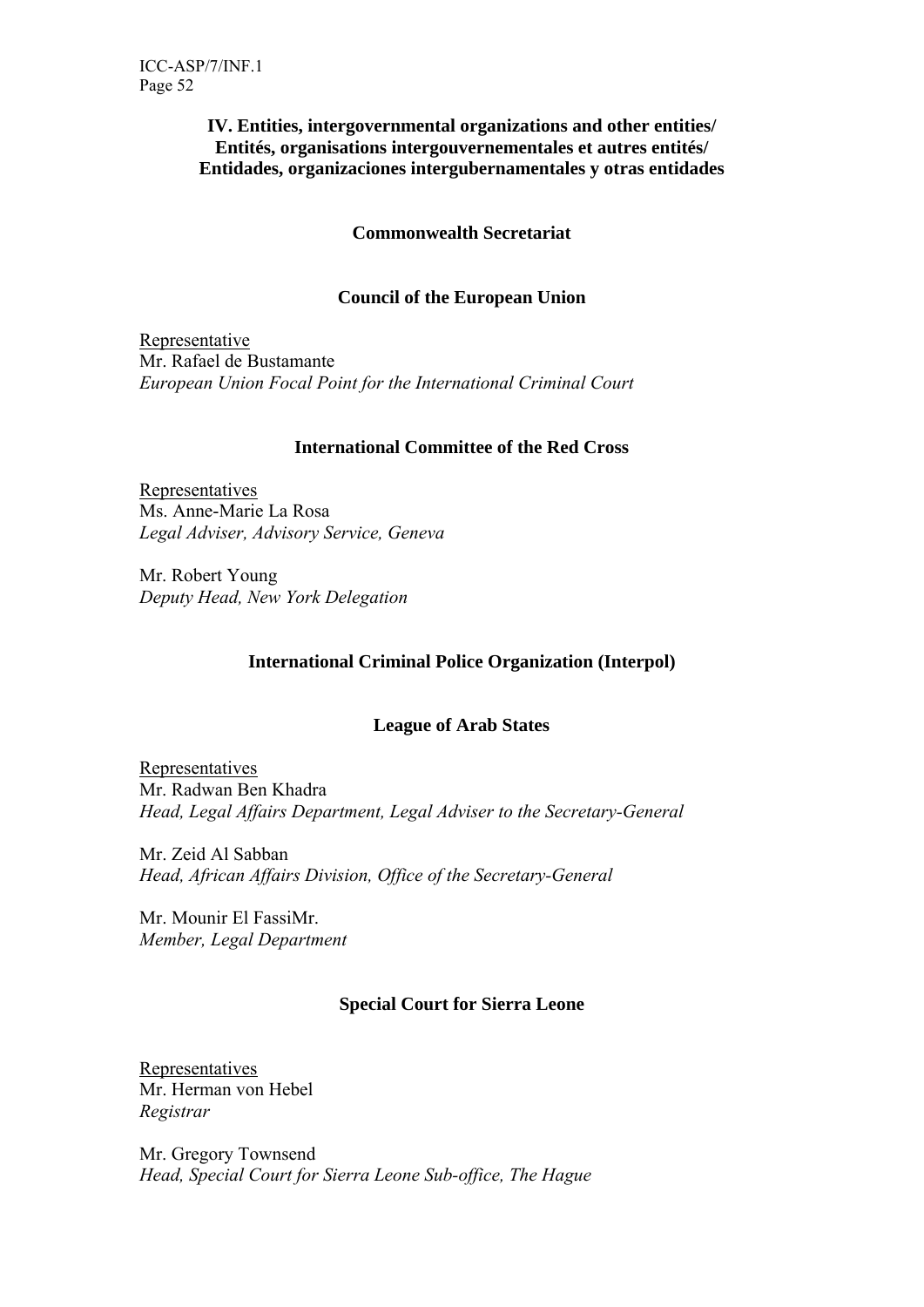# **United Nations High Commissioner for Refugees**

Representative Ms. Judith Kumin *Regional Representative, Brussels* 

# **United Nations Interregional Crime and Justice Research Institute**

**Representative** Mr. Madhawa Tennakoon *Expert*